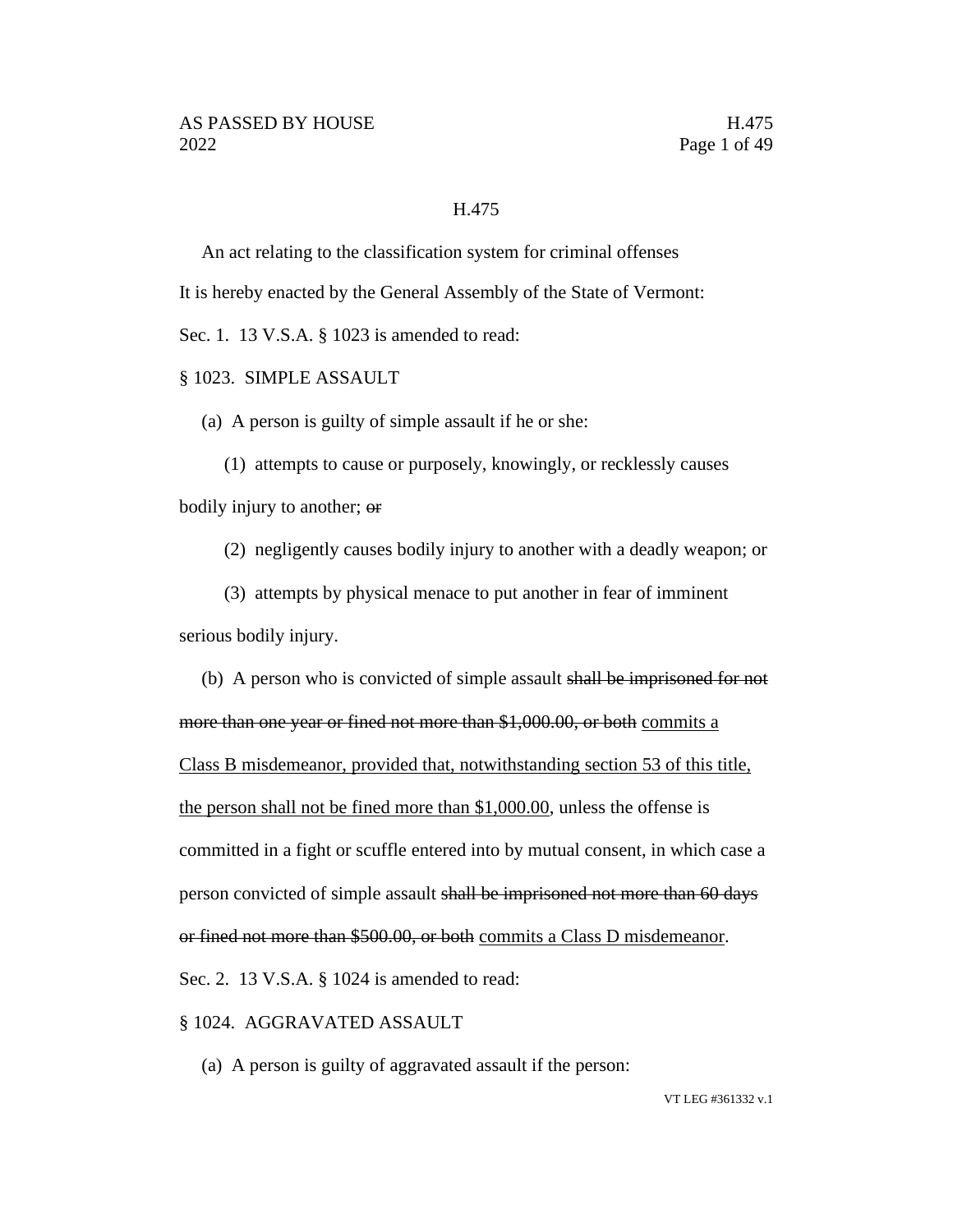(1) attempts to cause serious bodily injury to another, or causes such injury purposely, knowingly, or recklessly under circumstances manifesting extreme indifference to the value of human life;

(2) attempts to cause or purposely or knowingly causes bodily injury to another with a deadly weapon;

(3) for a purpose other than lawful medical or therapeutic treatment, the person intentionally causes stupor, unconsciousness, or other physical or mental impairment or injury to another person by administering to the other person without the other person's consent a drug, substance, or preparation capable of producing the intended harm;

(4) with intent to prevent a law enforcement officer from performing a lawful duty, the person causes physical injury to any person; or

(5) is armed with a deadly weapon and threatens to use the deadly weapon on another person.

(b) A person found guilty of violating a provision of subdivision (a)(1) or (2) of this section shall be imprisoned for not more than 15 years or fined not more than \$10,000.00, or both commits a Class C felony, provided that, notwithstanding section 53 of this title, the person shall not be fined more than \$10,000.00.

VT LEG #361332 v.1 (c) A person found guilty of violating a provision of subdivision  $(a)(3)$ ,  $(4)$ , or (5) of this section shall be imprisoned for not more than five years or fined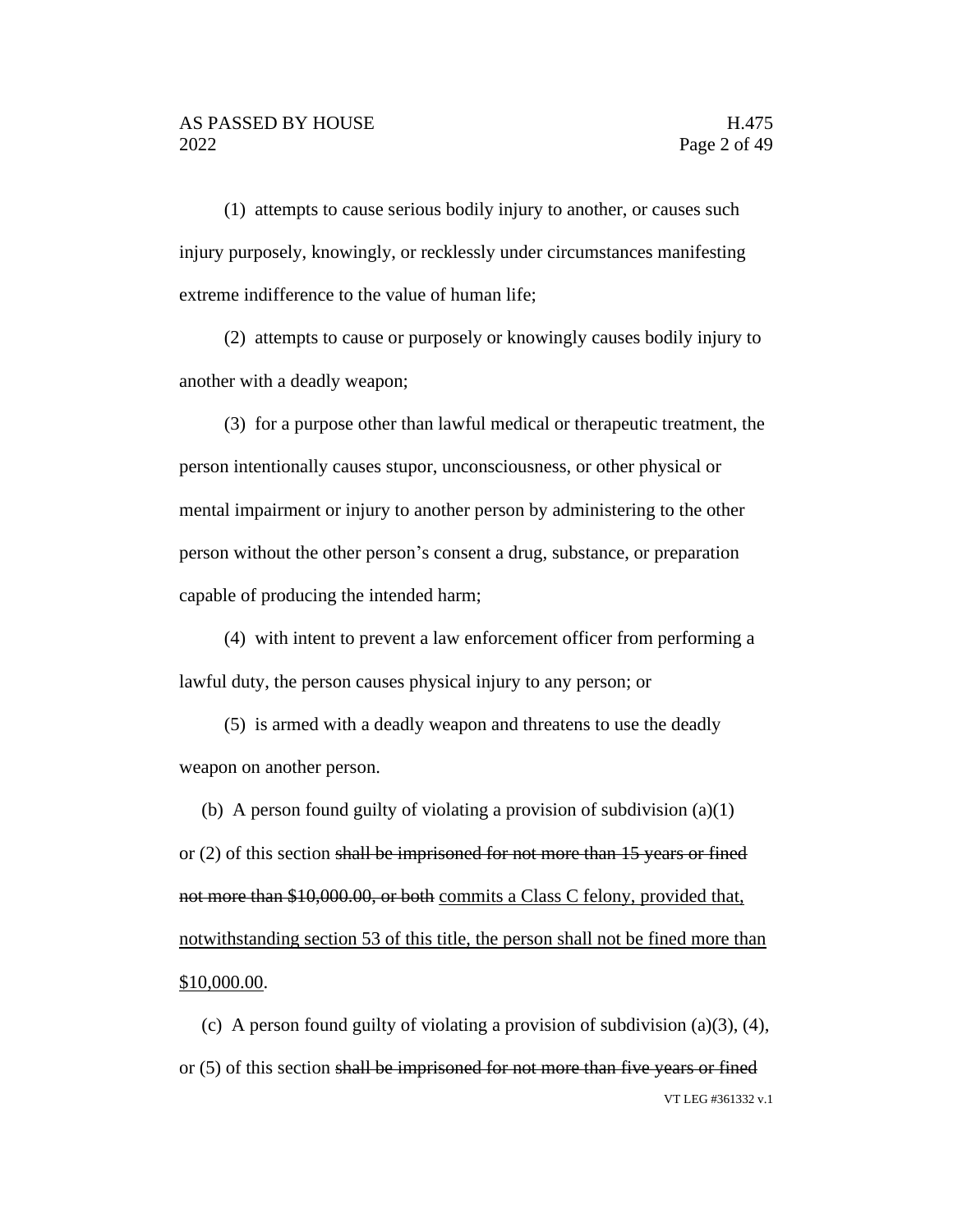not more than \$5,000.00, or both commits a Class D felony, provided that, notwithstanding section 53 of this title, the person shall not be fined more than \$5,000.00.

\* \* \*

Sec. 3. 13 V.S.A. § 1026 is amended to read:

#### § 1026. DISORDERLY CONDUCT

(a) A person is guilty of disorderly conduct if he or she the person, with intent to cause public inconvenience or annoyance, or recklessly creates a risk thereof:

(1) engages in fighting or in violent, tumultuous, or threatening behavior;

(2) makes unreasonable noise;

(3) in a public place, uses abusive or obscene language;

(4) without lawful authority, disturbs any lawful assembly or meeting of persons; or

(5) obstructs vehicular or pedestrian traffic.

(b) A person who is convicted of disorderly conduct shall be imprisoned for not more than 60 days or fined not more than \$500.00, or both. A person who is convicted of a second or subsequent offense under this section shall be imprisoned for not more than 120 days or fined not more than \$1,000.00, or both commits a Class D misdemeanor.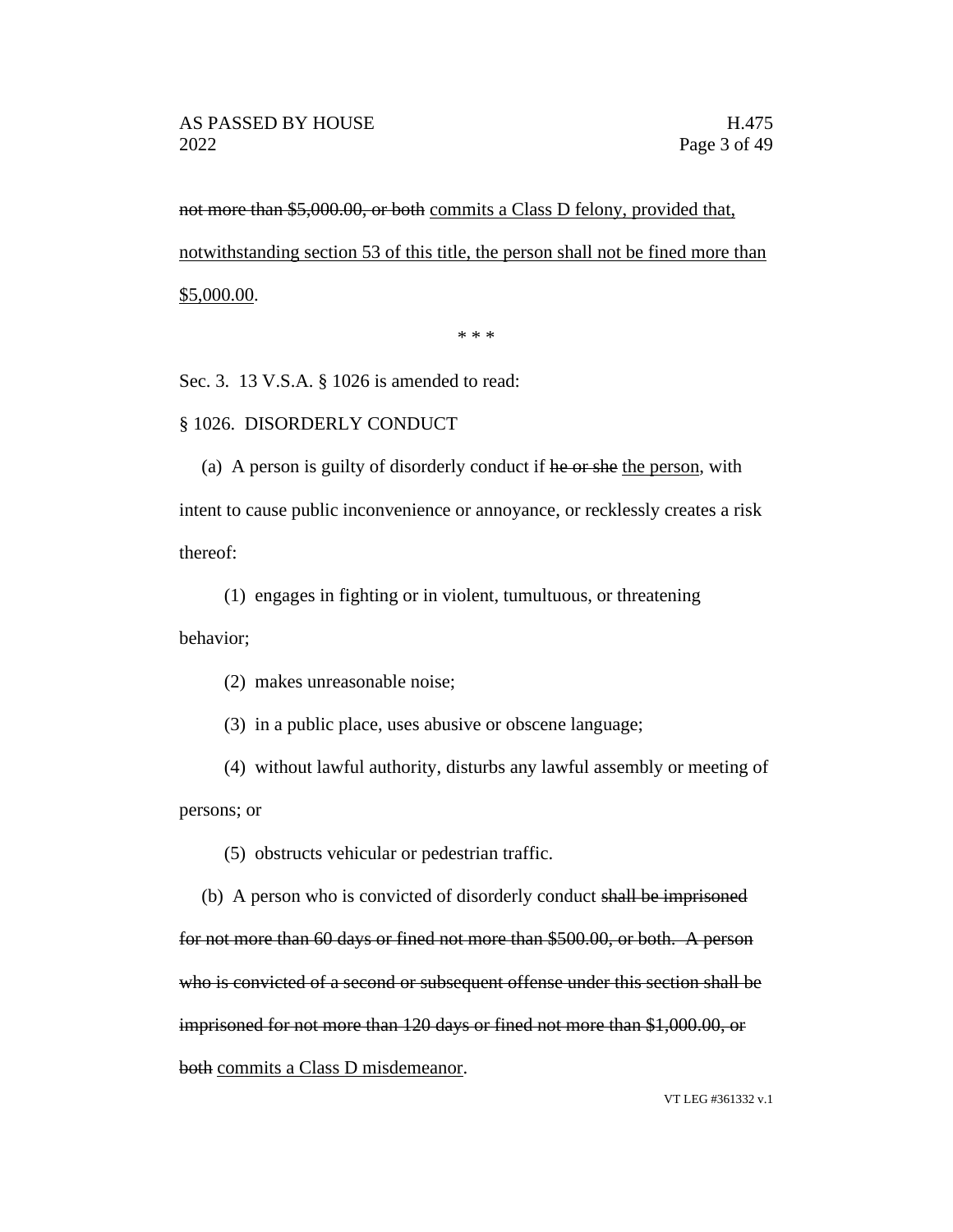Sec. 4. 13 V.S.A. § 1026a is amended to read:

#### § 1026a. AGGRAVATED DISORDERLY CONDUCT

(a) A person is guilty of aggravated disorderly conduct if he or she engages in a course of conduct directed at a specific person with the intent to cause the person inconvenience or annoyance, or to disturb the person's peace, quiet, or right of privacy and:

(1) engages in fighting or in violent, tumultuous, or threatening behavior;

- (2) makes unreasonable noise;
- (3) in a public place, uses abusive or obscene language; or
- (4) threatens bodily injury or serious bodily injury, or threatens to commit a felony crime of violence as defined in section 11a of this title.
- (b) A person who is convicted of aggravated disorderly conduct shall be imprisoned not more than 180 days or fined not more than \$2,000.00, or both commits a Class C misdemeanor.
- Sec. 5. 13 V.S.A. § 1027 is amended to read:

#### § 1027. DISTURBING PEACE BY USE OF TELEPHONE OR OTHER

#### ELECTRONIC COMMUNICATIONS

VT LEG #361332 v.1 (a) A person who, with intent to terrify, intimidate, threaten, harass, or annoy, makes contact by means of a telephonic or other electronic communication with another and makes any request, suggestion, or proposal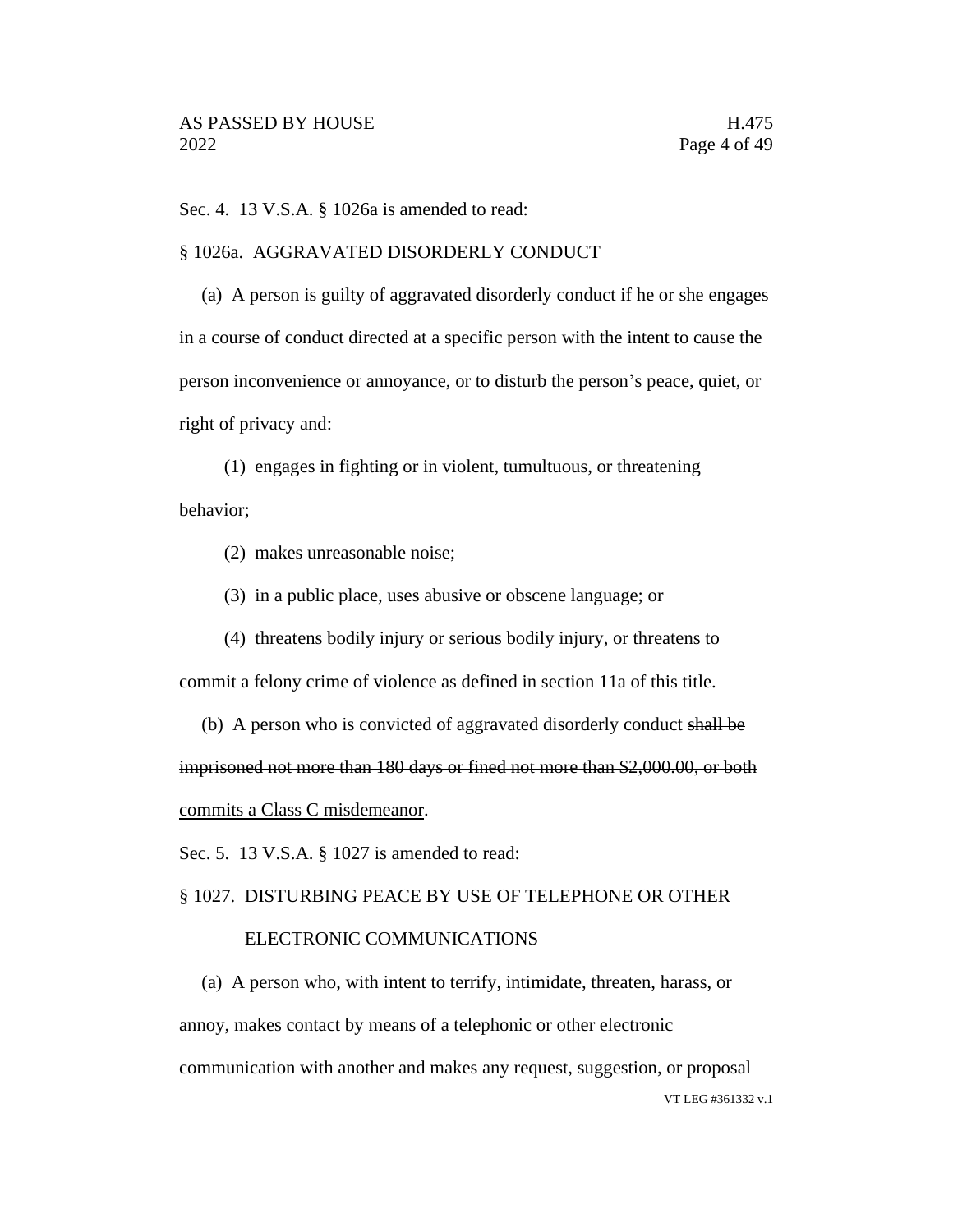that is obscene, lewd, lascivious, or indecent; threatens to inflict injury or physical harm to the person or property of any person; or disturbs, or attempts to disturb, by repeated telephone calls or other electronic communications, whether or not conversation ensues, the peace, quiet, or right of privacy of any person at the place where the communication or communications are received shall be fined not more than \$250.00 or be imprisoned not more than three months, or both. If the defendant has previously been convicted of a violation of this section or of an offense under the laws of another state or of the United States that would have been an offense under this section if committed in this State, the defendant shall be fined not more than \$500.00 or imprisoned for not more than six months, or both commits a Class D misdemeanor, provided that, notwithstanding section 53 of this title, the person shall not be fined more than \$250.00.

\* \* \*

Sec. 6. 13 V.S.A. § 1028 is amended to read:

# § 1028. ASSAULT OF PROTECTED PROFESSIONAL; ASSAULT WITH BODILY FLUIDS

VT LEG #361332 v.1 (a)(1) A person convicted of a simple or aggravated assault against a protected professional as defined in subdivision  $(d)(1)$  of this section while the protected professional is performing a lawful duty, or with the intent to prevent the protected professional from performing his or her the professional's lawful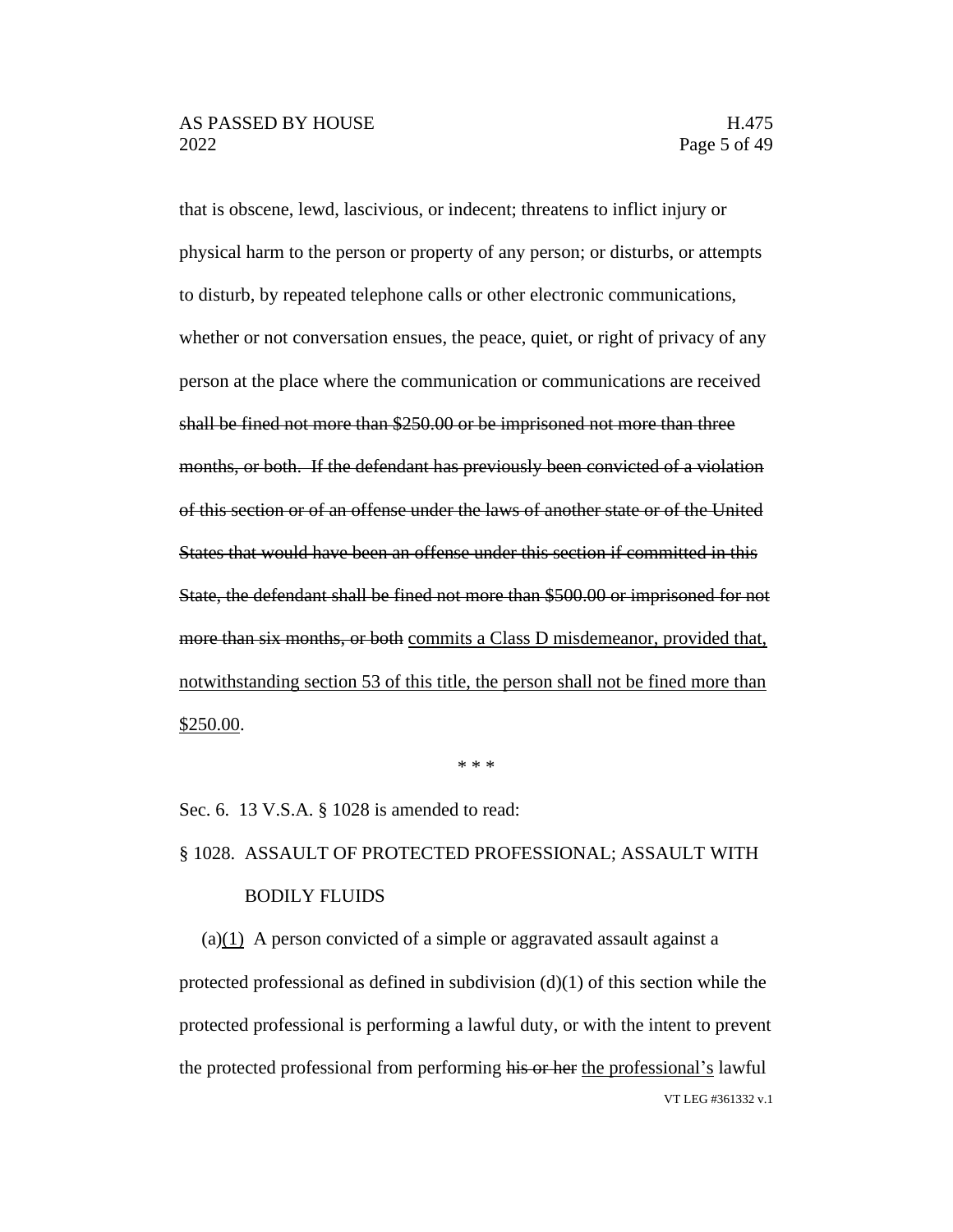duty, in addition to any other penalties imposed under sections 1023 and 1024 of this title, shall:

 $(1)(A)$  for the first offense, be imprisoned not more than one year commits a Class B misdemeanor;

 $\left(\frac{2}{B}\right)$  for the second offense and subsequent offenses, be imprisoned not more than 10 years commits a Class C felony.

(2) Notwithstanding section 53 of this title, a person who violates this subsection shall not be subject to an additional fine beyond that provided in sections 1023 and 1024 of this title.

(b)(1) No person shall intentionally cause blood, vomitus, excrement, mucus, saliva, semen, or urine to come in contact with a protected professional while the person is performing a lawful duty.

(2) A person who violates this subsection shall be imprisoned not more than one year or fined not more than \$1,000.00, or both commits a Class B misdemeanor, provided that, notwithstanding section 53 of this title, the person shall not be fined more than \$1,000.00.

\* \* \*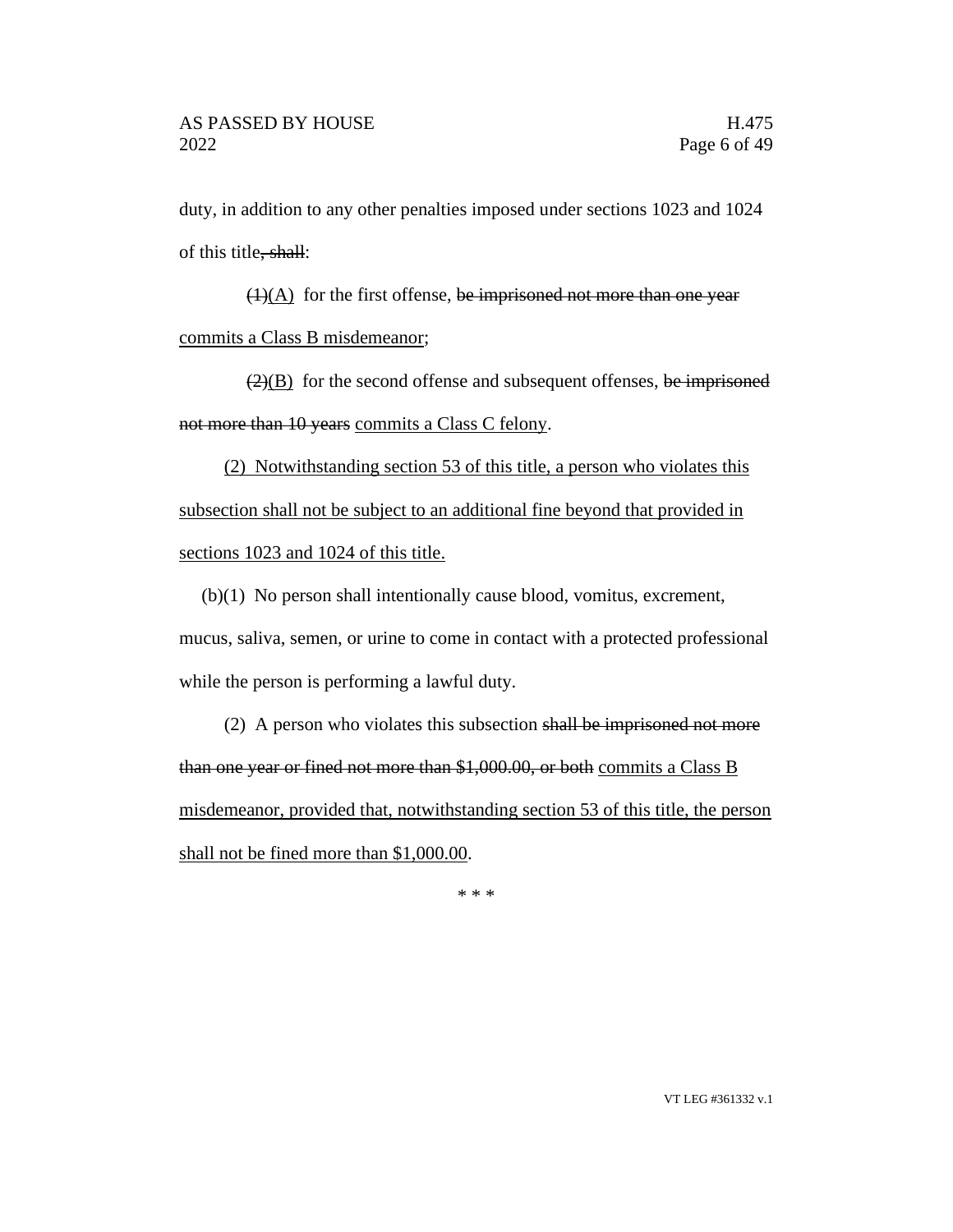Sec. 7. 13 V.S.A. § 1028a is amended to read:

#### § 1028a. ASSAULT OF CORRECTIONAL OFFICER; ASSAULT WITH

#### BODILY FLUIDS

(a) $(1)$  A person convicted of a simple or aggravated assault against an employee of the Department of Corrections whose official duties or job classification includes the supervision or monitoring of a person on parole, probation, or serving any sentence of incarceration whether inside or outside a correctional facility, and who was performing a lawful duty, in addition to any other penalties imposed under sections 1023 and 1024 of this title, shall:

 $(1)(A)$  for the first offense, be imprisoned not more than one year commits a Class B misdemeanor; and

 $\left(2\right)$  for the second offense and subsequent offenses, be imprisoned not more than 10 years commits a Class C felony.

(2) Notwithstanding section 53 of this title, a person who violates this subsection shall not be subject to an additional fine beyond that provided in sections 1023 and 1024 of this title.

(b) No person shall intentionally cause blood, vomitus, excrement, mucus, saliva, semen, or urine to come in contact with:

(1) any person lawfully present in a correctional facility unless the person's presence within the facility requires the contact; or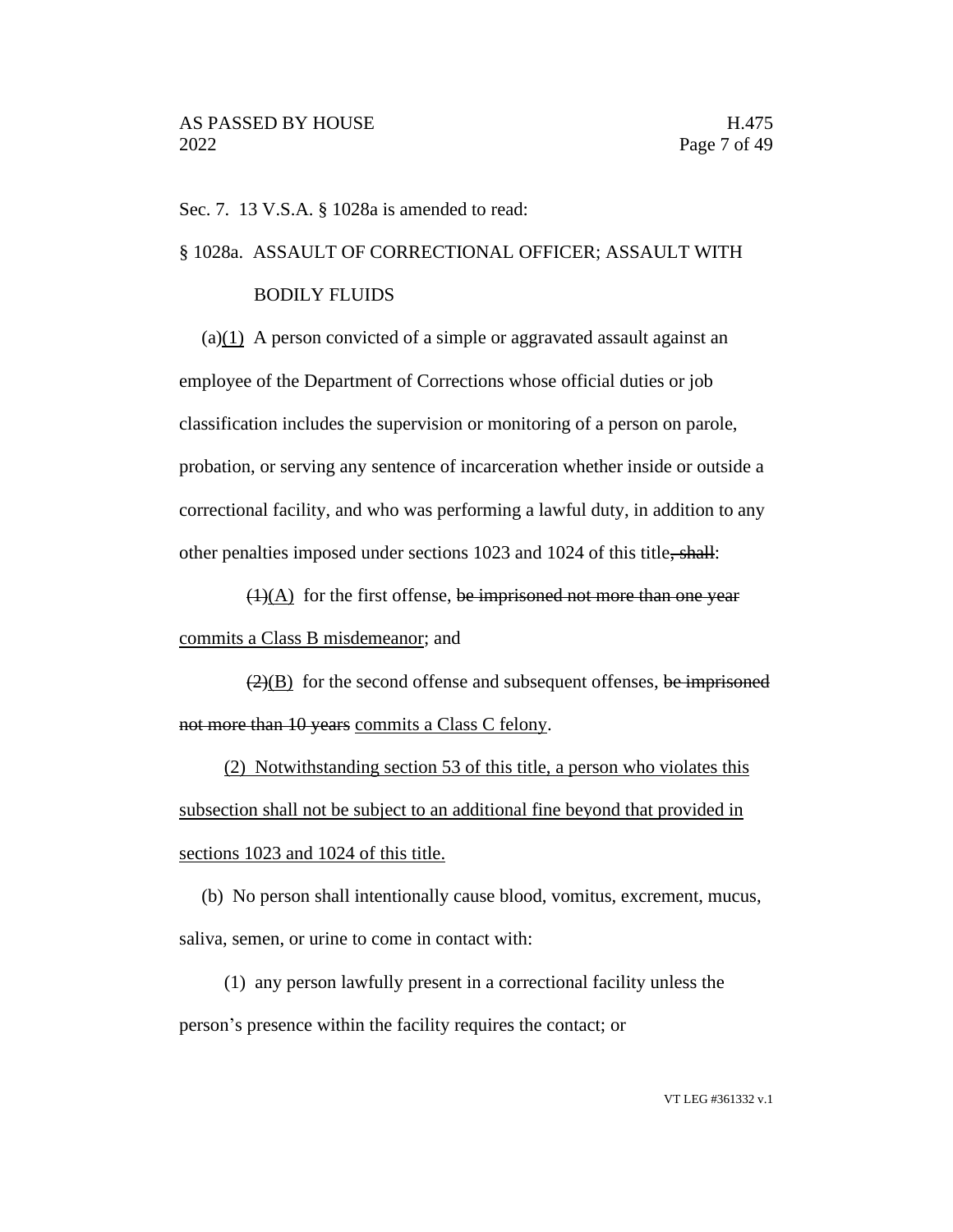(2) an employee of a correctional facility acting in the scope of employment unless the employee's scope of employment requires the contact.

(c) A person who violates subsection (b) of this section shall be imprisoned not more than two years or fined not more than \$1,000.00, or both commits a Class A misdemeanor, provided that, notwithstanding section 53 of this title, the person shall not be fined more than \$1,000.00.

(d) A sentence imposed for a conviction of this section shall be served consecutively with and not concurrently with any other sentence.

Sec. 8. 13 V.S.A. § 1030 is amended to read:

# § 1030. VIOLATION OF AN ABUSE PREVENTION ORDER, AN ORDER AGAINST STALKING OR SEXUAL ASSAULT, OR A PROTECTIVE ORDER CONCERNING CONTACT WITH A CHILD

VT LEG #361332 v.1 (a) A person who intentionally commits an act prohibited by a court or who fails to perform an act ordered by a court, in violation of an abuse prevention order issued under 15 V.S.A. chapter 21 or 33 V.S.A. chapter 69, a protective order that concerns contact with a child and is issued under 33 V.S.A. chapter 51, or an order against stalking or sexual assault issued under 12 V.S.A. chapter 178, after the person has been served notice of the contents of the order as provided in those chapters; or in violation of a foreign abuse prevention order or an order against stalking or sexual assault issued by a court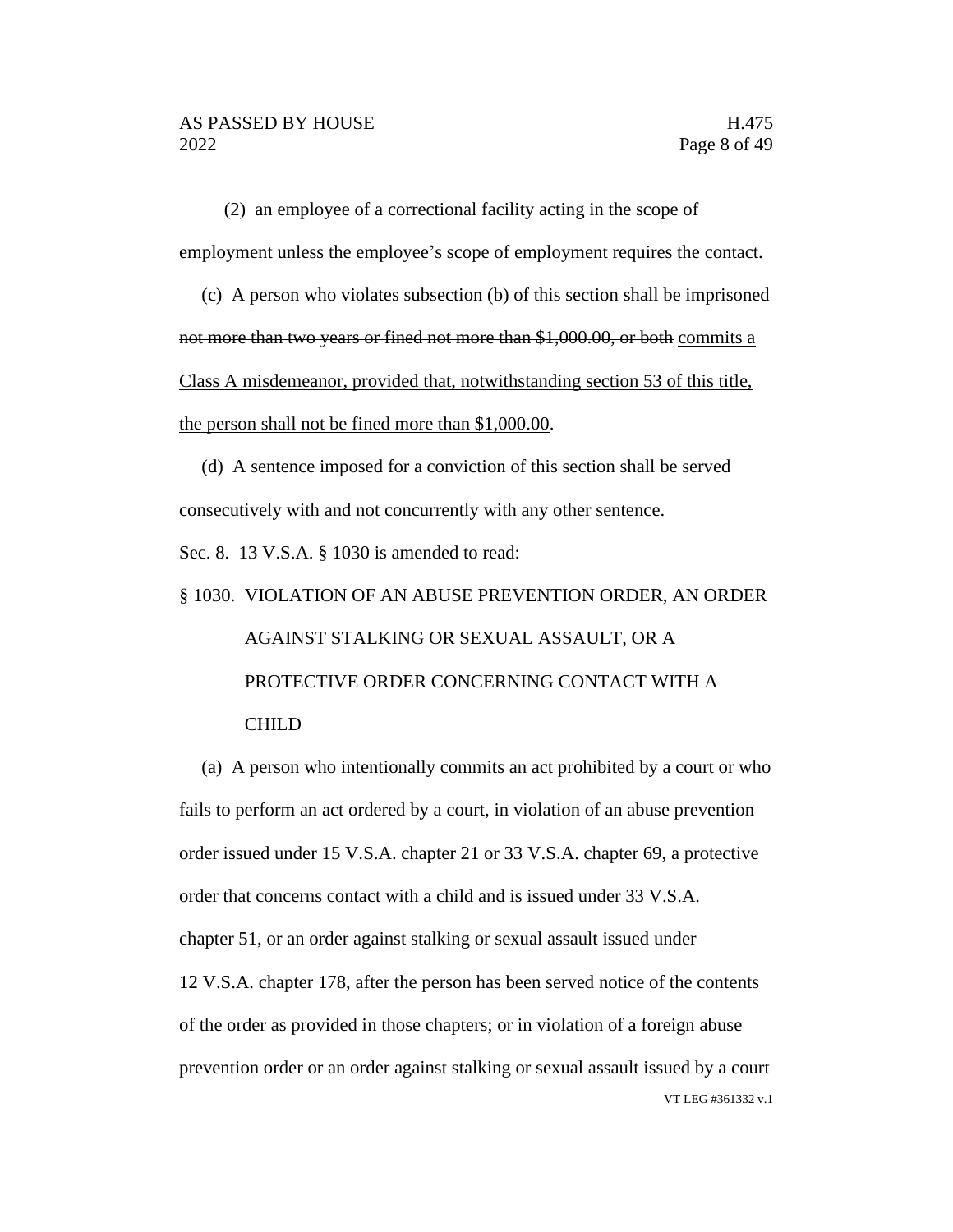in any other state, federally recognized Indian tribe, territory or possession of the United States, the Commonwealth of Puerto Rico, or the District of Columbia shall be imprisoned not more than one year or fined not more than \$5,000.00, or both commits a Class B misdemeanor.

(b) A person who is convicted of a second or subsequent offense under this section or is convicted of an offense under this section and has previously been convicted of domestic assault under section 1042 of this title, first degree aggravated domestic assault under section 1043 of this title, or second degree aggravated domestic assault under section 1044 of this title shall be imprisoned not more than three years or fined not more than \$25,000.00, or both commits a Class E felony.

\* \* \*

Sec. 9. 13 V.S.A. § 1031 is amended to read:

#### § 1031. INTERFERENCE WITH ACCESS TO EMERGENCY SERVICES

A person who, during or after the commission of a crime, willfully prevents or attempts to prevent a person from seeking or receiving emergency medical assistance, emergency assistance from a third party, or emergency assistance from law enforcement shall be imprisoned not more than one year or fined not more than \$5,000.00, or both commits a Class B misdemeanor.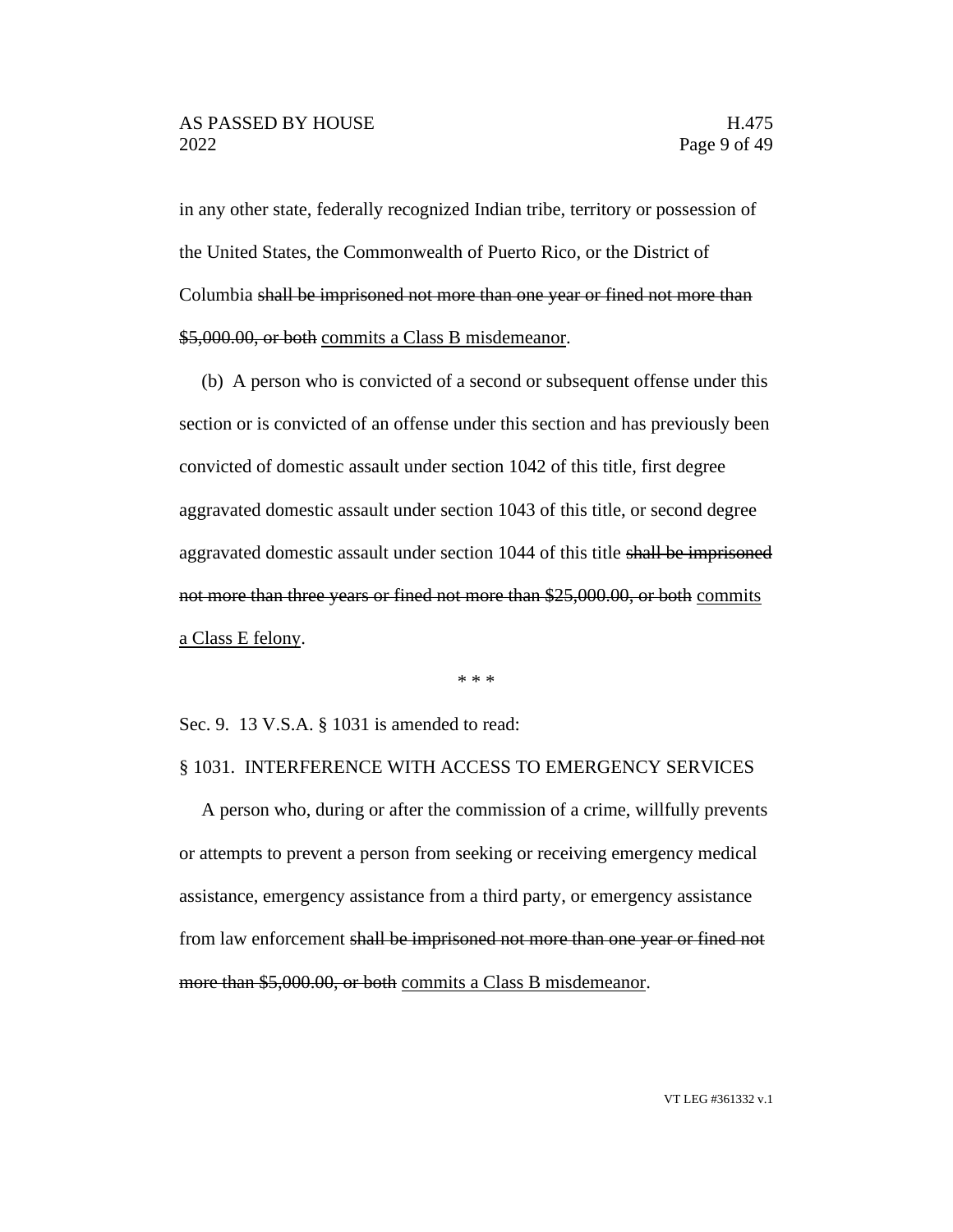Sec. 10. 13 V.S.A. § 1042 is amended to read:

#### § 1042. DOMESTIC ASSAULT

Any person who attempts to cause or willfully or recklessly causes bodily injury to a family or household member or willfully causes a family or household member to fear imminent serious bodily injury shall be imprisoned not more than 18 months or fined not more than \$5,000.00, or both commits a Class B misdemeanor and shall, in addition to the penalty for that offense, be imprisoned not more than an additional six months.

Sec. 11. 13 V.S.A. § 1043 is amended to read:

#### § 1043. FIRST DEGREE AGGRAVATED DOMESTIC ASSAULT

(a) A person commits the crime of first degree aggravated domestic assault if the person:

(1) attempts to cause or willfully or recklessly causes serious bodily injury to a family or household member; or

(2) uses, attempts to use, or is armed with a deadly weapon and

threatens to use the deadly weapon on a family or household member; or

(3) commits the crime of domestic assault and has been previously

convicted of aggravated domestic assault.

(b) A person who commits the crime of first degree aggravated domestic assault shall be imprisoned not more than 15 years or fined not more than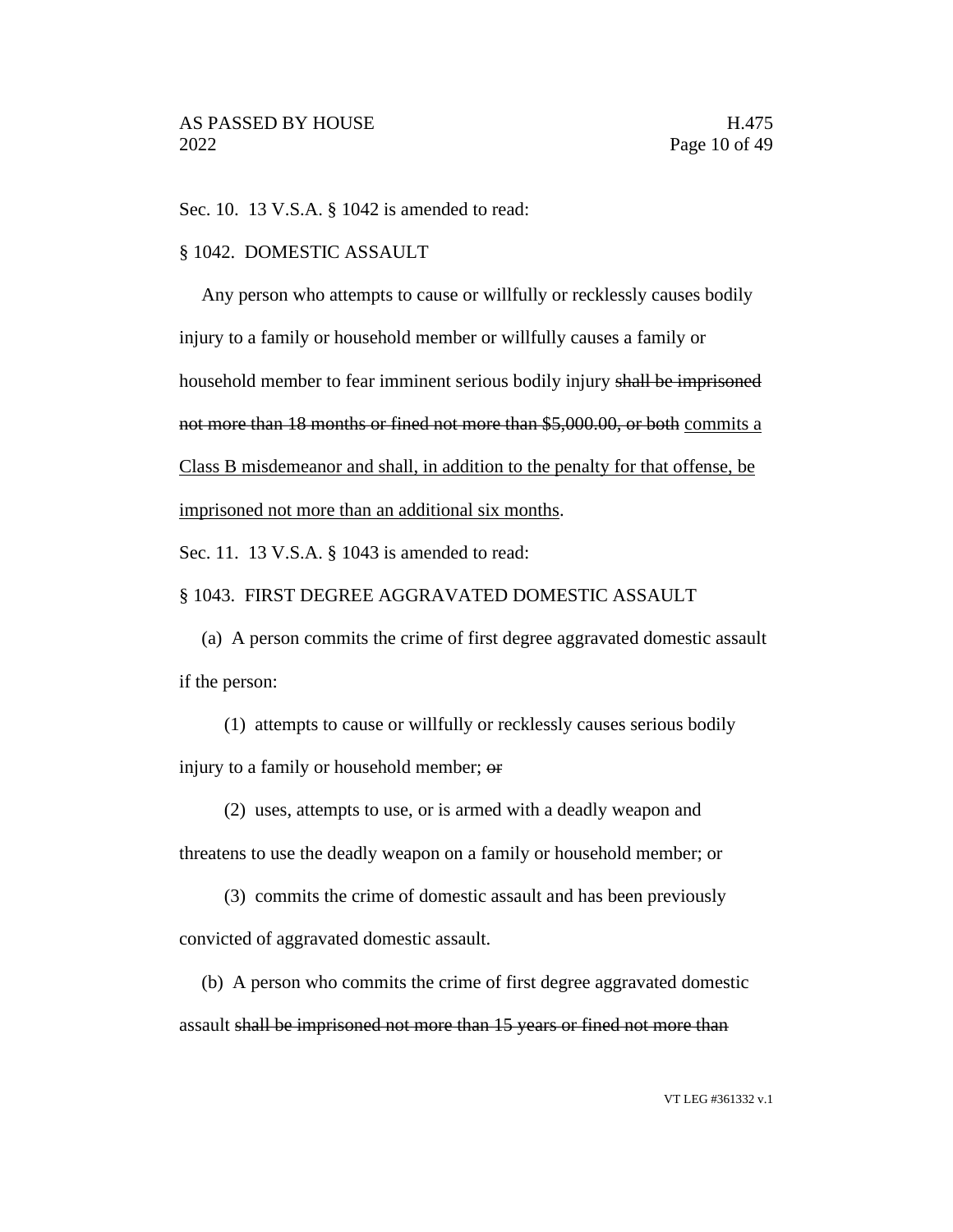\$25,000.00, or both commits a Class C felony and shall, in addition to the penalty for that offense, be imprisoned not more than an additional five years.

(c) Conduct constituting the offense of first degree aggravated domestic assault under this section shall be considered a violent act for the purpose of determining bail.

Sec. 12. 13 V.S.A. § 1044 is amended to read:

§ 1044. SECOND DEGREE AGGRAVATED DOMESTIC ASSAULT

(a) A person commits the crime of second degree aggravated domestic assault if the person:

(1) Commits the crime of domestic assault and such conduct violates:

- (A) specific conditions of a criminal court order in effect at the time of the offense imposed to protect that other person;
	- (B) a final abuse prevention order issued under 15 V.S.A. § 1103 or a

similar order issued in another jurisdiction;

(C) a final order against stalking or sexual assault issued under

12 V.S.A. § 5133 or a similar order issued in another jurisdiction; or

(D) a final order against abuse of a vulnerable adult issued under

33 V.S.A. § 6935 or a similar order issued in another jurisdiction.

(2) Commits the crime of domestic assault; and:

(A) has a prior conviction within the last 10 years for violating an

abuse prevention order issued under section 1030 of this title; or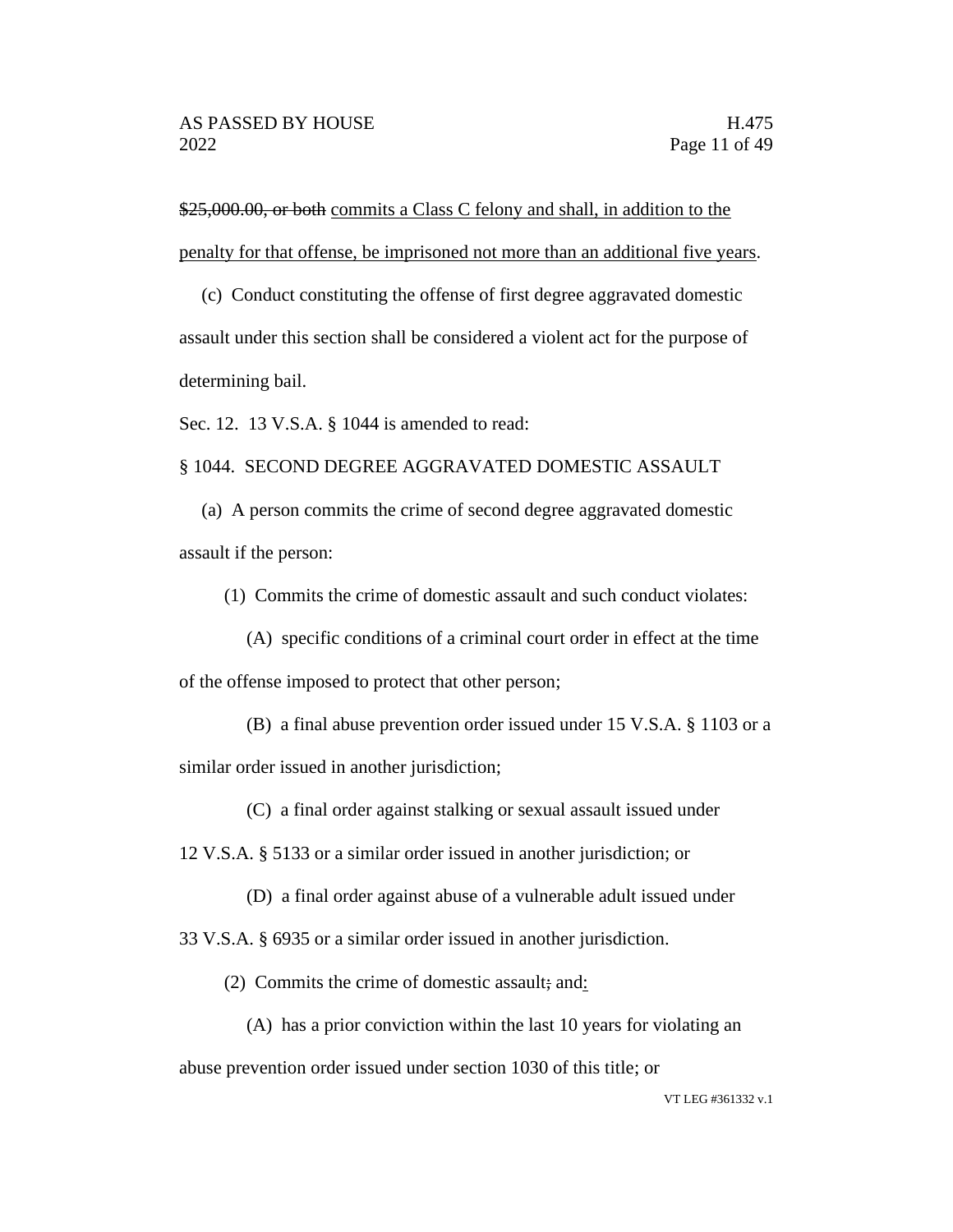(B) has a prior conviction for domestic assault under section 1042 of this title or a prior conviction in another jurisdiction for an offense that, if committed within the State, would constitute a violation of section 1042 of this title.

(3) As used in this subsection:

(A) "Issued in another jurisdiction" means issued by a court in any other state; in a federally recognized Indian tribe, territory, or possession of the United States; in the Commonwealth of Puerto Rico; or in the District of Columbia.

(B) "Prior conviction in another jurisdiction" means a conviction issued by a court in any other state; in a federally recognized Indian tribe, territory, or possession of the United States; in the Commonwealth of Puerto Rico; or in the District of Columbia.

(b) A person who commits the crime of second degree aggravated domestic assault shall be imprisoned not more than five years or fined not more than \$10,000.00, or both commits a Class D felony.

\* \* \*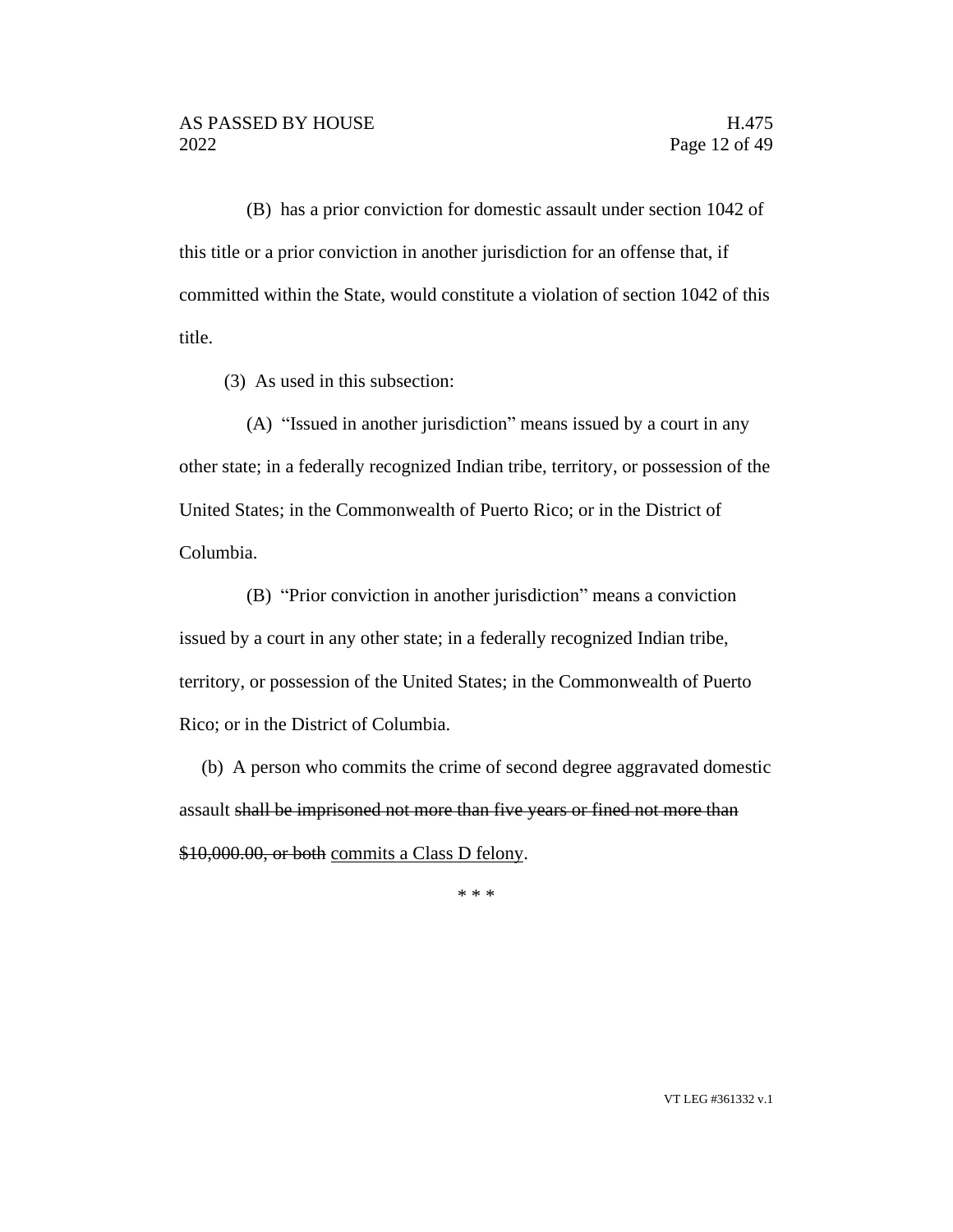Sec. 13. 13 V.S.A. § 1062 is amended to read:

#### § 1062. STALKING

Any person who intentionally stalks another person shall be imprisoned not more than two years or fined not more than \$5,000.00, or both commits a Class

A misdemeanor.

Sec. 14 13 V.S.A. § 1063 is amended to read:

#### § 1063. AGGRAVATED STALKING

(a) A person commits the crime of aggravated stalking if the person

intentionally stalks another person, and:

(1) such conduct violates a court order that prohibits stalking and is in

effect at the time of the offense;

(2) has been previously convicted of stalking or aggravated stalking;

(3) has been previously convicted of an offense an element of which

involves an act of violence against the same person;

(4) the person being stalked is under 16 years of age; or

- (5) had a deadly weapon, as defined in section  $1021$  of this title, in his or her the person's possession while engaged in the act of stalking.
	- (b) A person who commits the crime of aggravated stalking shall be

imprisoned not more than five years or be fined not more than \$25,000.00, or both commits a Class D felony.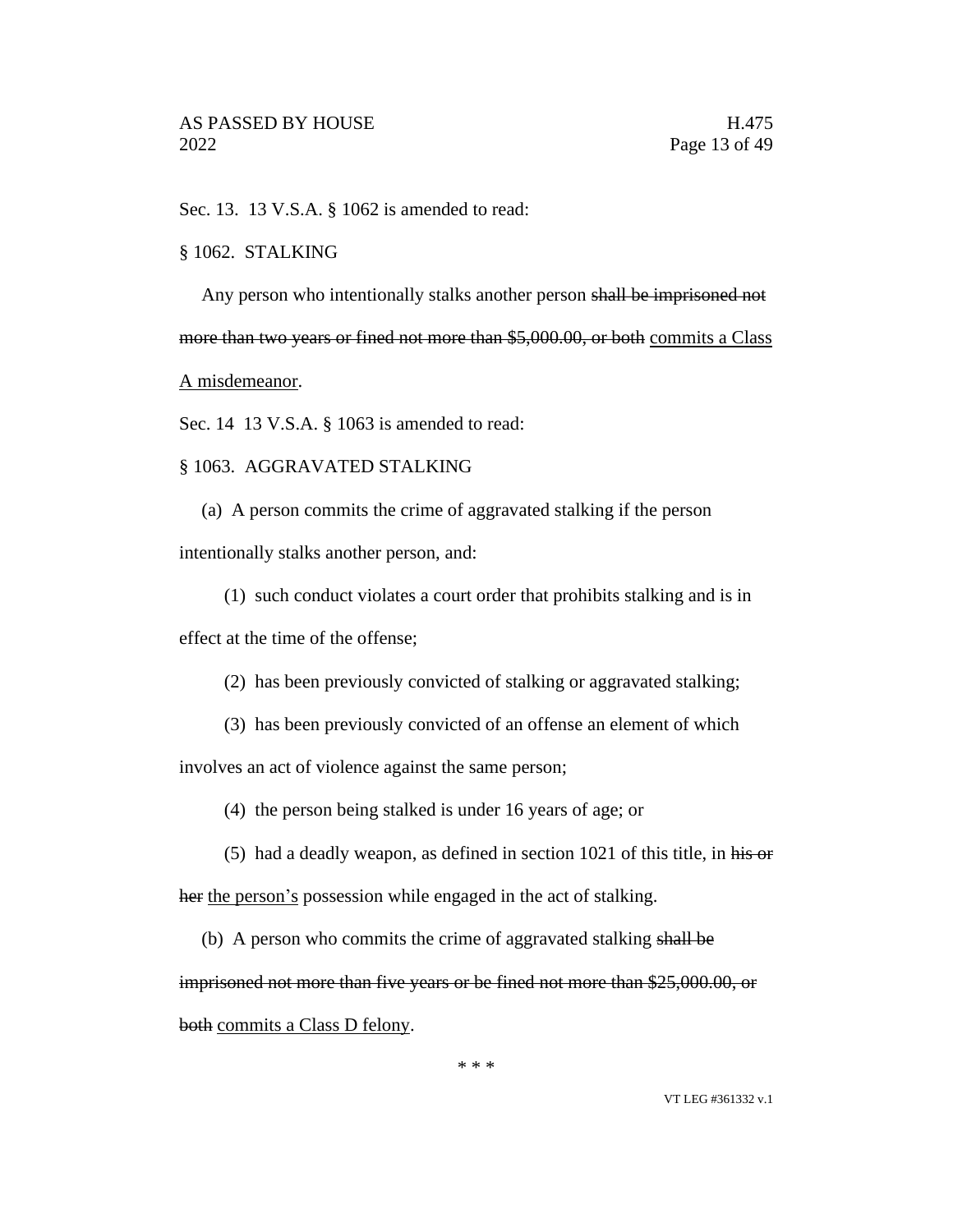Sec. 15. 13 V.S.A. § 1201 is amended to read:

#### § 1201. BURGLARY

(a) A person is guilty of burglary if he or she the person enters any building or structure knowing that he or she the person is not licensed or privileged to do so, with the intent to commit a felony, petit larceny, simple assault, or unlawful mischief. This provision shall not apply to a licensed or privileged entry, or to an entry that takes place while the premises are open to the public, unless the person, with the intent to commit a crime specified in this subsection, surreptitiously remains in the building or structure after the license or privilege expires or after the premises no longer are open to the public.

(b) As used in this section:

(1) "Building," "premises," and "structure" shall, in addition to their common meanings, include and mean any portion of a building, structure, or premises that differs from one or more other portions of such building, structure, or premises with respect to license or privilege to enter, or to being open to the public.

(2) "Occupied dwelling" means a building used as a residence, either full time or part time, regardless of whether someone is actually present in the building at the time of entry.

VT LEG #361332 v.1  $(c)(1)$  A person convicted of burglary shall be imprisoned not more than 15 years or fined not more than \$1,000.00, or both commits a Class C felony,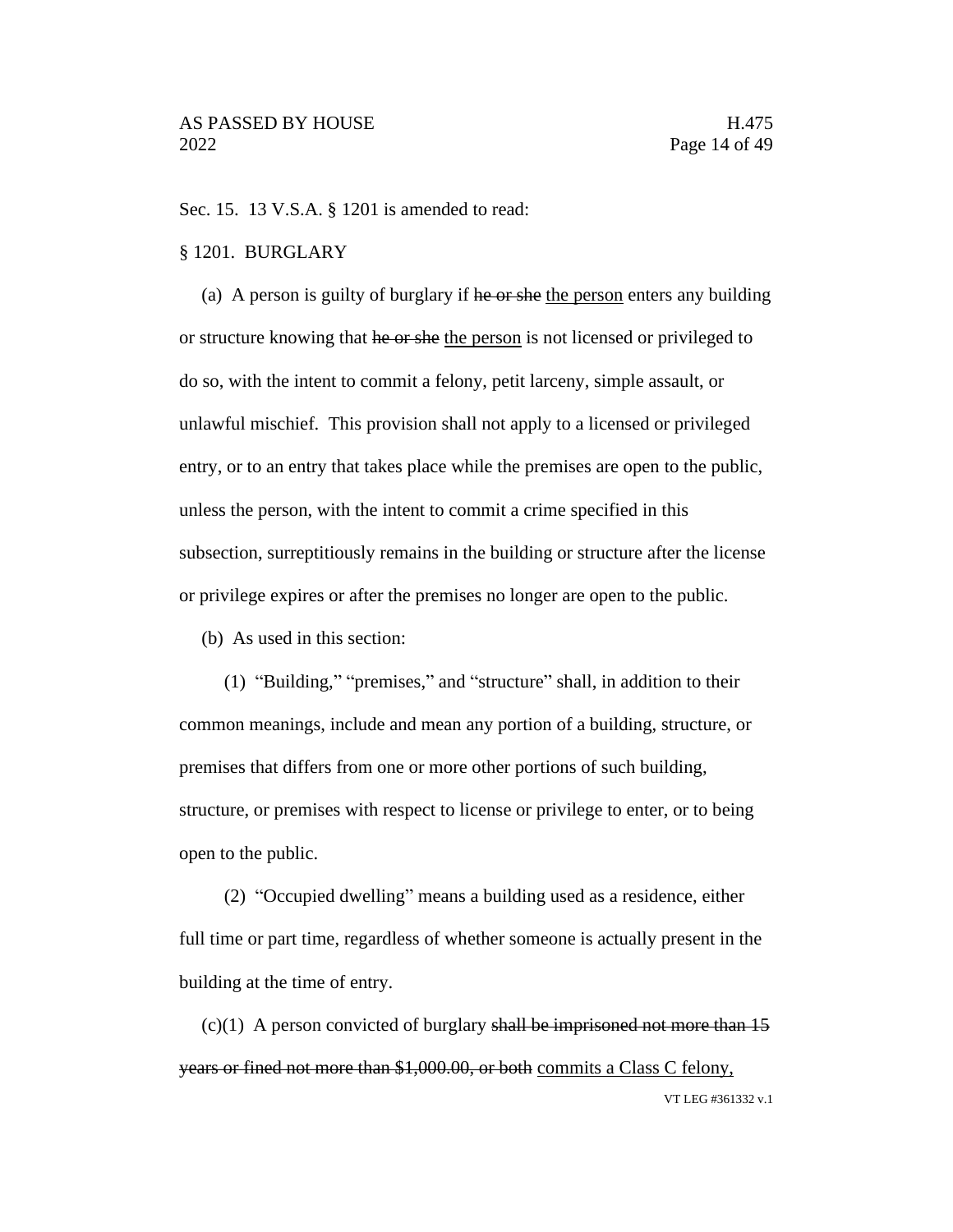provided that, notwithstanding section 53 of this title, the person shall not be fined more than \$1,000.00.

(2) A person convicted of burglary and who carries a dangerous or deadly weapon, openly or concealed, shall, in addition to the penalty for the underlying crime, be imprisoned not more than 20 five years or fined not more than \$10,000.00, or both.

(3) A person convicted of burglary into an occupied dwelling:

(A) shall be imprisoned not more than 25 years or fined not more than \$1,000.00, or both; or

(B) shall, in addition to the penalty for the underlying crime, be imprisoned not more than 30 five years or fined not more than \$10,000.00, or both, if the person carried a dangerous or deadly weapon, openly or concealed, during commission of the offense.

(4) When imposing a sentence under this section, the court shall consider as an aggravating factor whether, during commission of the offense, the person entered the building when someone was actually present or used or threatened to use force against the occupant.

Sec. 16. 13 V.S.A. § 1204 is amended to read:

#### § 1204. MAKING OR HAVING BURGLAR'S TOOLS

VT LEG #361332 v.1 A person who manufactures or knowingly has in his or her the person's possession any engine, machine, tool, or implement, adapted and designed for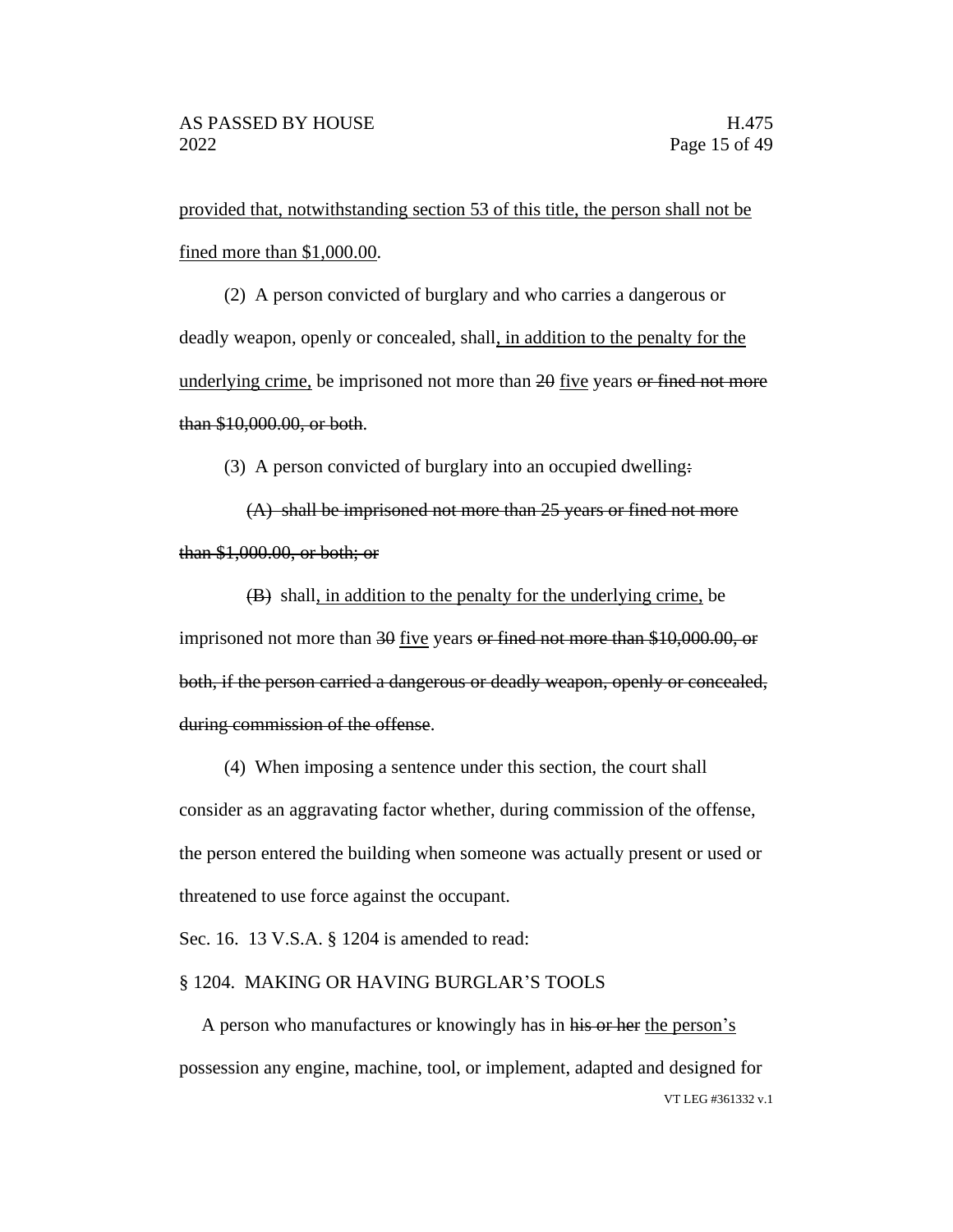cutting through, forcing or breaking open any building, room, vault, safe, or other depository, in order to steal therefrom money or other property, knowing the same to be adapted and designed for such purpose, with intent to use or employ the same therefor, shall be imprisoned not more than 20 years or fined not more than \$10,000.00, or both commits a Class D felony.

Sec. 17. 13 V.S.A. § 2405 is amended to read:

§ 2405. KIDNAPPING

\* \* \*

(b) Kidnapping is punishable by a maximum sentence of life imprisonment or a fine of not more than \$50,000.00, or both a Class A felony, provided that, notwithstanding section 53 of this title, the person shall not be fined more than \$50,000.00. It is, however, an affirmative defense which that reduces the penalty to imprisonment for not more than 30 years or a fine of not more than \$50,000.00, or both, a Class B felony that the defendant voluntarily caused the release of the victim alive in a safe place before arraignment without having caused serious bodily injury to the victim.

Sec. 18. 13 V.S.A. § 2406 is amended to read:

#### § 2406. UNLAWFUL RESTRAINT IN THE SECOND DEGREE

(a) A person commits the crime of unlawful restraint in the second degree if the person: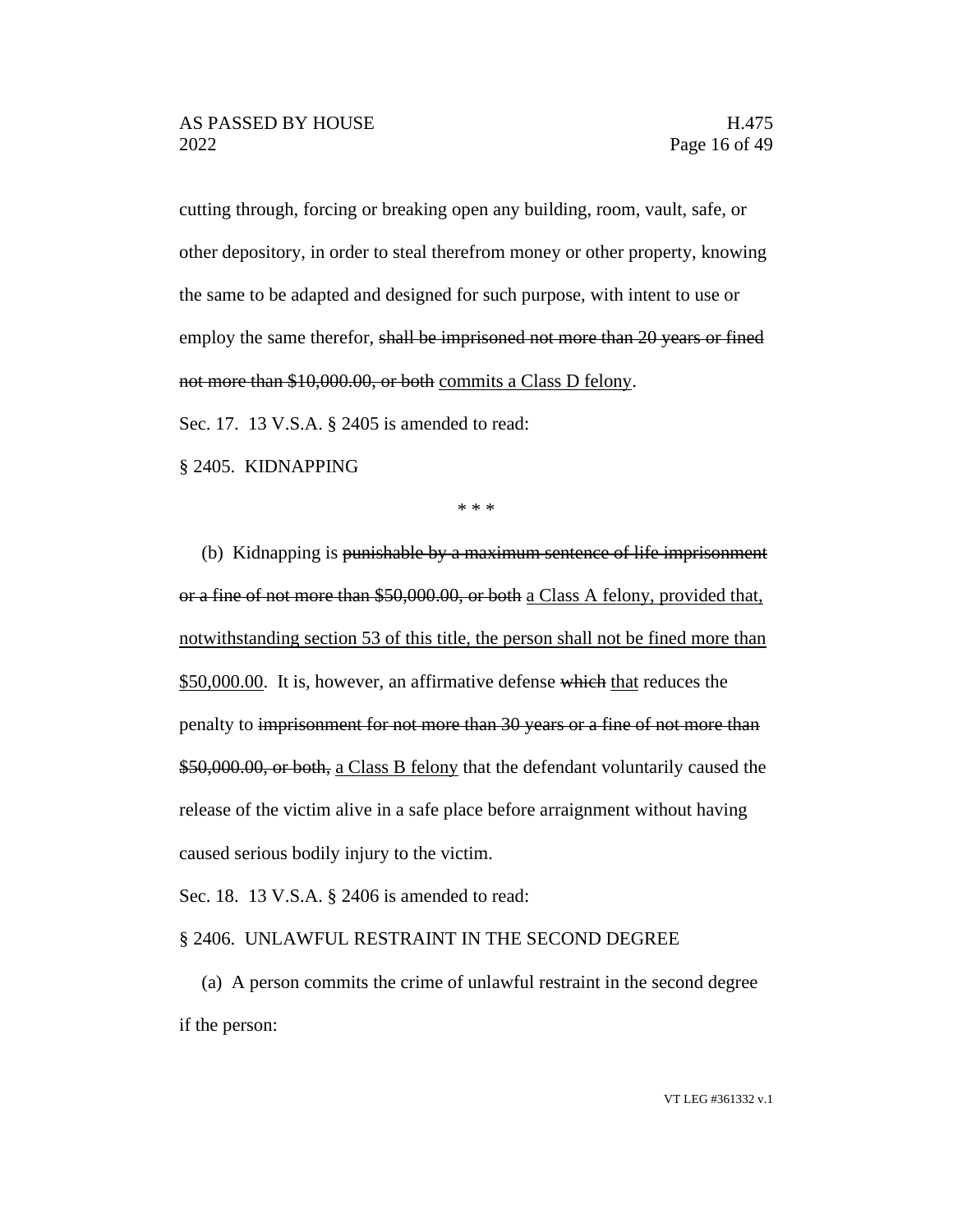(1) not being a relative of a person under the age of 18 years of age, knowingly takes, entices, or harbors that person, without the consent of the person's custodian, knowing that he or she has no right to do so; or

(2) knowingly takes or entices from lawful custody or harbors any

person who is mentally incompetent, or other person entrusted by authority of law to the custody of another person or an institution, without the consent of the person or institution, knowing that he or she has no right to do so; or

(3) knowingly restrains another person.

(b) It is a defense to a prosecution under this section that the defendant acted reasonably and in good faith to protect the person from imminent physical or emotional danger.

(c) Unlawful restraint in the second degree is punishable by imprisonment for not more than five years or a fine of not more than \$25,000.00, or both a Class D felony.

Sec. 19. 13 V.S.A. § 2407 is amended to read:

§ 2407. UNLAWFUL RESTRAINT IN THE FIRST DEGREE

(a) A person commits the crime of unlawful restraint in the first degree if that person:

(1) knowingly restrains another person under circumstances exposing that person to a risk of serious bodily injury; or

(2) holds another person in a condition of involuntary servitude.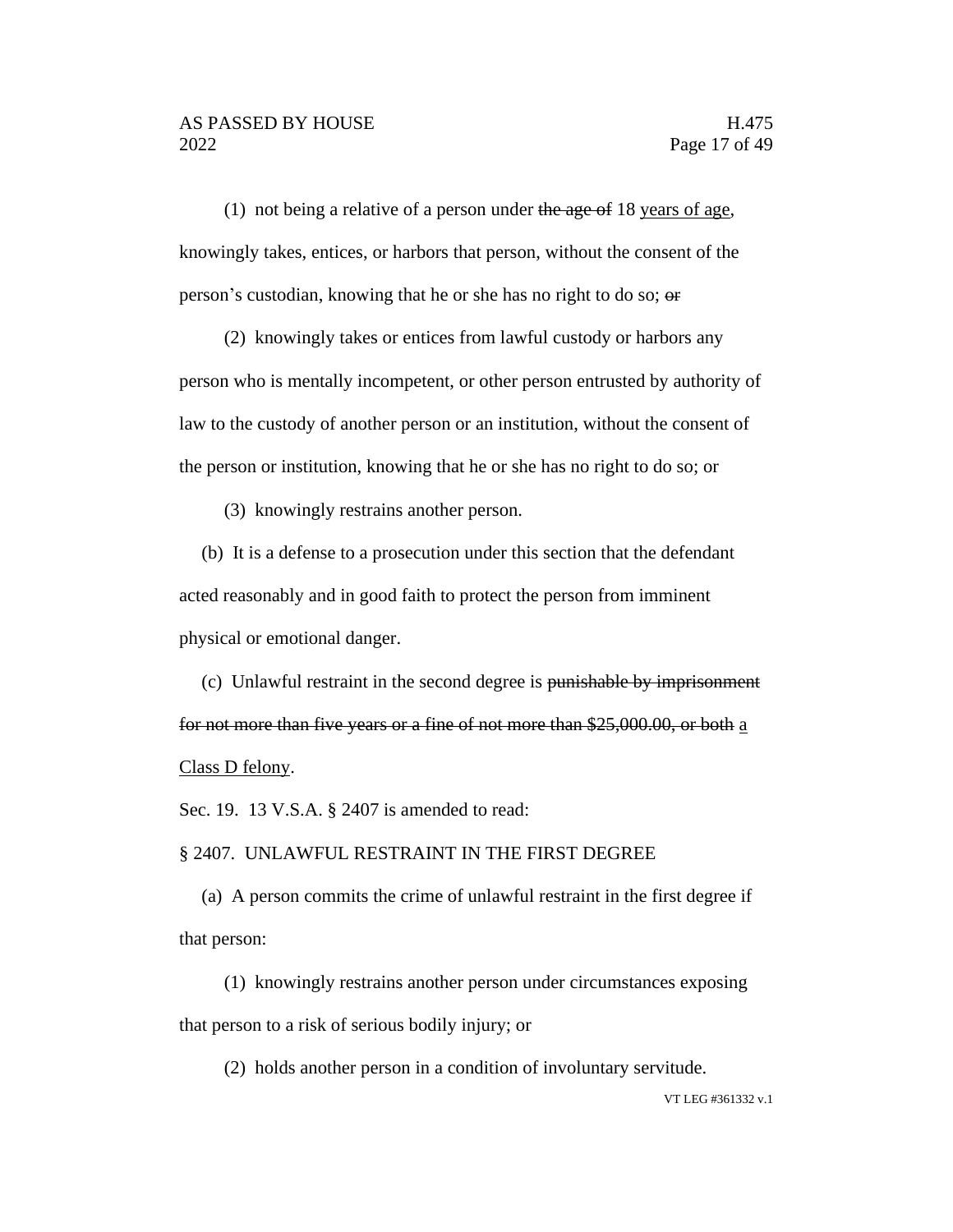(b) Unlawful restraint in the first degree is punishable by imprisonment for not more than 15 years or a fine of not more than \$50,000.00, or both a Class C felony.

Sec. 20. 13 V.S.A. § 2451 is amended to read:

#### § 2451. CUSTODIAL INTERFERENCE

(a) A person commits custodial interference by taking, enticing, or keeping a child from the child's lawful custodian, knowingly, without a legal right to do so, when the person is a relative of the child and the child is less than 18 years old of age.

(b) A person who commits custodial interference shall be imprisoned not more than five years or fined not more than \$5,000.00, or both commits a Class D felony, provided that, notwithstanding section 53 of this title, the person shall not be fined more than \$5,000.00.

\* \* \*

Sec. 21. 13 V.S.A. § 608 is amended to read:

§ 608. ASSAULT AND ROBBERY

(a) A person who assaults another and robs, steals, or takes from his or her the other person or in his or her the other person's presence money or other property that may be the subject of larceny shall be imprisoned for not more than 10 years commits a Class C felony, provided that, notwithstanding section 53 of this title, the person shall not be fined.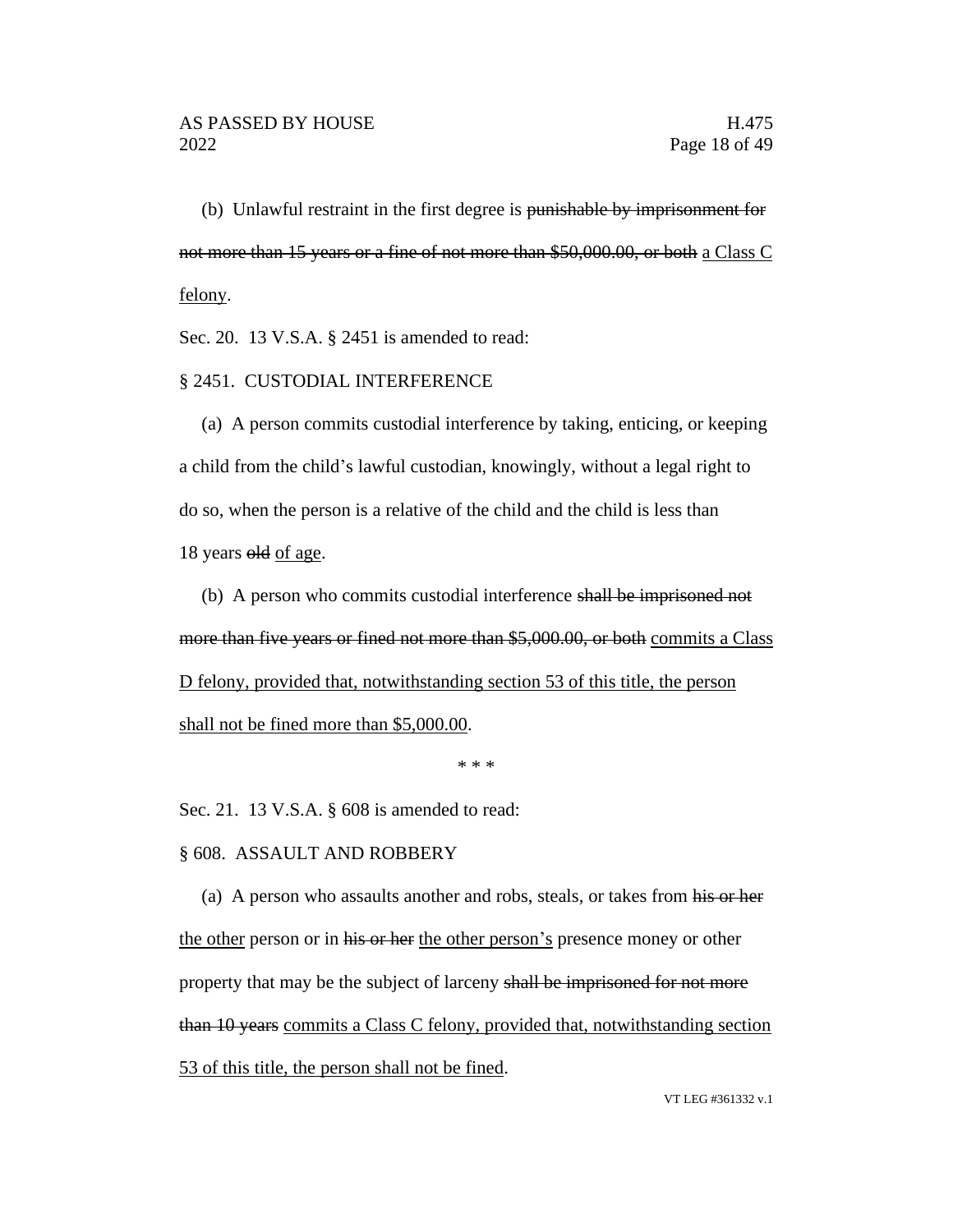(b) A person who, being armed with a dangerous weapon, assaults another and robs, steals, or takes from his or her the other person or in his or her the other person's presence money or other property that may be the subject of larceny shall, in addition to the penalty for the underlying crime, be imprisoned for not more than 15 five years nor less than one year.

(c) If in the attempt or commission of an offense under subsection (a) or (b) of this section, a person causes bodily injury, such the person shall, in addition to the penalty for the underlying crime, be imprisoned for not more than 20 five years nor less than one year. Any penalty imposed under this subsection shall be in lieu of any penalty imposed under subsection (a) or (b) of this section.

Sec. 22. 13 V.S.A. § 2303 is amended to read:

#### § 2303. PENALTIES FOR FIRST AND SECOND DEGREE MURDER

(a)(1) The punishment for murder Murder in the first degree shall be  $\underline{a}$ Class A felony punishable by imprisonment for:

(A) a minimum term of not less than 35 years and a maximum term of life; or

(B) life without the possibility of parole.

(2) The punishment for murder Murder in the second degree shall be  $\underline{a}$ Class A felony punishable by imprisonment for: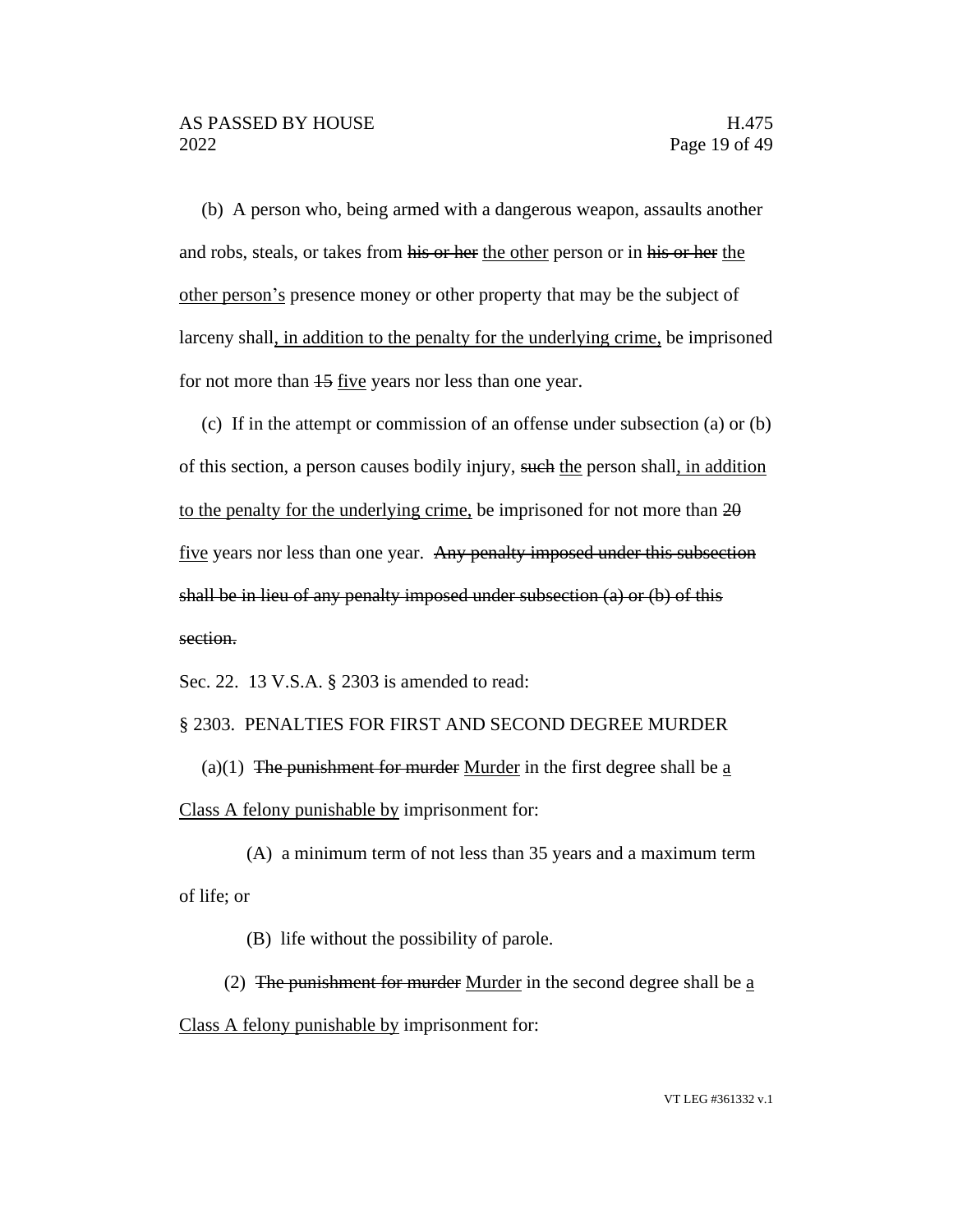(A) a minimum term of not less than 20 years and a maximum term of life; or

(B) life without the possibility of parole.

(3) Notwithstanding any other provision of law, this subsection shall apply only if the murder was committed on or after the effective date of this act May 1, 2006.

(b) The punishment for murder Murder in the first degree shall be a Class A felony punishable by imprisonment for life and for a minimum term of 35 years unless a jury finds that there are aggravating or mitigating factors which that justify a different minimum term. If the jury finds that the aggravating factors outweigh any mitigating factors, the court may set a minimum term longer than 35 years, up to and including life without parole. If the jury finds that the mitigating factors outweigh any aggravating factors, the court may set a minimum term at less than 35 years but not less than 15 years.

(c) The punishment for murder Murder in the second degree shall be  $\underline{a}$ 

Class A felony punishable by imprisonment for life and for a minimum term of 20 years unless a jury finds that there are aggravating or mitigating factors which that justify a different minimum term. If the jury finds that the aggravating factors outweigh any mitigating factors, the court may set a minimum term longer than 20 years, up to and including life without parole. If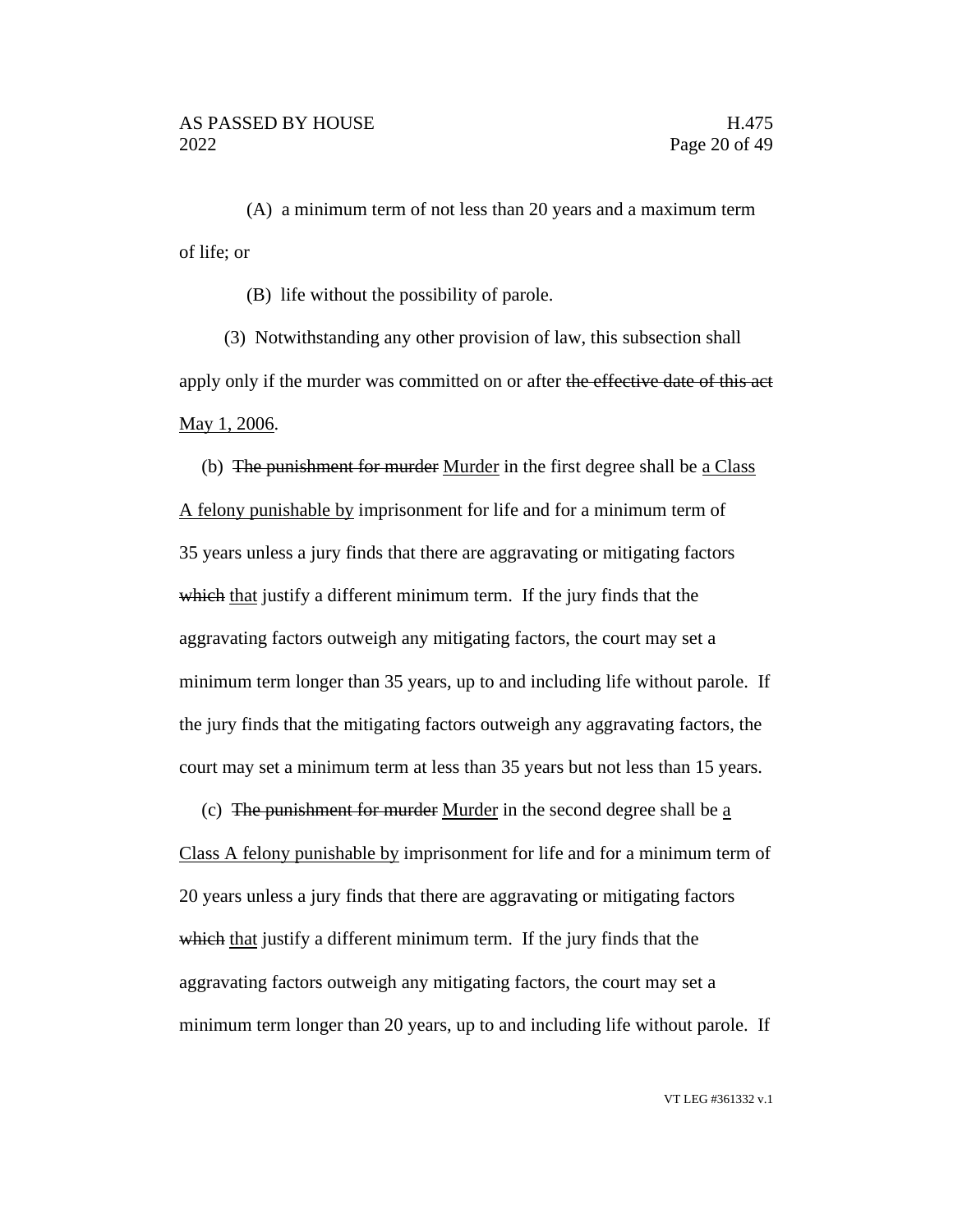the jury finds that the mitigating factors outweigh any aggravating factors, the court may set a minimum term at less than 20 years but not less than 10 years.

\* \* \*

(g) Subsections  $(b)$ –(f) of this section shall apply only if the murder was committed before the effective date of this act May 1, 2006, and:

(1) the defendant was not sentenced before the effective date of this act May 1, 2006; or

(2) the defendant's sentence was stricken and remanded for resentencing pursuant to the Vermont Supreme Court's decision in State v. Provost, 2005 VT 134 (2005).

(h) Notwithstanding section 53 of this title, a person who violates this section shall not be fined.

Sec. 23. 13 V.S.A. § 2304 is amended to read:

§ 2304. MANSLAUGHTER- PENALTIES

A person who commits manslaughter shall be fined not more than

\$3,000.00 or imprisoned for not less than one year nor more than 15 years, or both commits a Class C felony and shall, in addition to the penalty for that offense, be imprisoned not more than an additional five years, provided that, notwithstanding section 53 of this title, the person shall not be fined more than \$3,000.00.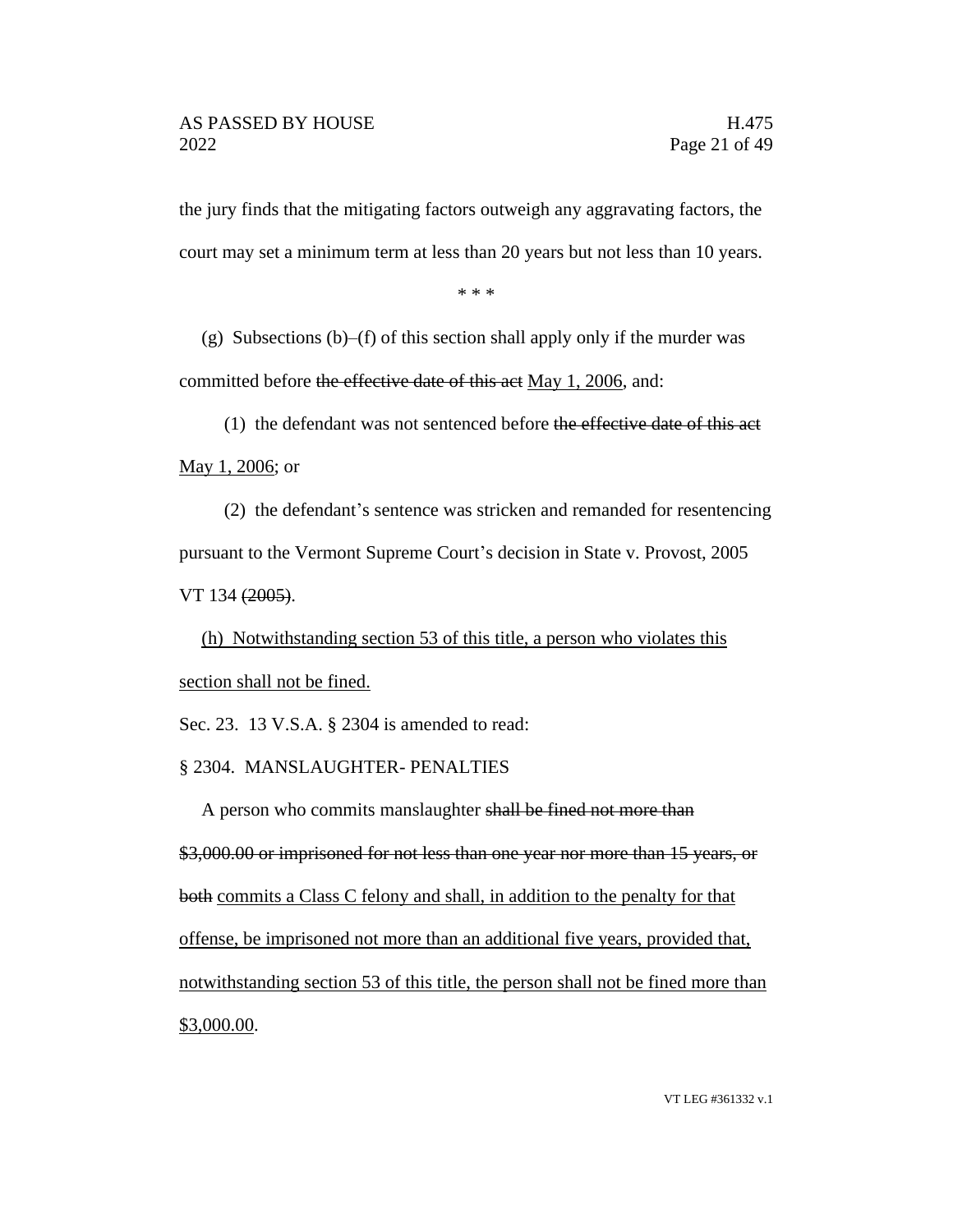Sec. 24. 13 V.S.A. § 1378 is amended to read:

#### § 1378. NEGLECT

(a) A caregiver who intentionally or recklessly neglects a vulnerable adult shall be imprisoned not more than 18 months or fined not more than \$10,000.00, or both commits a Class B misdemeanor and shall, in addition to the penalty for that offense, be imprisoned not more than an additional six months.

(b) A caregiver who violates subsection (a) of this section, and as a result of such neglect, serious bodily injury occurs to the vulnerable adult, shall be imprisoned not more than 15 years or fined not more than \$10,000.00, or both commits a Class C felony and shall, in addition to the penalty for that offense, be imprisoned not more than an additional five years, provided that, notwithstanding section 53 of this title, the person shall not be fined more than \$10,000.00.

Sec. 25. 13 V.S.A. § 205 is amended to read:

## § 205. INTERMARRIAGE OF OR FORNICATION BY PERSONS

#### PROHIBITED TO MARRY

VT LEG #361332 v.1 Persons between whom marriages are prohibited by the laws of this State who shall not intermarry or commit fornication with each other shall be imprisoned not more than five years or fined not more than \$1,000.00, or both. A person who violates this section commits a Class D felony, provided that,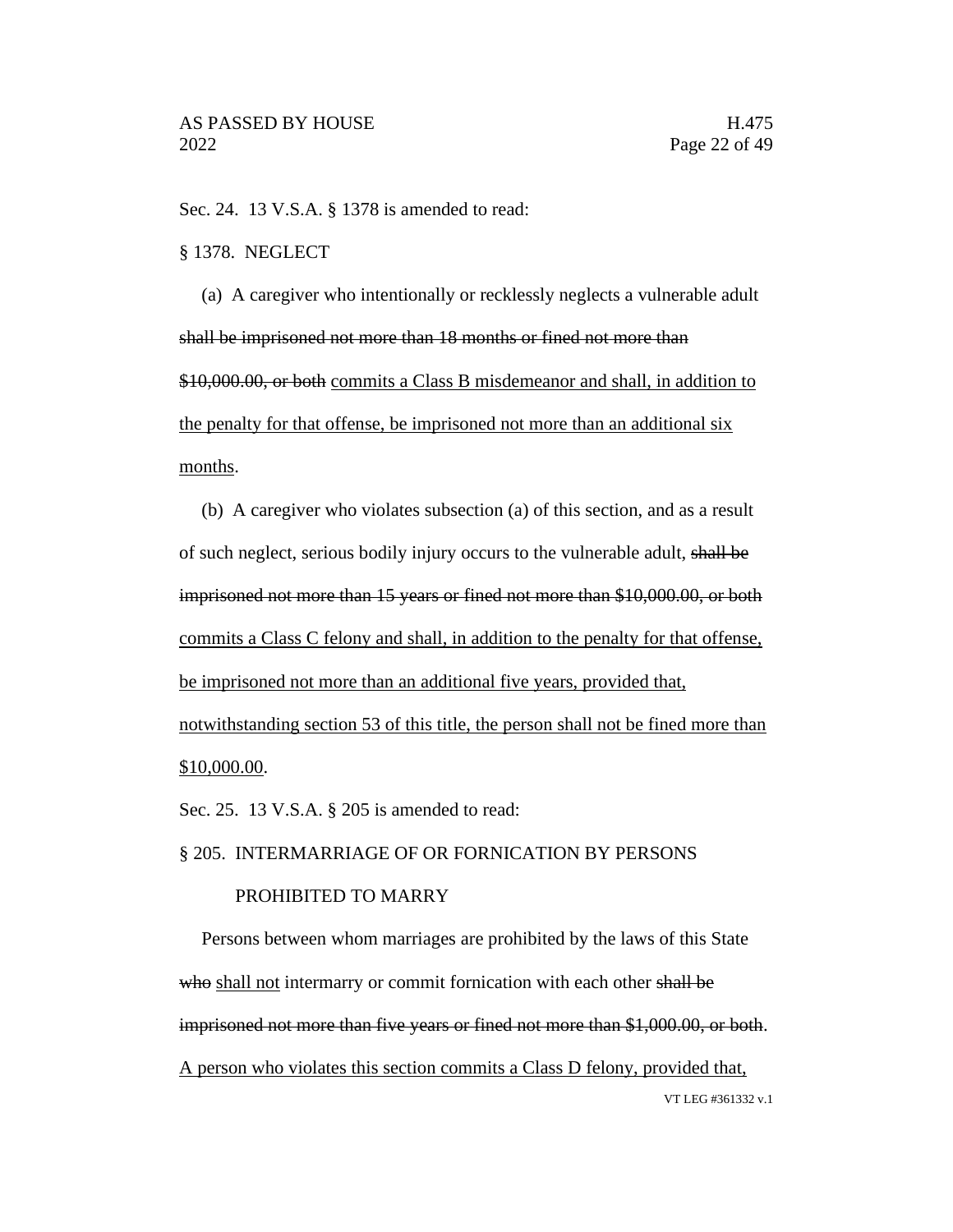notwithstanding section 53 of this title, the person shall not be fined more than \$1,000.00.

Sec. 26. 13 V.S.A. § 1379 is amended to read:

#### § 1379. SEXUAL ABUSE

(a) A person who volunteers for or is paid by a caregiving facility or program shall not engage in any sexual activity with a vulnerable adult. It shall be an affirmative defense to a prosecution under this subsection that the sexual activity was consensual between the vulnerable adult and a caregiver who was hired, supervised, and directed by the vulnerable adult. A person who violates this subsection shall be imprisoned for not more than two years or fined not more than \$10,000.00, or both commits a Class A misdemeanor.

(b) No person, whether or not the person has actual knowledge of the victim's vulnerable status, shall engage in sexual activity with a vulnerable adult if:

(1) the vulnerable adult does not consent to the sexual activity; or

(2) the person knows or should know that the vulnerable adult is incapable of resisting, declining, or consenting to the sexual activity due to his or her specific vulnerability or due to fear of retribution or hardship.

(c) A person who violates subsection (b) of this section shall be: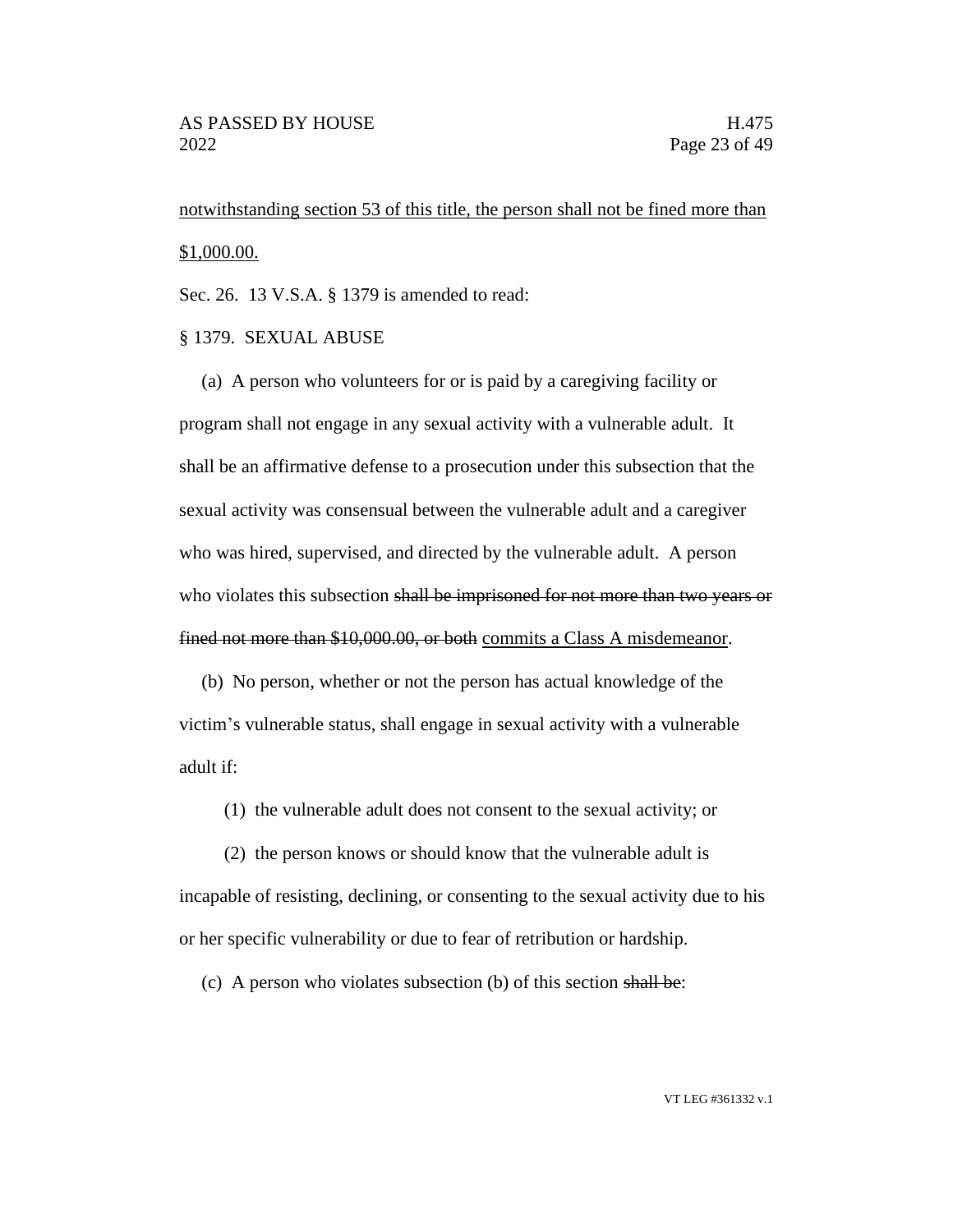(1) imprisoned for not more than five years or fined not more than \$10,000.00, or both, commits a Class D felony if the sexual activity involves lewd and lascivious conduct;

(2) imprisoned for not more than 20 years or fined not more than \$10,000.00, or both commits a Class B felony, provided that, notwithstanding section 53 of this title, the person shall not be fined more than \$10,000.00, if the sexual activity involves a sexual act.

(d) A caregiver who violates subsection (b) of this section shall be:

(1) imprisoned for not more than seven years or fined not more than \$10,000.00, or both commits a Class D felony and shall, in addition to the penalty for that offense, be imprisoned not more than an additional two years, if the sexual activity involves lewd and lascivious conduct.

# (2) imprisoned for not more than 25 years or fined not more than \$10,000.00, or both commits a Class B felony and shall, in addition to the penalty for that offense, be imprisoned not more than an additional five years, provided that, notwithstanding section 53 of this title, the person shall not be fined more than \$10,000.00, if the sexual activity involves a sexual act. Sec. 27. 13 V.S.A. § 2601 is amended to read:

#### § 2601. LEWD AND LASCIVIOUS CONDUCT

VT LEG #361332 v.1 A person guilty of open and gross lewdness and lascivious behavior shall be imprisoned not more than five years or fined not more than \$300.00, or both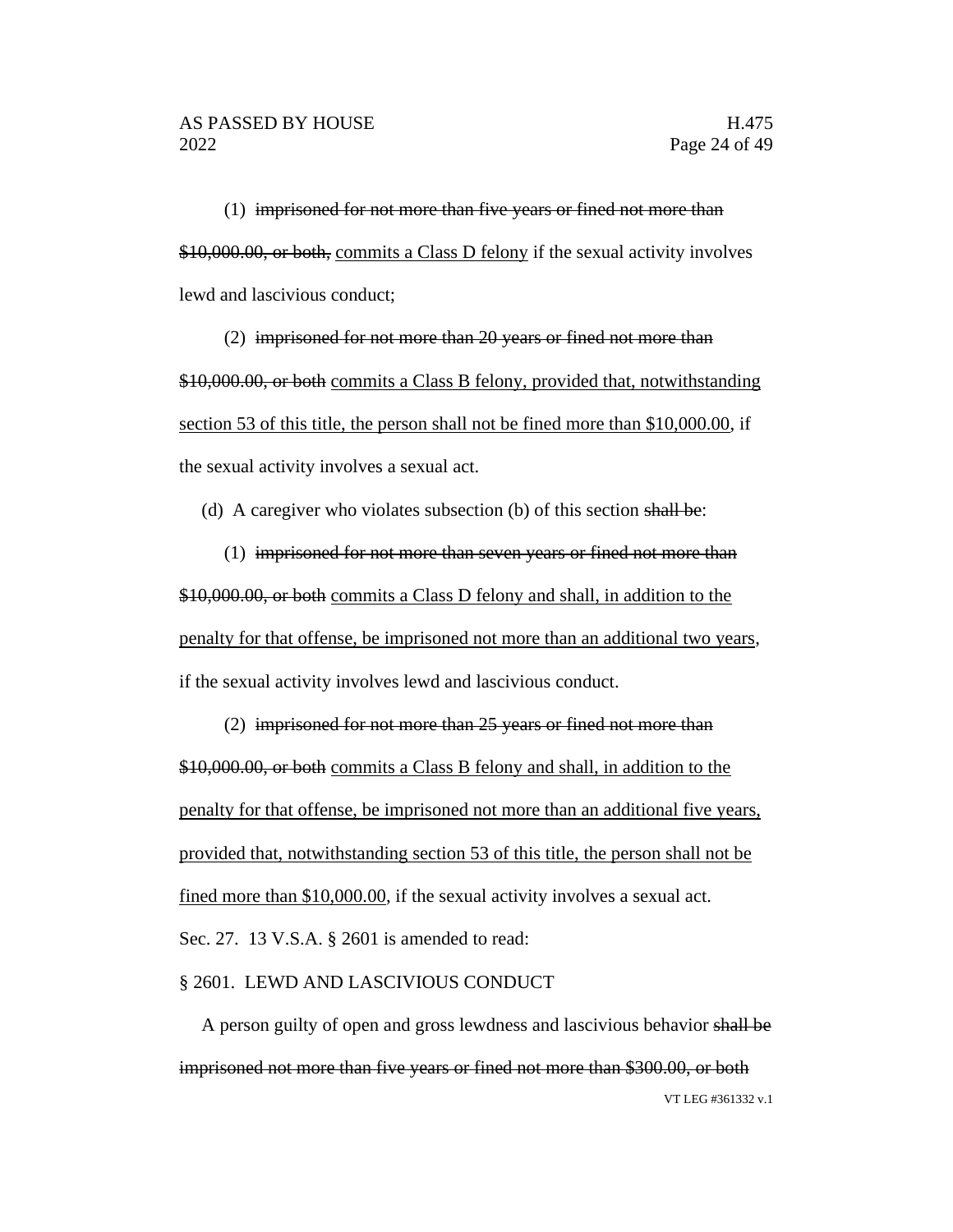commits a Class D felony, provided that, notwithstanding section 53 of this

title, the person shall not be fined more than \$300.00.

Sec. 28. 13 V.S.A. § 2601a is amended to read:

### § 2601a. PROHIBITED CONDUCT

- (a) No person shall engage in open and gross lewdness.
- (b) A person who violates this section shall:
	- (1) be imprisoned not more than one year or fined not more than

\$300.00, or both commits a Class B misdemeanor, provided that,

notwithstanding section 53 of this title, the person shall not be fined more than

\$300.00, for a first offense; and

(2) be imprisoned not more than two years or fined not more than

\$1,000.00, or both commits a Class A misdemeanor, provided that,

notwithstanding section 53 of this title, the person shall not be fined more than

\$1,000.00, for a second or subsequent offense.

Sec. 29. 13 V.S.A. § 2602 is amended to read:

§ 2602. LEWD OR LASCIVIOUS CONDUCT WITH CHILD

(a)(1) No person shall willfully and lewdly commit any lewd or lascivious act upon or with the body, or any part or member thereof, of a child under the age of 16 years, with the intent of arousing, appealing to, or gratifying the lust, passions, or sexual desires of such person or of such child.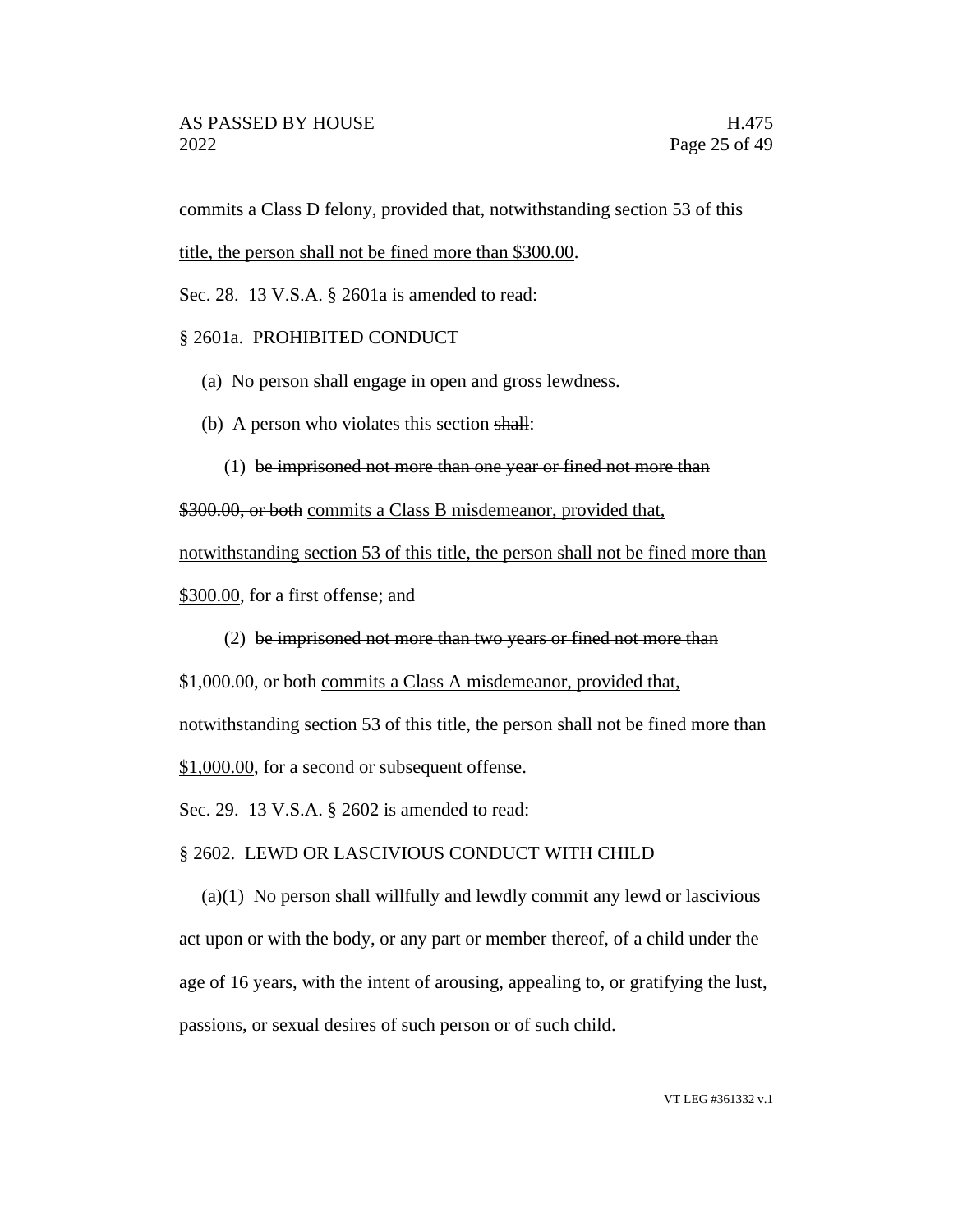(2) This section shall not apply if the person is less than 19 years old, the child is at least 15 years old, and the conduct is consensual.

(b) A person who violates subsection (a) of this section shall be:

(1) For a first offense, imprisoned not less than two years and not more

than 15 years, and, in addition, may be fined not more than \$5,000.00, or both

commits a Class C felony provided that, notwithstanding section 53 of this title, the person shall not be fined more than \$5,000.00 and shall:

(A) in addition to the penalty for that offense, be imprisoned not

more than an additional five years; and

(B) be imprisoned not less than two years.

(2) For a second offense, imprisoned not less than five years and a

maximum term of life, and, in addition, may be fined not more than \$25,000.00, or both commits a Class A felony, provided that, notwithstanding section 53 of this title, the person shall not be fined more than \$25,000.00 and shall be imprisoned not less than five years.

(3) For a third or subsequent offense, imprisoned not less than 10 years and a maximum term of life, and, in addition, may be fined not more than \$25,000.00, or both commits a Class A felony, provided that, notwithstanding section 53 of this title, the person shall not be fined more than \$25,000.00 and shall be imprisoned not less than 10 years.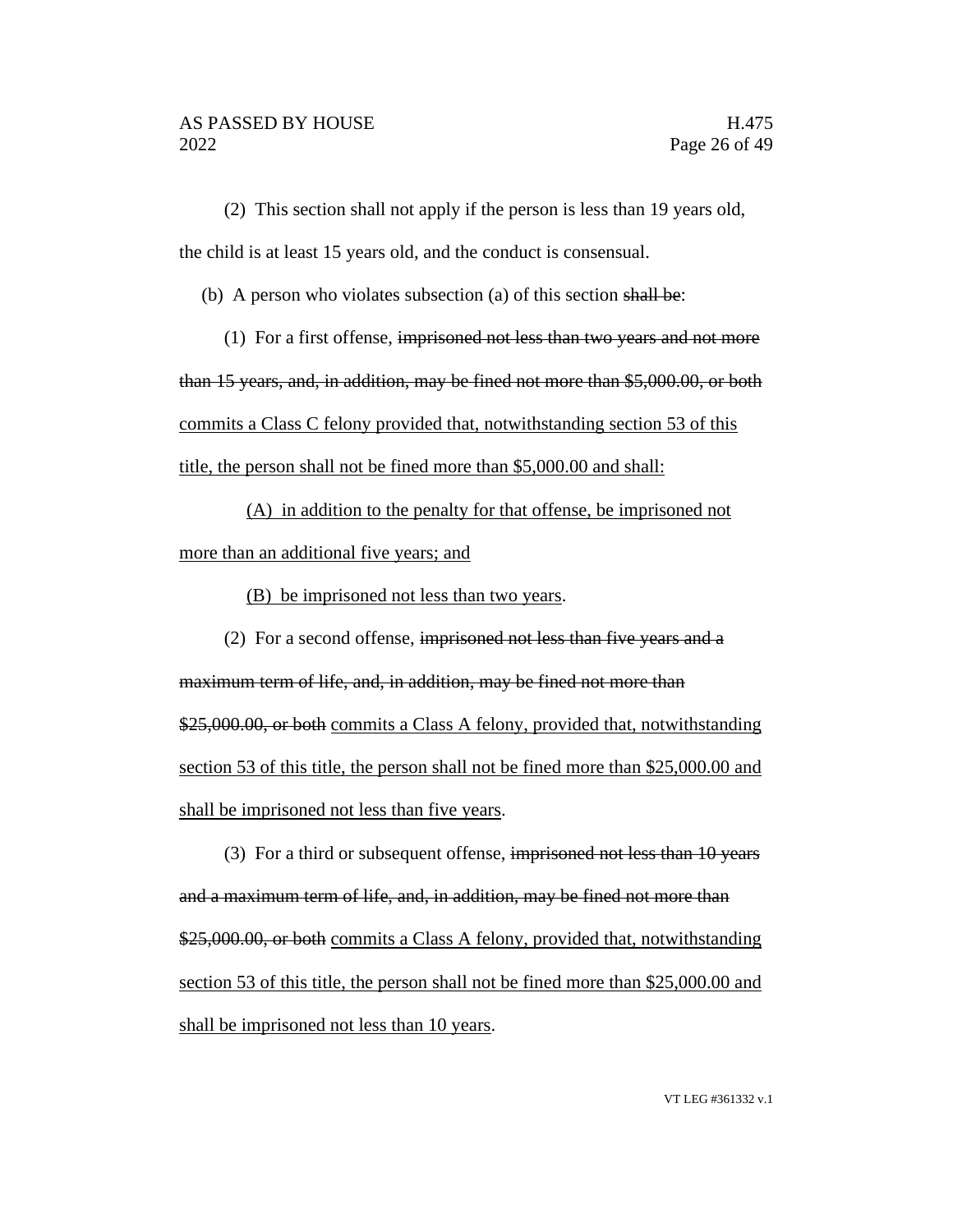$(c)(1)$  Except as provided in subdivision (2) of this subsection, a sentence ordered pursuant to subdivision (b)(2) of this section shall include at least a five-year term of imprisonment and a sentence ordered pursuant to subdivision (b)(3) of this section shall include at least a 10-year term of imprisonment. The five-year and 10-year terms of imprisonment required by this subdivision shall be served and may not be suspended, deferred, or served as a supervised sentence. The defendant shall not be eligible for probation, parole, furlough, or any other type of early release until the expiration of the five-year or 10 year term of imprisonment.

(2) The court may depart downwardly from the five-year and 10-year terms of imprisonment required by subdivisions (b)(2) and (3) of this section and impose a lesser term of incarceration if the court makes written findings on the record that the downward departure will serve the interests of justice and public safety.

(d) A person convicted of violating subdivision (b)(2) or (3) of this section shall be sentenced under section 3271 of this title.

\* \* \*

Sec. 30. 13 V.S.A. § 2605 is amended to read:

§ 2605. VOYEURISM

\* \* \*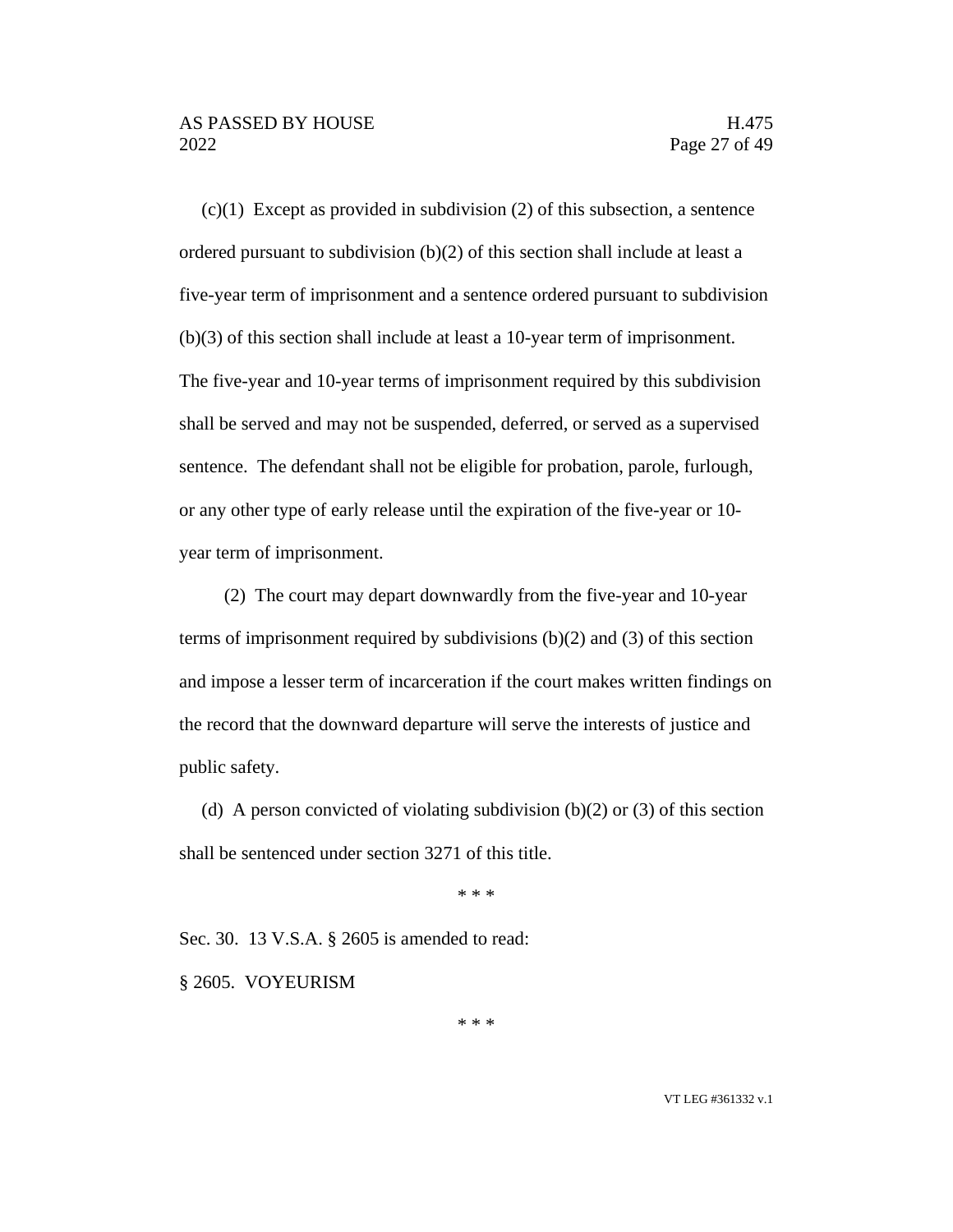(b) No person shall intentionally view, photograph, film, or record in any format:

(1) the intimate areas of another person without that person's knowledge and consent while the person being viewed, photographed, filmed, or recorded is in a place where he or she would have a reasonable expectation of privacy; or

(2) the intimate areas of another person without that person's knowledge and consent and under circumstances in which the person has a reasonable expectation of privacy.

(c) No person shall display or disclose to a third party any image recorded in violation of subsection (b), (d), or (e) of this section.

(d) No person shall intentionally conduct surveillance or intentionally photograph, film, or record in any format a person without that person's knowledge and consent while the person being surveilled, photographed, filmed, or recorded is in a place where he or she would have a reasonable expectation of privacy within a home or residence. Bona fide private investigators and bona fide security guards engaged in otherwise lawful activities within the scope of their employment are exempt from this subsection.

VT LEG #361332 v.1 (e) No person shall intentionally photograph, film, or record in any format a person without that person's knowledge and consent while that person is in a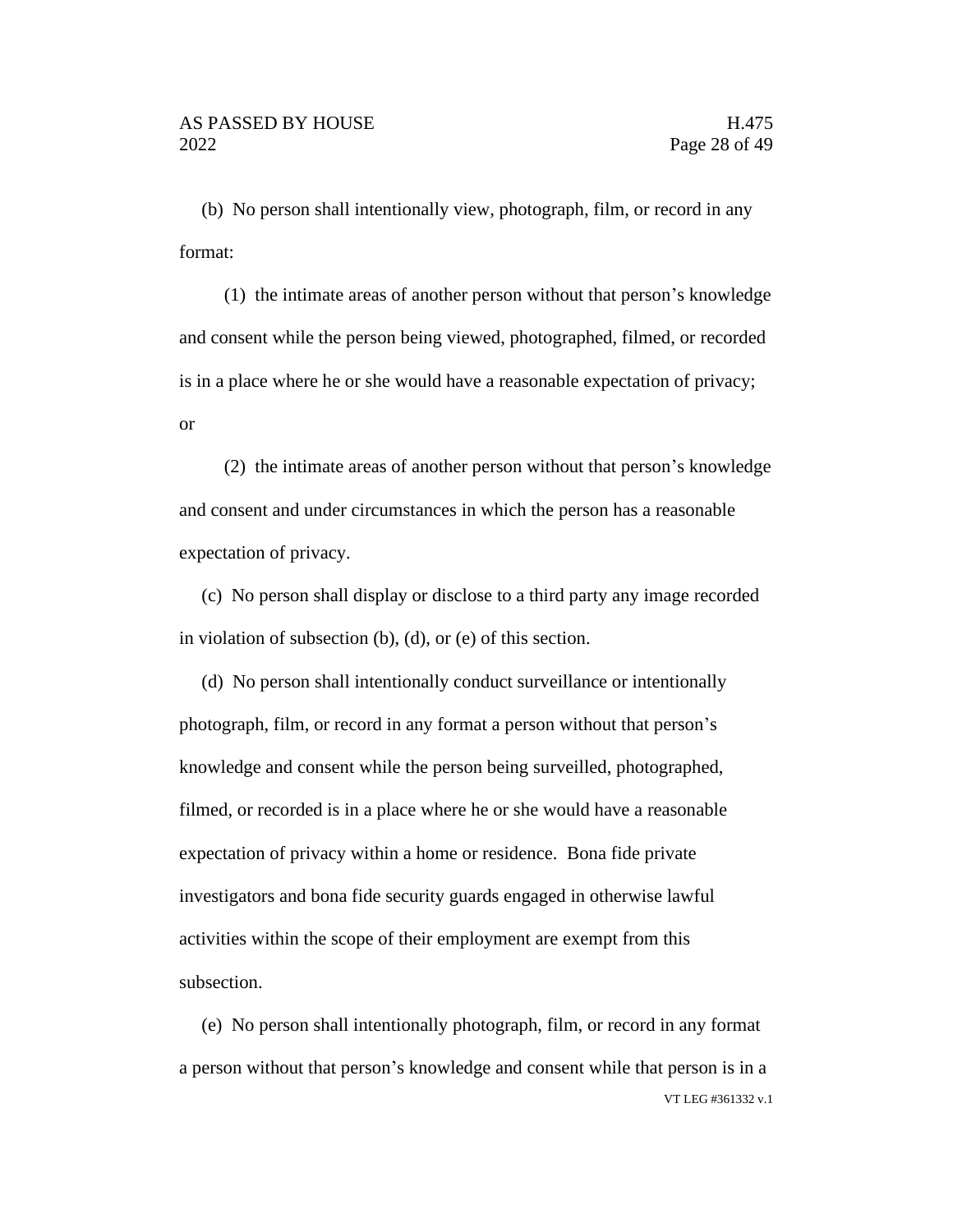place where a person has a reasonable expectation of privacy and that person is engaged in sexual conduct.

\* \* \*

(j) For a first offense, a person who violates subsection  $(b)$ ,  $(d)$ , or  $(e)$  of this section shall be imprisoned not more than two years or fined not more than \$1,000.00, or both commits a Class A misdemeanor, provided that, notwithstanding section 53 of this title, the person shall not be fined more than \$1,000.00. For a second or subsequent offense, a person who violates subsection (b), (d), or (e) of this section shall be imprisoned not more than three years or fined not more than \$5,000.00, or both commits a Class E felony, provided that, notwithstanding section 53 of this title, the person shall not be fined more than \$5,000.00. A person who violates subsection (c) of this section shall be imprisoned not more than five years or fined not more than \$5,000.00, or both commits a Class D felony, provided that, notwithstanding section 53 of this title, the person shall not be fined more than \$5,000.00. Sec. 31. 13 V.S.A. § 2606 is amended to read:

# § 2606. DISCLOSURE OF SEXUALLY EXPLICIT IMAGES WITHOUT **CONSENT**

\* \* \*

VT LEG #361332 v.1 (b)(1) A person violates this section if he or she knowingly discloses a visual image of an identifiable person who is nude or who is engaged in sexual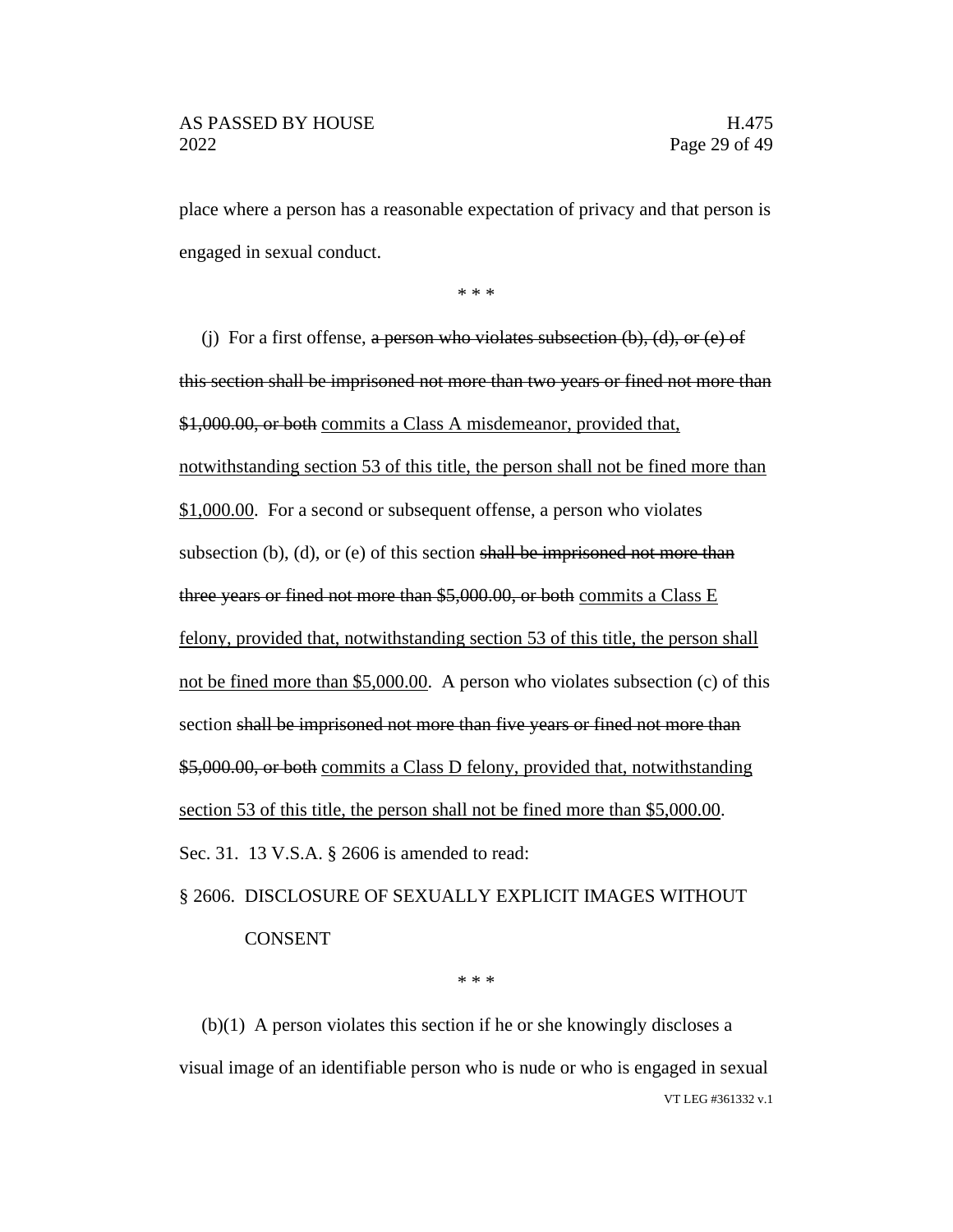conduct, without his or her consent, with the intent to harm, harass, intimidate, threaten, or coerce the person depicted, and the disclosure would cause a reasonable person to suffer harm. A person may be identifiable from the image itself or information offered in connection with the image. Consent to recording of the visual image does not, by itself, constitute consent for disclosure of the image. A person who violates this subdivision  $(1)$  shall be imprisoned not more than two years or fined not more than \$2,000.00, or both commits a Class A misdemeanor, provided that, notwithstanding section 53 of this title, the person shall not be fined more than \$2,000.00.

(2) A person who violates subdivision (1) of this subsection with the intent of disclosing the image for financial profit shall be imprisoned not more than five years or fined not more than \$10,000.00, or both commits a Class D felony.

\* \* \*

Sec. 32. 13 V.S.A. § 2632 is amended to read:

#### § 2632. PROSTITUTION

(a) A person shall not:

(1) occupy a place, structure, building, or conveyance for the purpose of prostitution, lewdness, or assignation;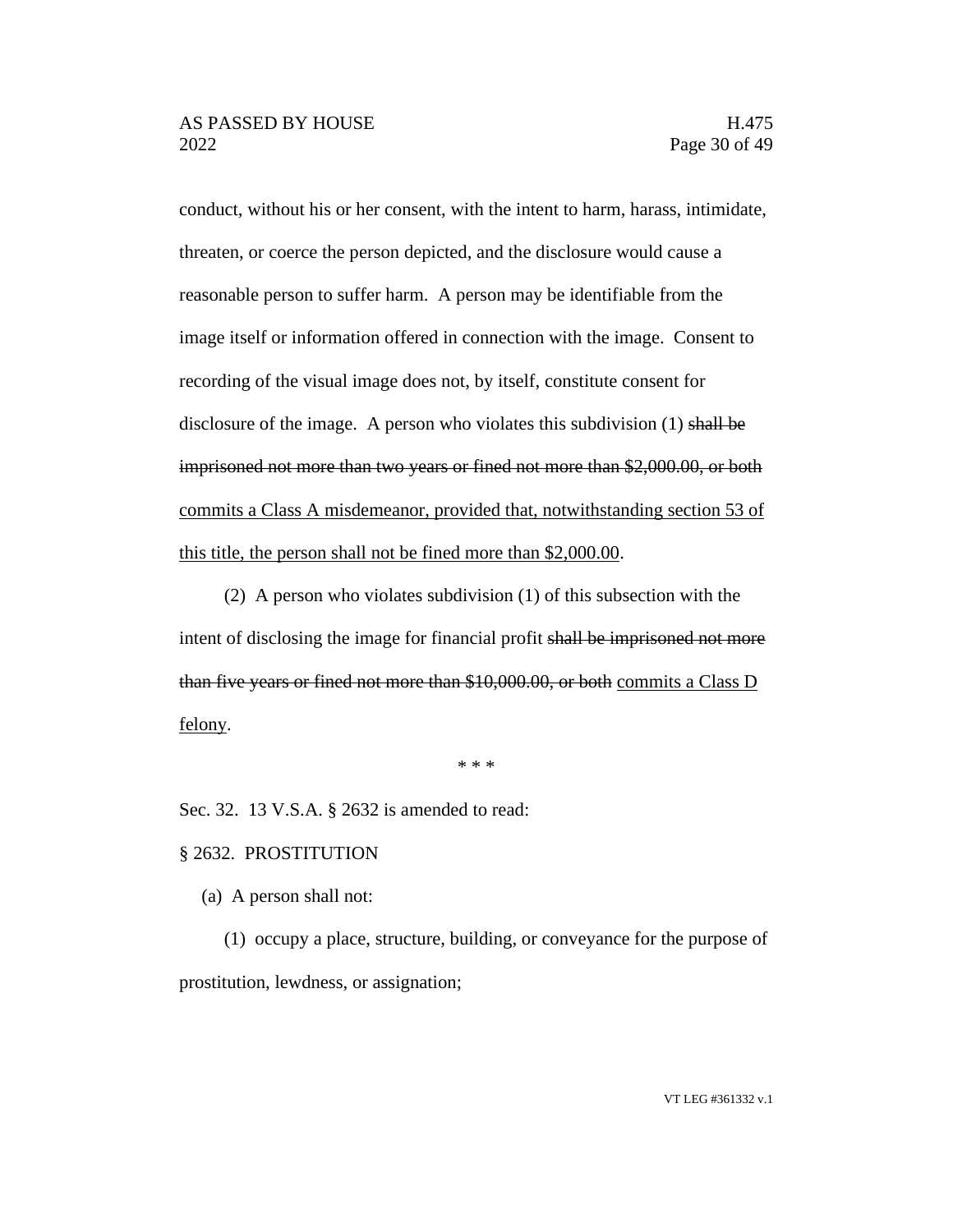(2) knowingly permit a place, structure, building, or conveyance owned by the person or under the person's control to be used for the purpose of prostitution, lewdness, or assignation;

(3) receive or offer, or agree to receive, a person into a place, structure, building, or conveyance for the purpose of prostitution, lewdness, or assignation;

(4) permit a person to remain in a place, structure, building, or conveyance for the purpose of prostitution, lewdness, or assignation;

(5) direct, take or transport, or offer or agree to take or transport a person to a place, structure, building, or conveyance or to any other person knowingly, or with reasonable cause to know that the purpose of such directing, taking, or transporting is prostitution, lewdness, or assignation;

(6) procure or solicit or offer to procure or solicit a person for the purpose of prostitution, lewdness, or assignation;

(7) reside in, enter or remain in a place, structure, or building or enter or remain in a conveyance for the purpose of prostitution, lewdness, or assignation;

(8) engage in prostitution, lewdness, or assignation; or

(9) aid or abet prostitution, lewdness, or assignation, by any means whatsoever.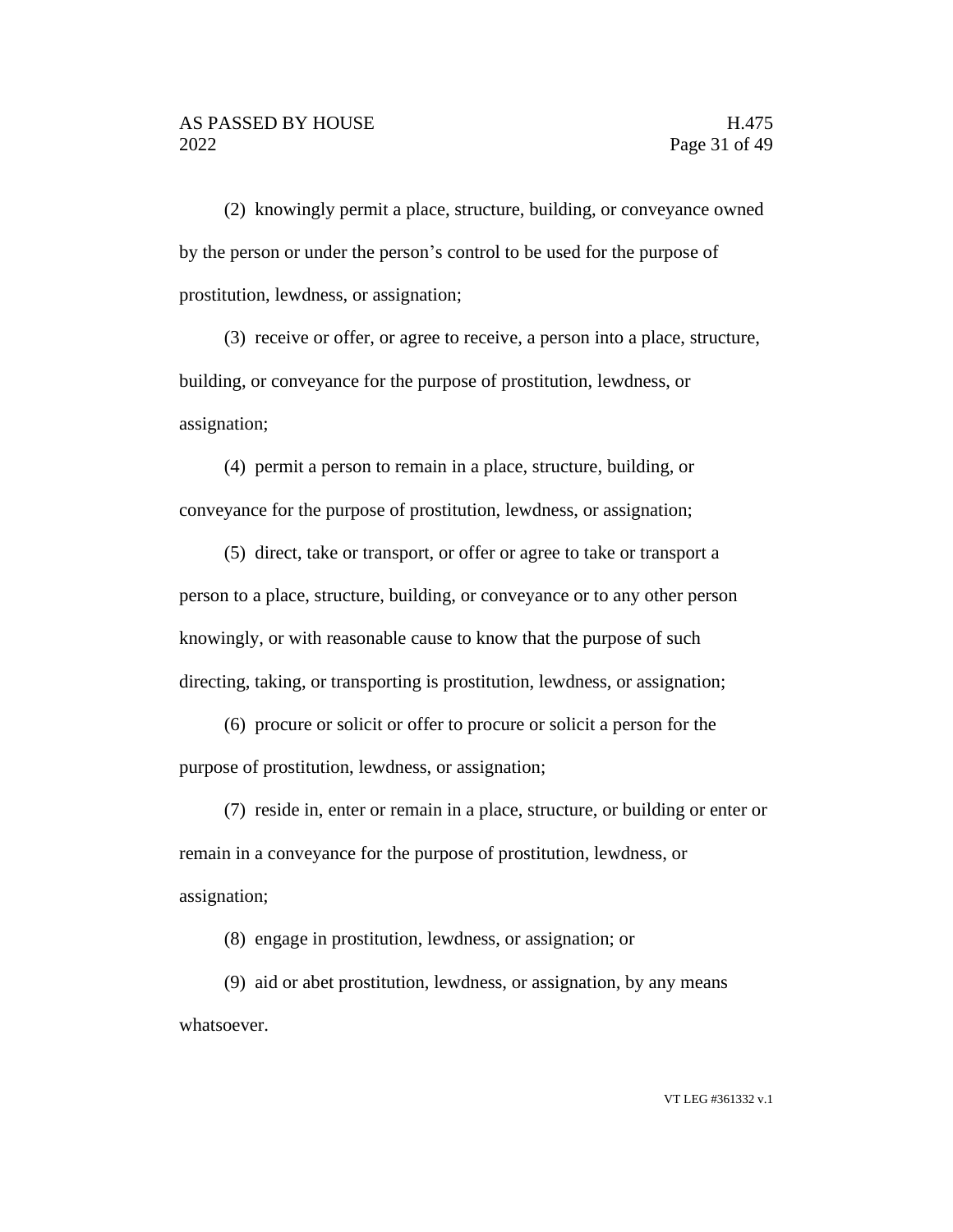(b) A person who violates a provision of subsection (a) of this section shall be fined not more than \$100.00 or may be imprisoned not more than one year commits a Class B misdemeanor. For a second offense, such person shall be imprisoned for not more than three years commits a Class A misdemeanor. Notwithstanding section 53 of this title, a person who violates this section shall not be fined more than \$100.00.

Sec. 33. 13 V.S.A. § 2635 is amended to read:

## § 2635. SLAVE TRAFFIC

(a) A person shall not:

(1) induce, entice, or procure a person to come into the State or to go from the State for the purpose of prostitution or for any immoral purpose or to enter a house of prostitution in the State;

(2) willfully or knowingly aid such person in obtaining transportation to or within the State for such purposes;

(3) place a person in the charge or custody of another person for

immoral purposes or in a house of prostitution;

(4) induce, entice, procure, or compel such person to reside in a house of prostitution; or

(5) induce, entice, procure, or compel such person to live a life of prostitution.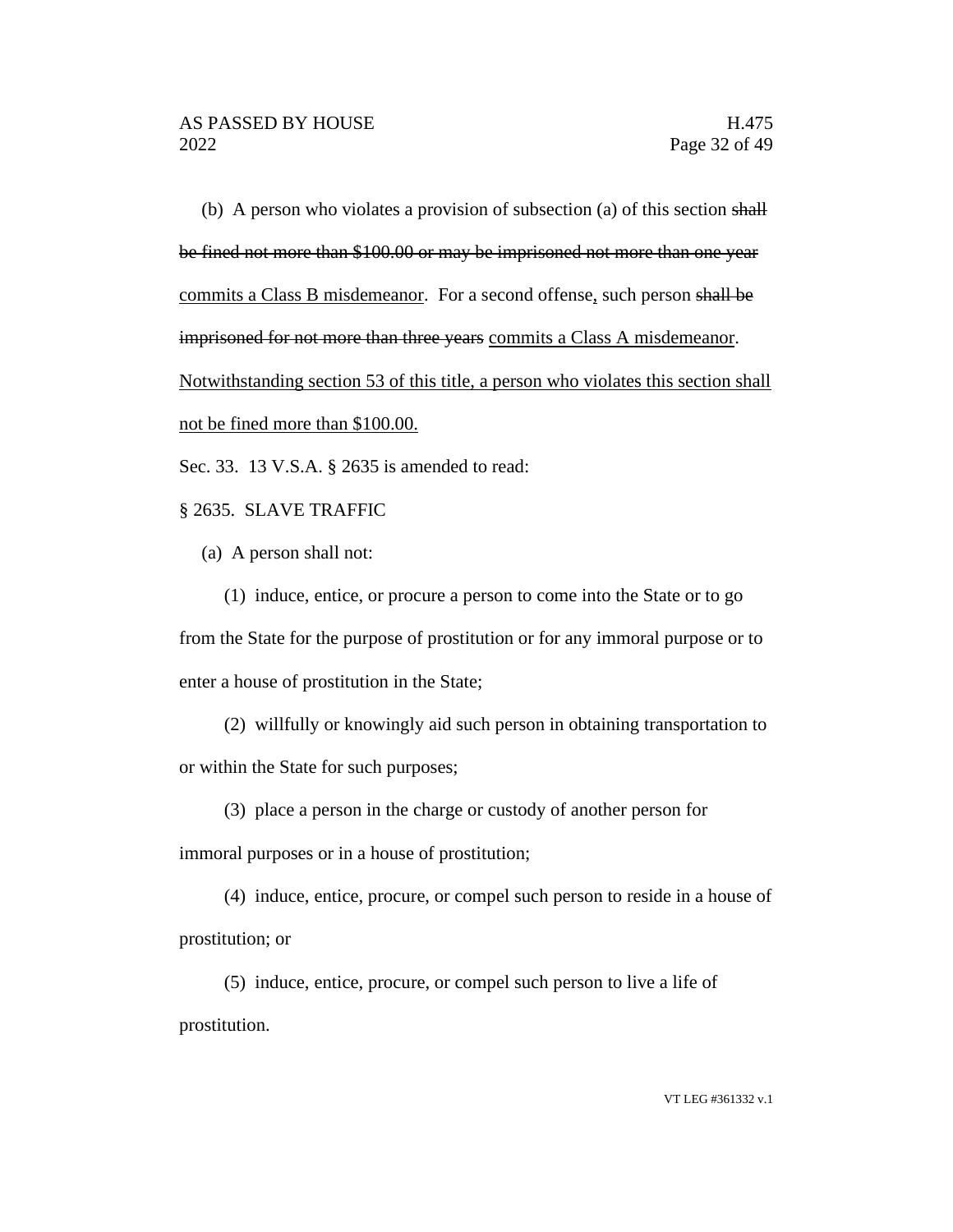(b) A person violating a provision hereof shall be imprisoned not more than 10 years nor less than one year or fined not more than \$2,000.00 nor less than \$200.00, or both who violates this section commits a Class C felony and shall be imprisoned not less than one year, provided that, notwithstanding section 53 of this title, the person shall not be fined more than \$2,000.00 or less than \$200.00.

Sec. 34. 13 V.S.A. § 2636 is amended to read:

### § 2636. UNLAWFUL PROCUREMENT

(a) A person shall not:

(1) induce, entice, procure, or compel a person, for the purpose of prostitution or for any other immoral purposes, to enter a house of prostitution;

(2) receive money or other valuable consideration for or on account of placing a person in a house of prostitution;

(3) pay money or other valuable consideration to procure a person for the purpose of placing such person for immoral purposes in a house of prostitution, with or without the person's consent; or

(4) knowingly receive money or other valuable thing for or on account of procuring or placing a person in a house of prostitution for immoral purposes, with or without the person's consent.

VT LEG #361332 v.1 (b) A person violating a provision hereof shall be punished as provided in section 2635 of this title who violates this section commits a Class C felony,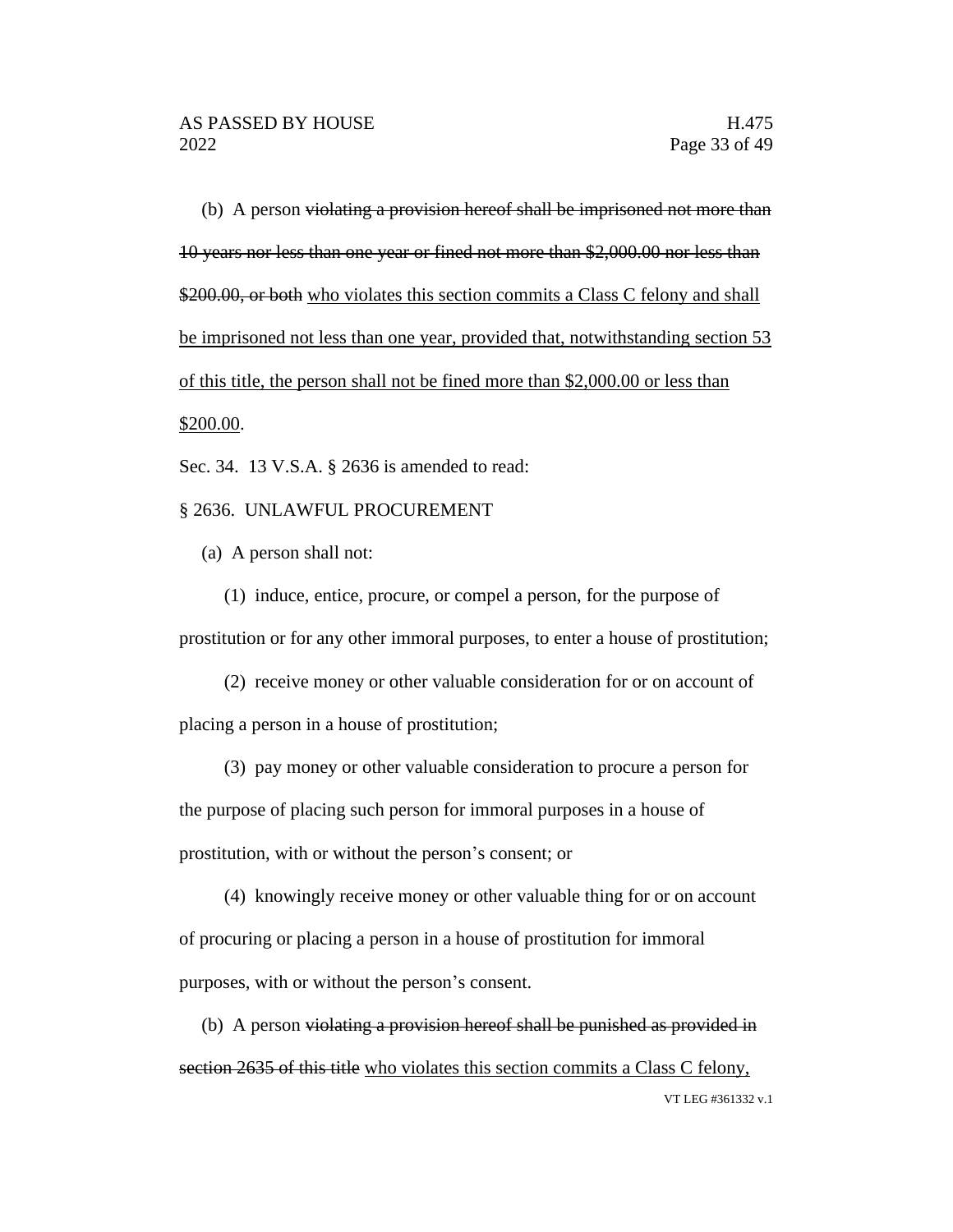provided that, notwithstanding section 53 of this title, the person shall not be fined more than \$2,000.00 or less than \$200.00.

Sec. 35. 13 V.S.A. § 2637 is amended to read:

## § 2637. APPROPRIATING OR LEVYING UPON EARNINGS OF PROSTITUTE

(a) A person shall not:

(1) hold, detain, or restrain a person in a house of prostitution for the purpose of compelling such person, directly or indirectly, by the person's voluntary or involuntary service or labor, to pay, liquidate, or cancel a debt, dues, or obligations incurred or claimed to have been incurred in such house of prostitution; or

(2) accept, receive, levy, or appropriate money or other valuable thing from the proceeds or earnings of a person engaged in prostitution.

(b) An acceptance, receipt, levy, or appropriation of such money or valuable thing shall be presumptive evidence of lack of consideration.

(c) A person who violates a provision of this section shall be punished as provided in section 2635 of this title commits a Class C felony, provided that, notwithstanding section 53 of this title, the person shall not be fined more than \$2,000.00 or less than \$200.00.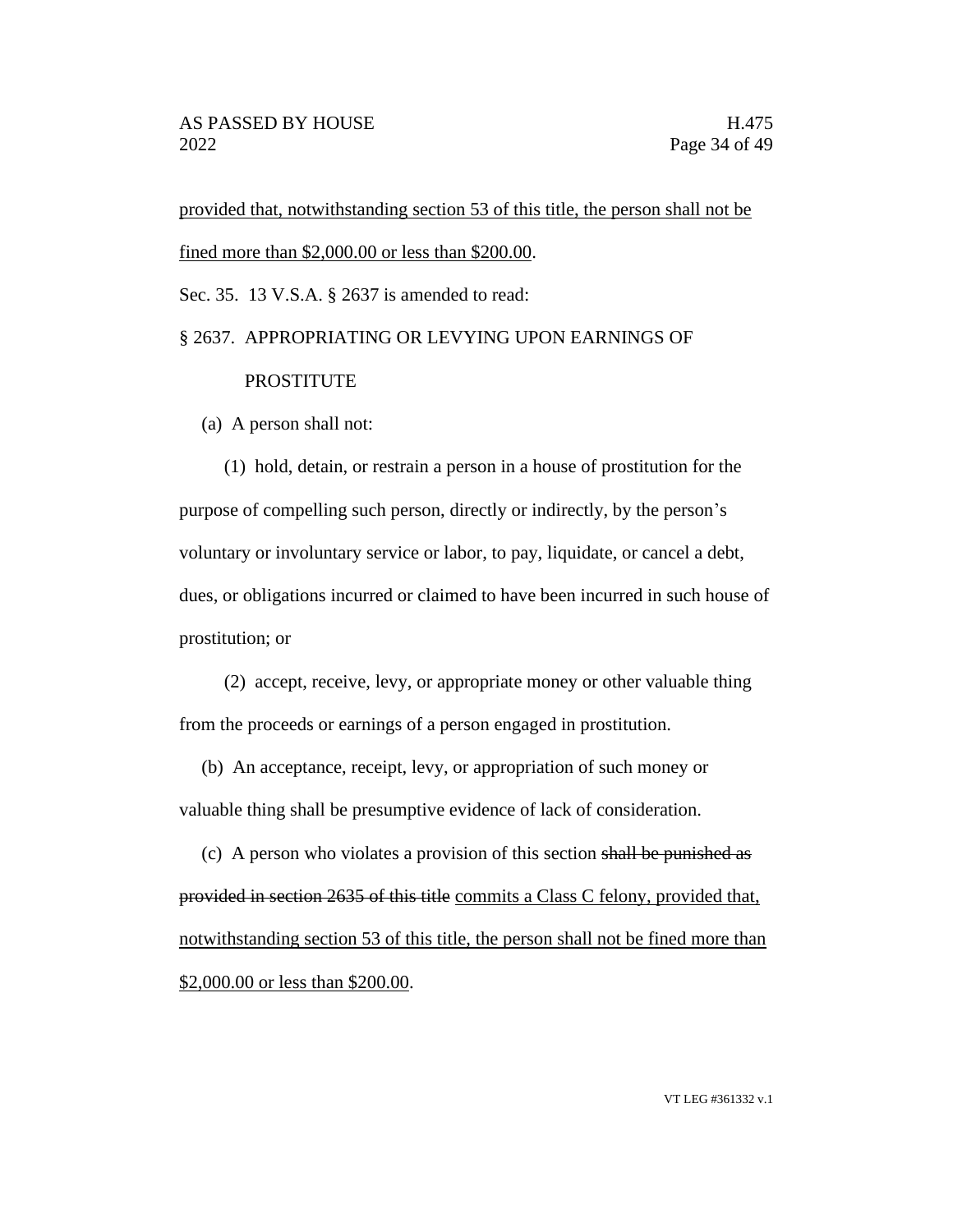Sec. 36. 13 V.S.A. § 2652 is amended to read:

#### § 2652. HUMAN TRAFFICKING

(a) No person shall knowingly:

(1) recruit, entice, harbor, transport, provide, or obtain by any means a person under the age of 18 years of age for the purpose of having the person engage in a commercial sex act;

(2) recruit, entice, harbor, transport, provide, or obtain a person through force, fraud, or coercion for the purpose of having the person engage in a commercial sex act;

(3) compel a person through force, fraud, or coercion to engage in a commercial sex act;

(4) benefit financially or by receiving anything of value from participation in a venture, knowing that force, fraud, or coercion was or will be used to compel any person to engage in a commercial sex act as part of the venture;

(5) subject a person to labor servitude;

(6) recruit, entice, harbor, transport, provide, or obtain a person for the purpose of subjecting the person to labor servitude; or

(7) benefit financially or by receiving anything of value from participation in a venture, knowing that a person will be subject to labor servitude as part of the venture.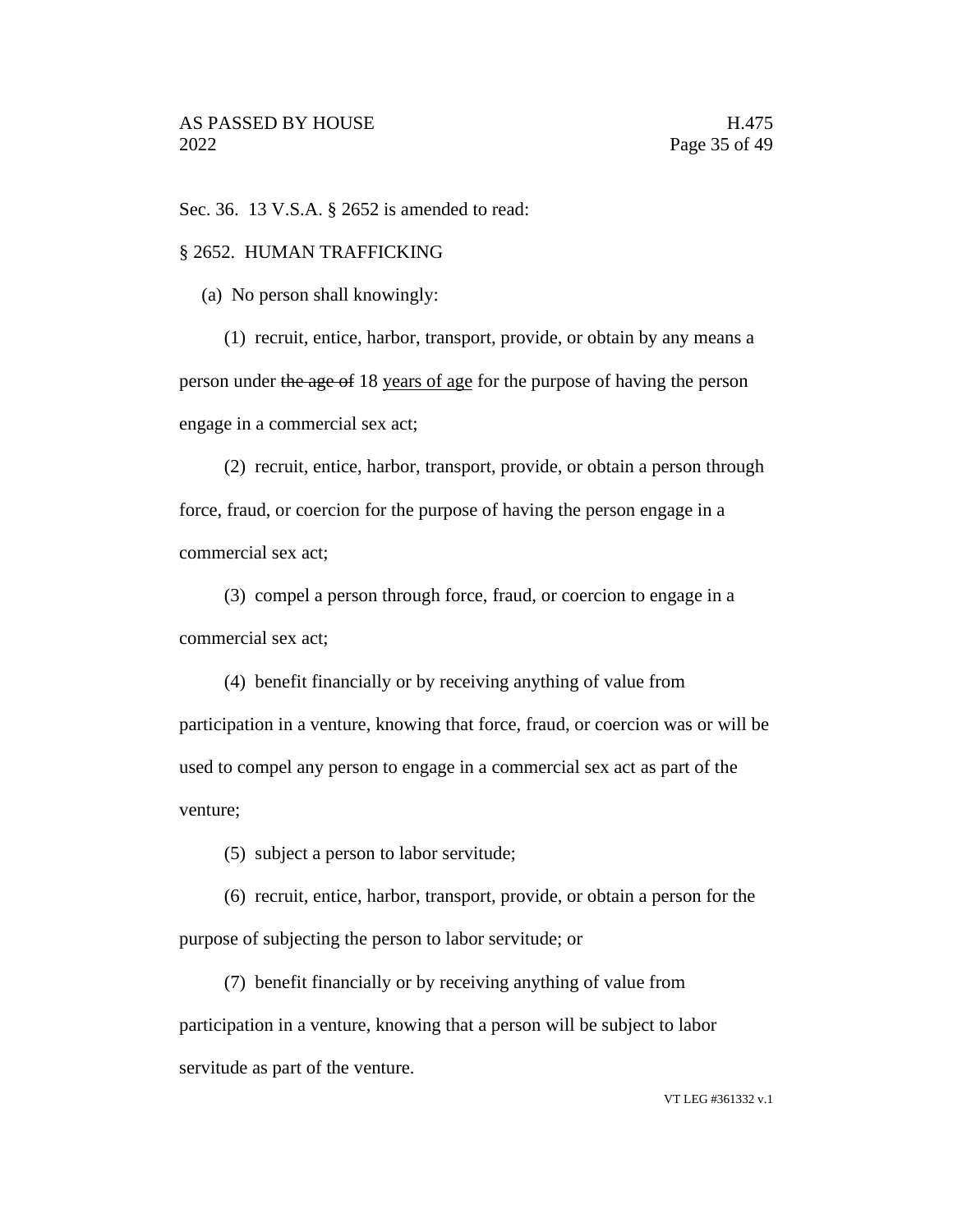(b) A person who violates subsection (a) of this section shall be imprisoned for a term up to and including life or fined not more than \$500,000.00, or both commits a Class A felony.

\* \* \*

Sec. 37. 13 V.S.A. § 2653 is amended to read:

#### § 2653. AGGRAVATED HUMAN TRAFFICKING

(a) A person commits the crime of aggravated human trafficking if the person commits human trafficking in violation of section 2652 of this title under any of the following circumstances:

(1) the offense involves a victim of human trafficking who is a child under the age of 18 years of age;

(2) the person has previously been convicted of a violation of section 2652 of this title;

(3) the victim of human trafficking suffers serious bodily injury or death; or

(4) the actor commits the crime of human trafficking under circumstances that constitute the crime of sexual assault as defined in section 3252 of this title, aggravated sexual assault as defined in section 3253 of this title, or aggravated sexual assault of a child as defined in section 3253a of this title.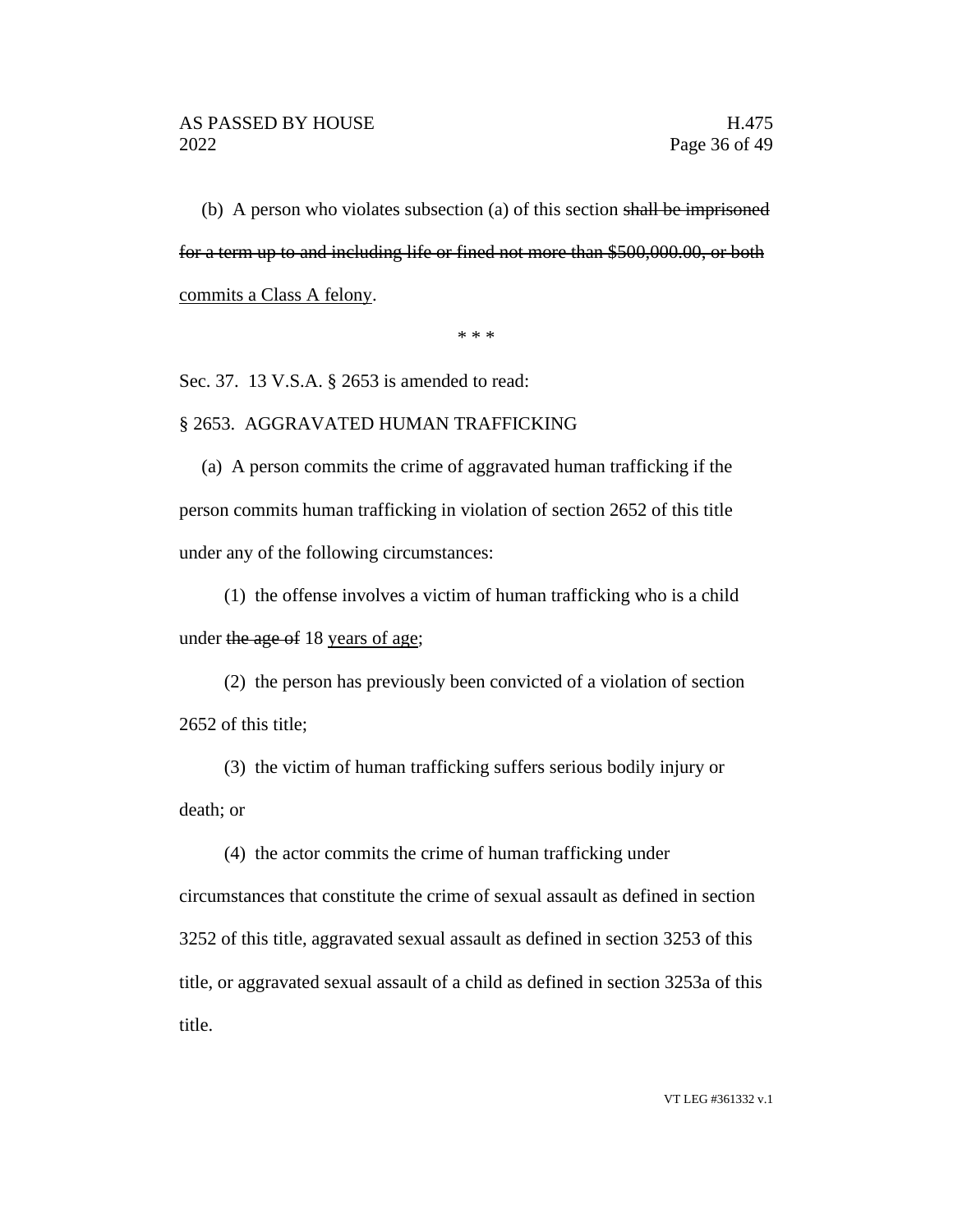(b) A person who violates this section shall be imprisoned not less than  $20$ years and a maximum term of life or fined not more than \$100,000.00, or both commits a Class A felony and shall be imprisoned not less than 20 years.

(c) The provisions of this section do not limit or restrict the prosecution for murder or manslaughter.

Sec. 38. 13 V.S.A. § 2654 is amended to read:

#### § 2654. PATRONIZING OR FACILITATING HUMAN TRAFFICKING

(a) No person shall knowingly:

(1) permit a place, structure, or building owned by the person or under the person's control to be used for the purpose of human trafficking;

(2) receive or offer or agree to receive or offer a person into a place,

structure, or building for the purpose of human trafficking; or

(3) permit a person to remain in a place, structure, building, or

conveyance for the purpose of human trafficking.

(b) A person who violates this section shall be imprisoned not more than

five years or fined not more than \$100,000.00, or both commits a Class D felony.

Sec. 39. 13 V.S.A. § 2655 is amended to read:

#### § 2655. SOLICITATION

(a) No person shall knowingly solicit a commercial sex act from a victim of human trafficking.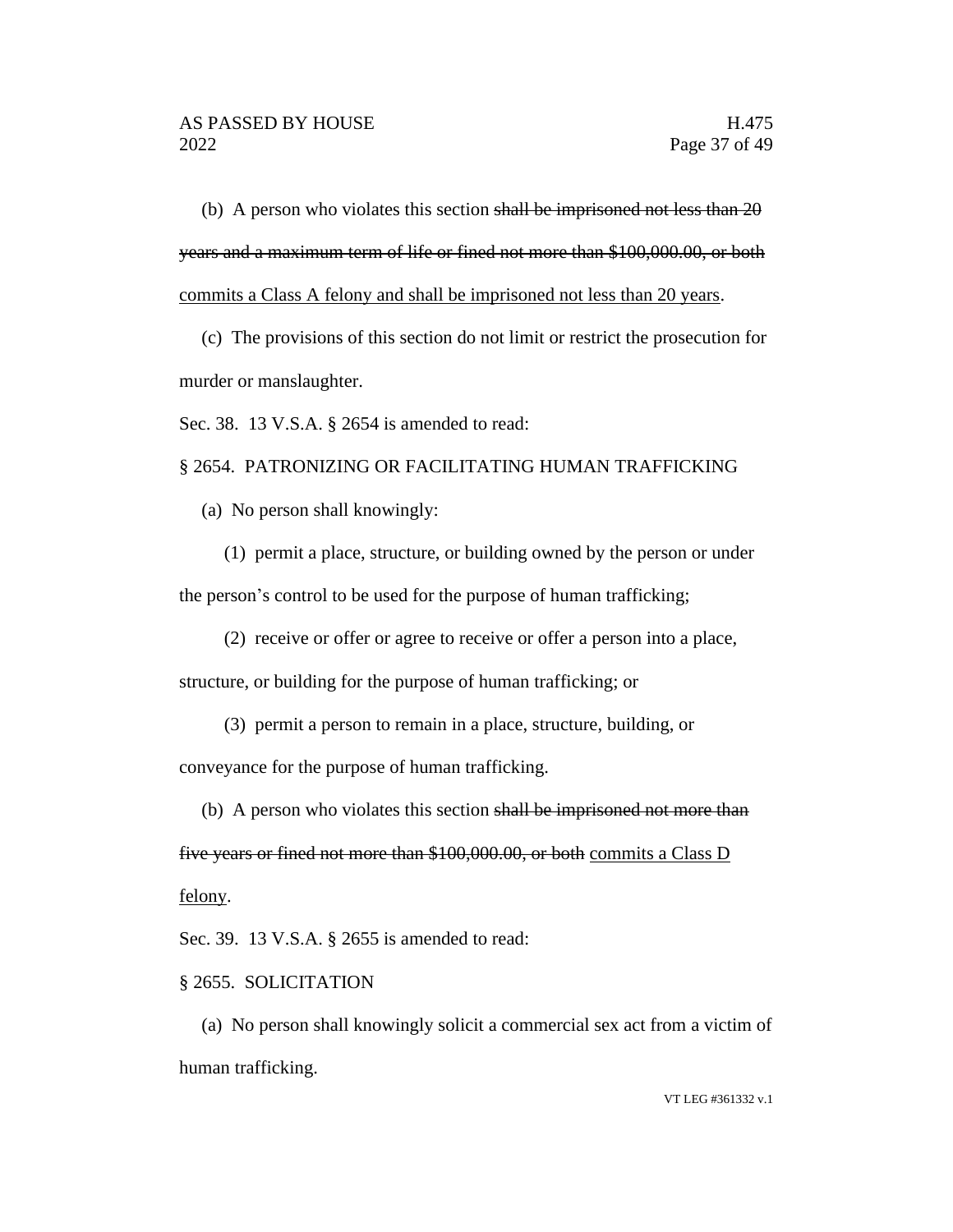(b) A person who violates this section shall be imprisoned not more than five years or fined not more than \$100,000.00, or both commits a Class D felony.

Sec. 40. 13 V.S.A. § 2802b is amended to read:

# § 2802b. MINOR ELECTRONICALLY DISSEMINATING INDECENT MATERIAL TO ANOTHER PERSON

(a)(1) No minor shall knowingly and voluntarily and without threat or coercion use a computer or electronic communication device to transmit an indecent visual depiction of himself or herself themselves to another person.

(2) No person shall possess a visual depiction transmitted to the person in violation of subdivision (1) of this subsection. It shall not be a violation of this subdivision if the person took reasonable steps, whether successful or not, to destroy or eliminate the visual depiction.

(b) Penalties; minors.

(1) Except as provided in subdivision (3) of this subsection, a minor who violates subsection (a) of this section shall be adjudicated delinquent. An action brought under this subdivision (1) shall be filed in family court and treated as a juvenile proceeding pursuant to 33 V.S.A. chapter 52, and may be referred to the juvenile diversion program of the district in which the action is filed.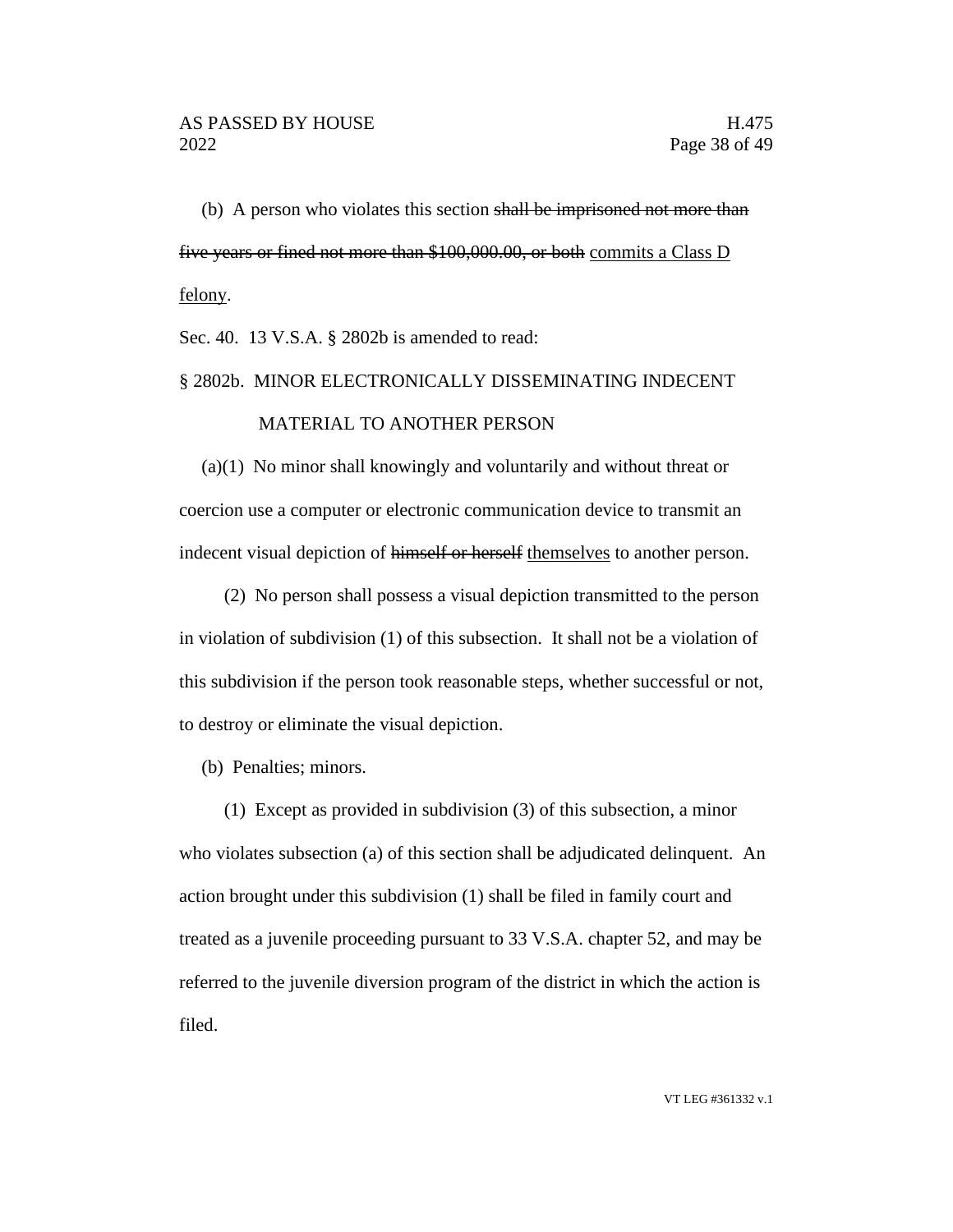(2) A minor who violates subsection (a) of this section and who has not previously been adjudicated in violation of that section shall not be prosecuted under chapter 64 of this title (sexual exploitation of children), and shall not be subject to the requirements of chapter 167, subchapter 3 of this title (sex offender registration).

(3) A minor who violates subsection (a) of this section who has previously been adjudicated in violation of that section may be adjudicated in **family court as the Family Division under subdivision (b)(1) of this section or** prosecuted for a Class C misdemeanor in district court the Criminal Division under chapter 64 of this title (sexual exploitation of children), but shall not be subject to the requirements of chapter 167, subchapter 3 of this title (sex offender registration), provided that, notwithstanding section 53 of this title, the minor shall not be fined.

(4) Notwithstanding any other provision of law, the records of a minor who is adjudicated delinquent under this section shall be expunged when the minor reaches 18 years of age.

(c) Penalties; adults. A person 18 years of age or older who violates subdivision (a)(2) of this section shall be fined not more than  $$300.00$  or imprisoned for not more than six months, or both commits a Class C misdemeanor, provided that, notwithstanding section 53 of this title, the person shall not be fined more than \$300.00.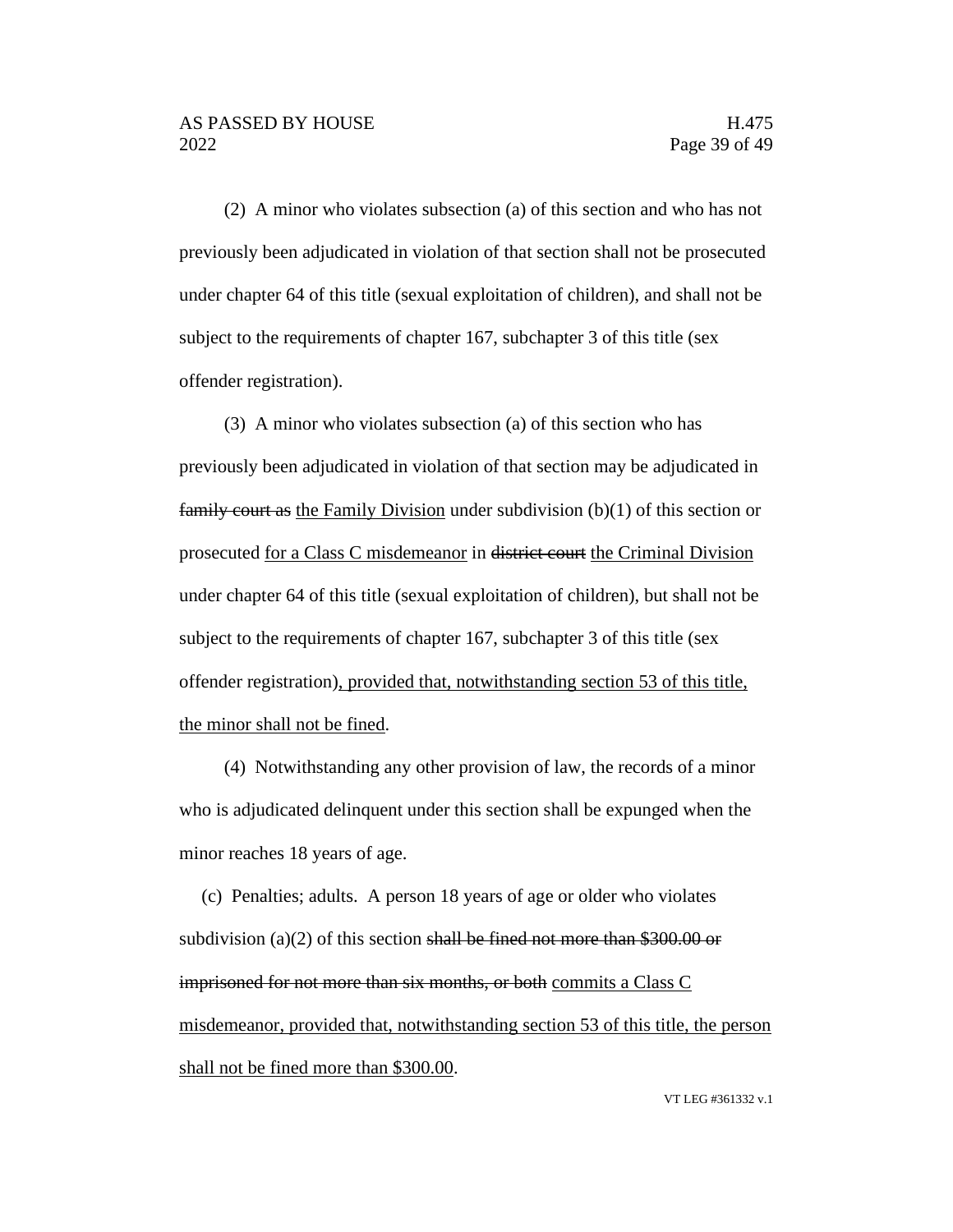\* \* \*

Sec. 41. 13 V.S.A. § 2807 is amended to read:

§ 2807. PENALTY

A person who violates any provision of section 2802, 2802a, 2803, 2804, 2804a, or 2804b of this title shall be imprisoned not more than one year or fined not more than \$1,000.00, or both commits a Class B misdemeanor, provided that, notwithstanding section 53 of this title, the person shall not be fined more than \$1,000.00.

Sec. 42. 13 V.S.A. § 2825 is amended to read:

§ 2825. PENALTIES

(a) A person who violates section 2822, 2823, or 2824 of this title shall be imprisoned not more than 10 years or fined not more than \$20,000.00, or both commits a Class C felony, provided that, notwithstanding section 53 of this title, the person shall not be fined more than \$20,000.00.

(b) Upon conviction for a violation of section 2822, 2823, or 2824 of this title of a person who has earlier been convicted under any of those sections, the person shall be imprisoned not less than one year nor more than 15 years or fined not more than \$50,000.00, or both punished for a Class C felony and shall:

(1) in addition to the penalty for that offense, be imprisoned not more than an additional five years; and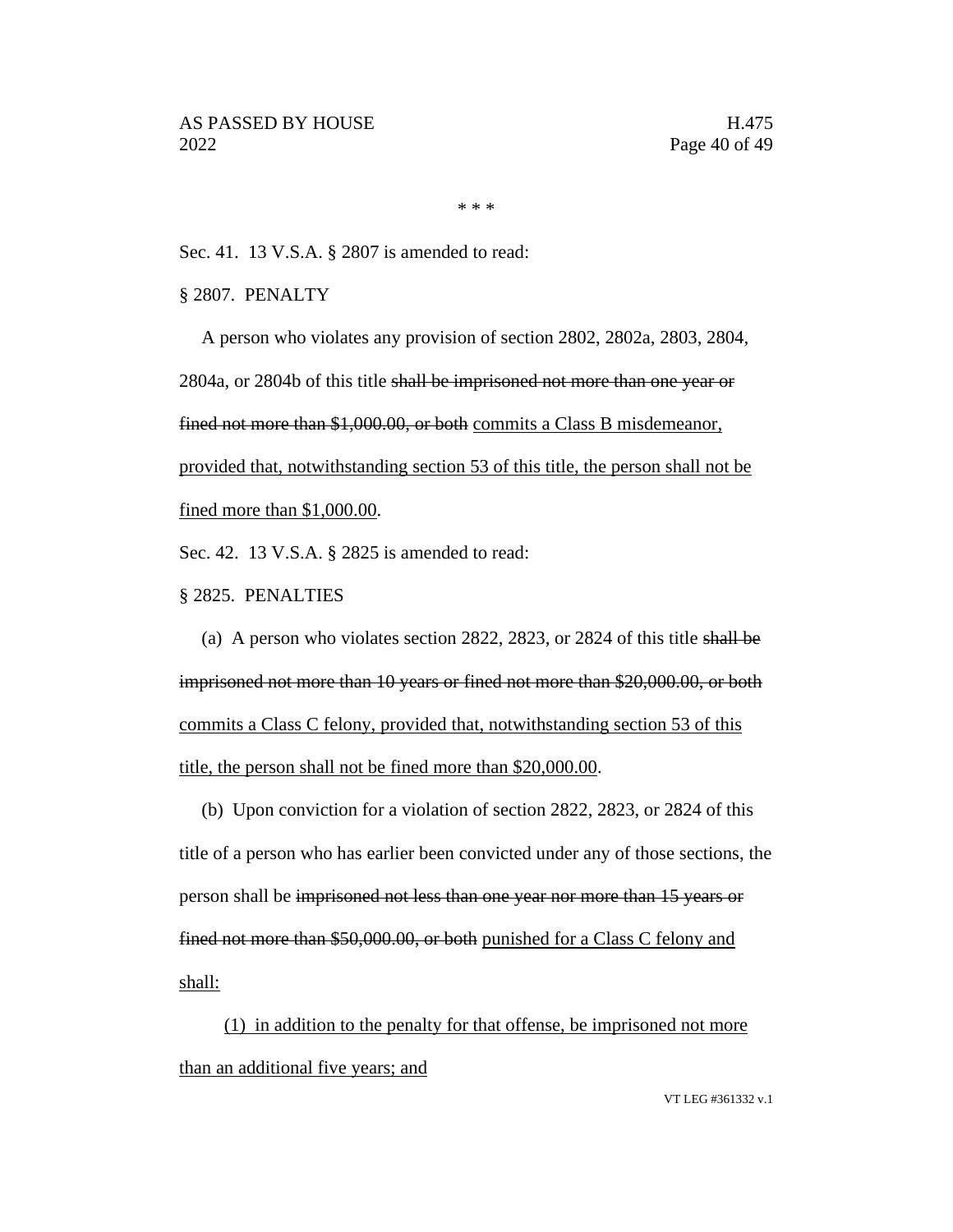#### (2) be imprisoned not less than one year.

(c) A person who violates section 2827 this title by possessing or accessing with intent to view a photograph, film, or visual depiction, including a depiction stored electronically, which that constitutes:

(1) a clearly lewd exhibition of a child's genitals or anus, other than a depiction of sexual conduct by a child, shall be imprisoned not more than two years or fined not more than \$5,000.00, or both commits a Class A misdemeanor;

(2) sexual conduct by, with, or on a child, shall be imprisoned not more than five years or fined not more than \$10,000.00, or both commits a Class D felony.

(d) A person who violates section 2827 of this title after being convicted of a previous violation of the same section shall be imprisoned not more than 10 years or fined not more than \$50,000.00, or both commits a Class C felony.

(e) A person who violates section 2828 of this title shall be imprisoned not more than five years or fined not more than \$10,000.00, or both commits a Class D felony.

Sec. 43. 13 V.S.A. § 3252 is amended to read:

§ 3252. SEXUAL ASSAULT

\* \* \*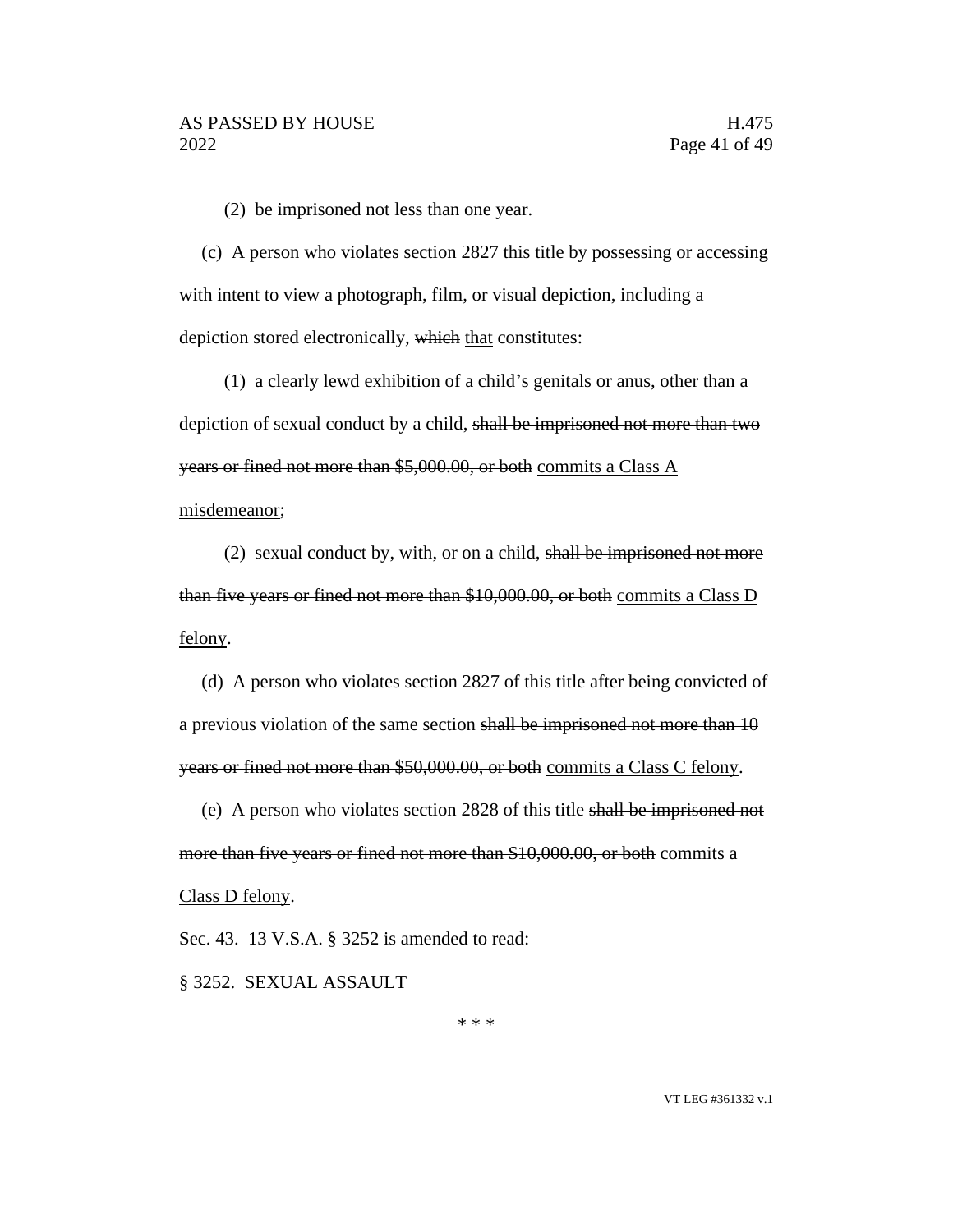$(f)(1)$  A person who violates subsection (a), (b), (d), or (e) of this section shall be imprisoned not less than three years and for a maximum term of life and, in addition, may be fined not more than \$25,000.00 commits a Class A felony, provided that, notwithstanding section 53 of this title, the person shall not be fined more than \$25,000.00 and shall be imprisoned not less than three years.

(2) A person who violates subsection (c) of this section shall be imprisoned for not more than 20 years, and, in addition, may be fined not more than \$10,000.00 commits a Class B felony, provided that, notwithstanding section 53 of this title, the person shall not be fined more than \$10,000.00.

\* \* \*

Sec. 44. 13 V.S.A. § 3253 is amended to read:

#### § 3253. AGGRAVATED SEXUAL ASSAULT

(a) A person commits the crime of aggravated sexual assault if the person commits sexual assault under any one of the following circumstances:

(1) At the time of the sexual assault, the actor causes serious bodily injury to the victim or to another.

(2) The actor is joined or assisted by one or more persons in physically restraining, assaulting, or sexually assaulting the victim.

(3) The actor commits the sexual act under circumstances which that constitute the crime of kidnapping.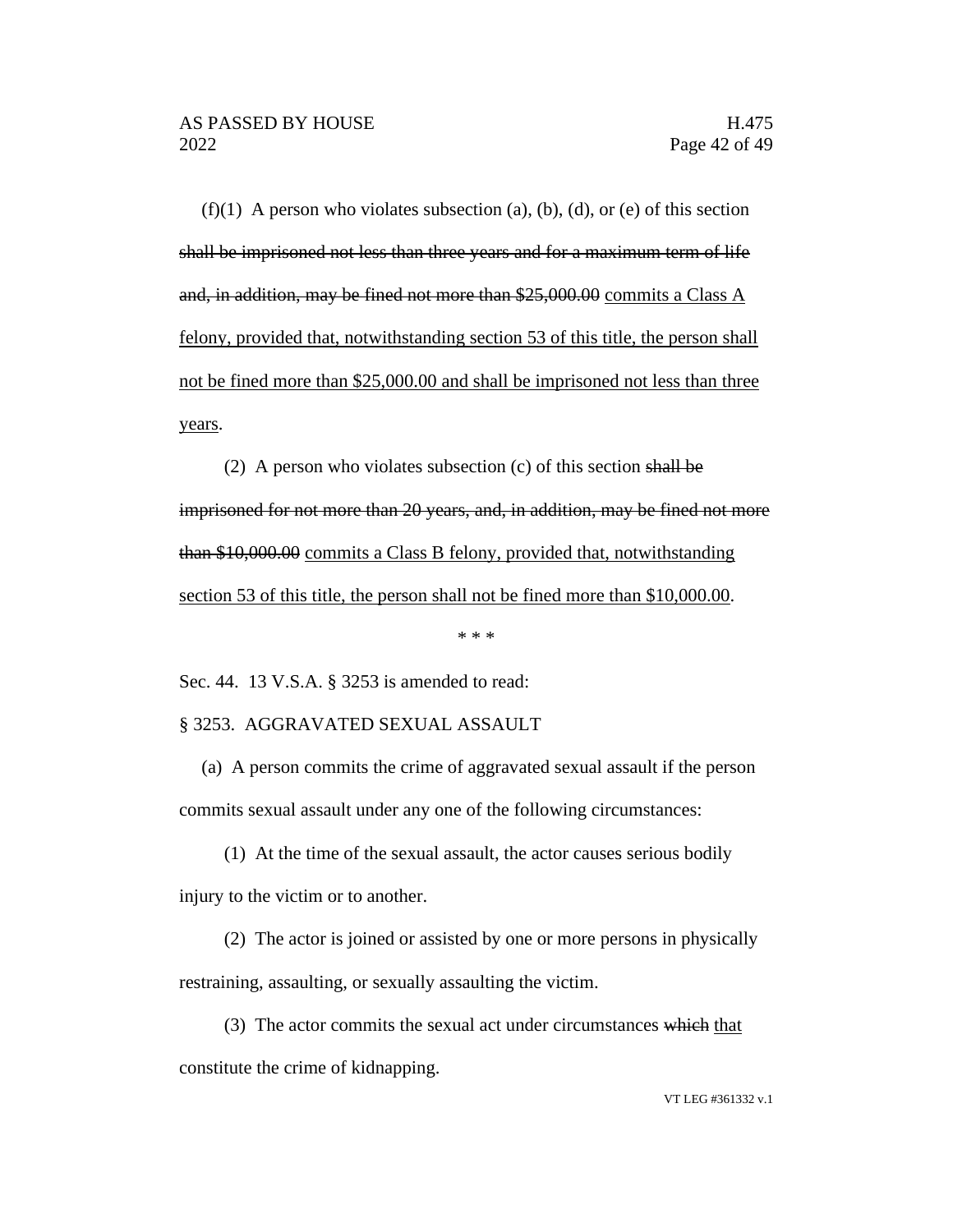(4) The actor has previously been convicted in this State of sexual assault under subsection 3252(a) or (b) of this title or aggravated sexual assault or has been convicted in any jurisdiction in the United States or territories of an offense which that would constitute sexual assault under subsection 3252(a) or (b) of this title or aggravated sexual assault if committed in this State.

(5) At the time of the sexual assault, the actor is armed with a deadly weapon and uses or threatens to use the deadly weapon on the victim or on another.

(6) At the time of the sexual assault, the actor threatens to cause imminent serious bodily injury to the victim or to another and the victim reasonably believes that the actor has the present ability to carry out the threat.

(7) At the time of the sexual assault, the actor applies deadly force to the victim.

(8) The victim is under the age of 13 years of age and the actor is at least 18 years of age.

(9) The victim is subjected by the actor to repeated nonconsensual sexual acts as part of the same occurrence, or the victim is subjected to repeated nonconsensual sexual acts as part of the actor's common scheme and plan.

VT LEG #361332 v.1 (b) A person who commits the crime of aggravated sexual assault shall be imprisoned not less than ten years and a maximum term of life, and, in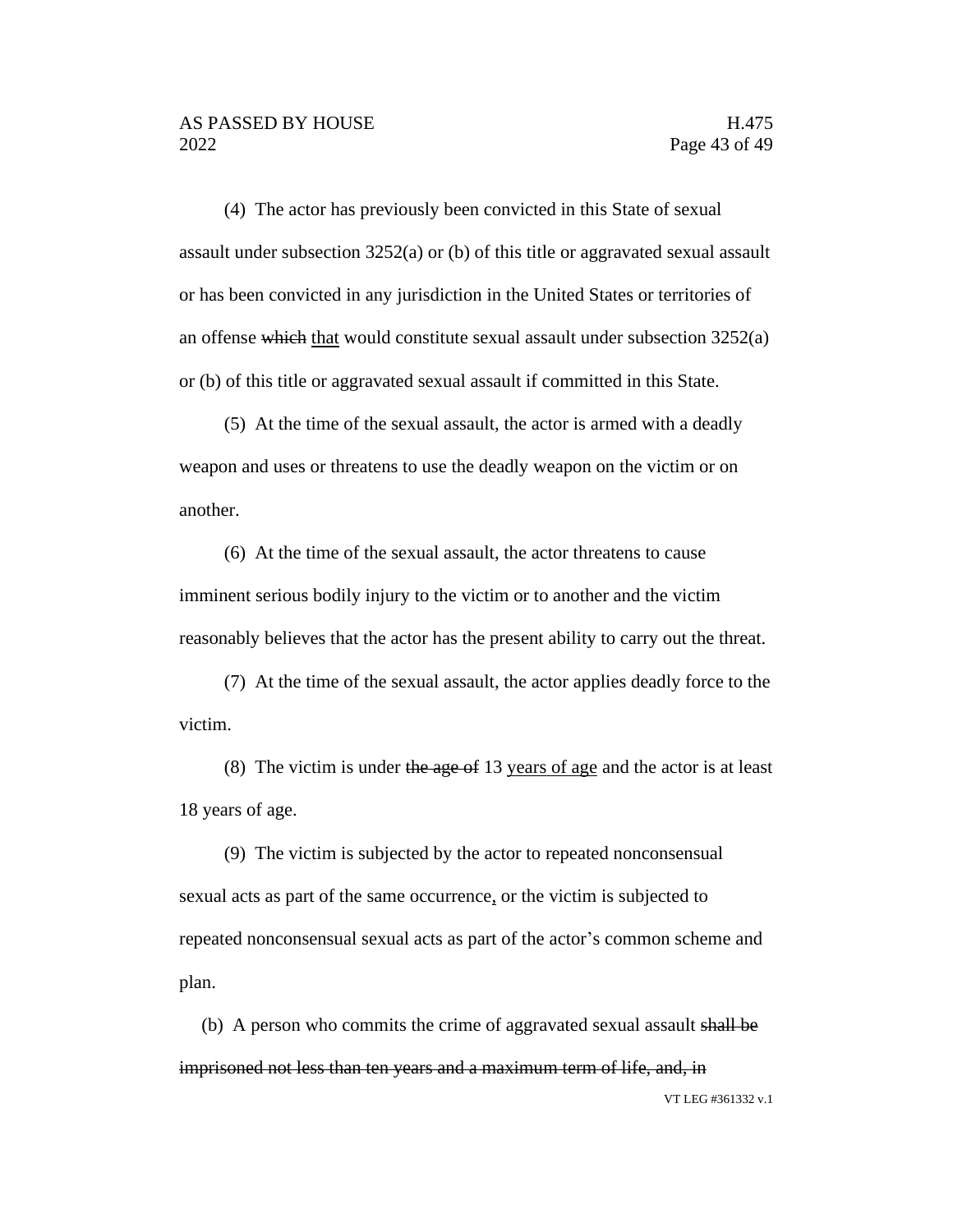addition, may be fined not more than \$50,000.00 commits a Class A felony, provided that, notwithstanding section 53 of this title, the person shall not be fined more than \$50,000.00, and shall be imprisoned not less than 10 years.

 $(c)(1)$  Except as provided in subdivision  $(2)$  of this subsection, a sentence ordered pursuant to subsection (b) of this section shall include at least a tenyear term of imprisonment. The ten-year term of imprisonment required by this subdivision shall be served and may not be suspended, deferred, or served as a supervised sentence. The defendant shall not be eligible for probation, parole, furlough, or any other type of early release until the expiration of the five-year or ten-year term of imprisonment.

(2) The court may depart downwardly from the ten-year term of imprisonment required by subsection (b) of this section and impose a lesser term of incarceration if the court makes written findings on the record that the downward departure will serve the interests of justice and public safety, provided that in no event may the court impose a term of incarceration of less than five years.

\* \* \*

#### Sec. 45. 13 V.S.A. § 3253a is amended to read:

#### § 3253a. AGGRAVATED SEXUAL ASSAULT OF A CHILD

VT LEG #361332 v.1 (a) A person commits the crime of aggravated sexual assault of a child if the actor is at least 18 years of age and commits sexual assault against a child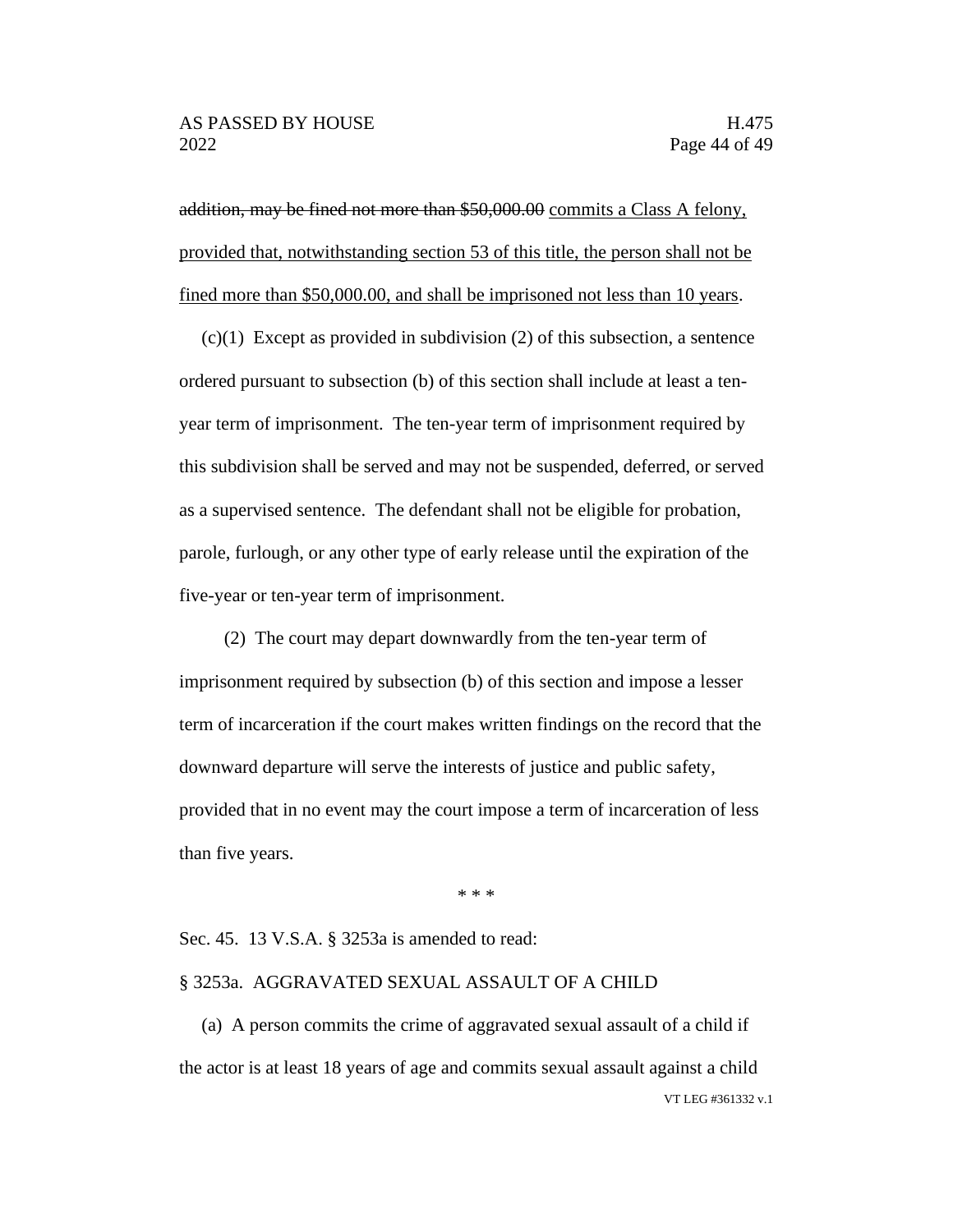under the age of 16 years of age in violation of section 3252 of this title and at least one of the following circumstances exists:

(1) At the time of the sexual assault, the actor causes serious bodily injury to the victim or to another.

(2) The actor is joined or assisted by one or more persons in physically restraining, assaulting, or sexually assaulting the victim.

(3) The actor commits the sexual act under circumstances which that constitute the crime of kidnapping.

(4) The actor has previously been convicted in this State of sexual assault under subsection 3252(a) or (b) of this title, aggravated sexual assault under section 3253 of this title, or aggravated sexual assault of a child under this section, or has been convicted in any jurisdiction in the United States or territories of an offense which that would constitute sexual assault under subsection 3252(a) or (b) of this title, aggravated sexual assault under section 3253 of this title, or aggravated sexual assault of a child under this section if committed in this State.

(5) At the time of the sexual assault, the actor is armed with a deadly weapon and uses or threatens to use the deadly weapon on the victim or on another.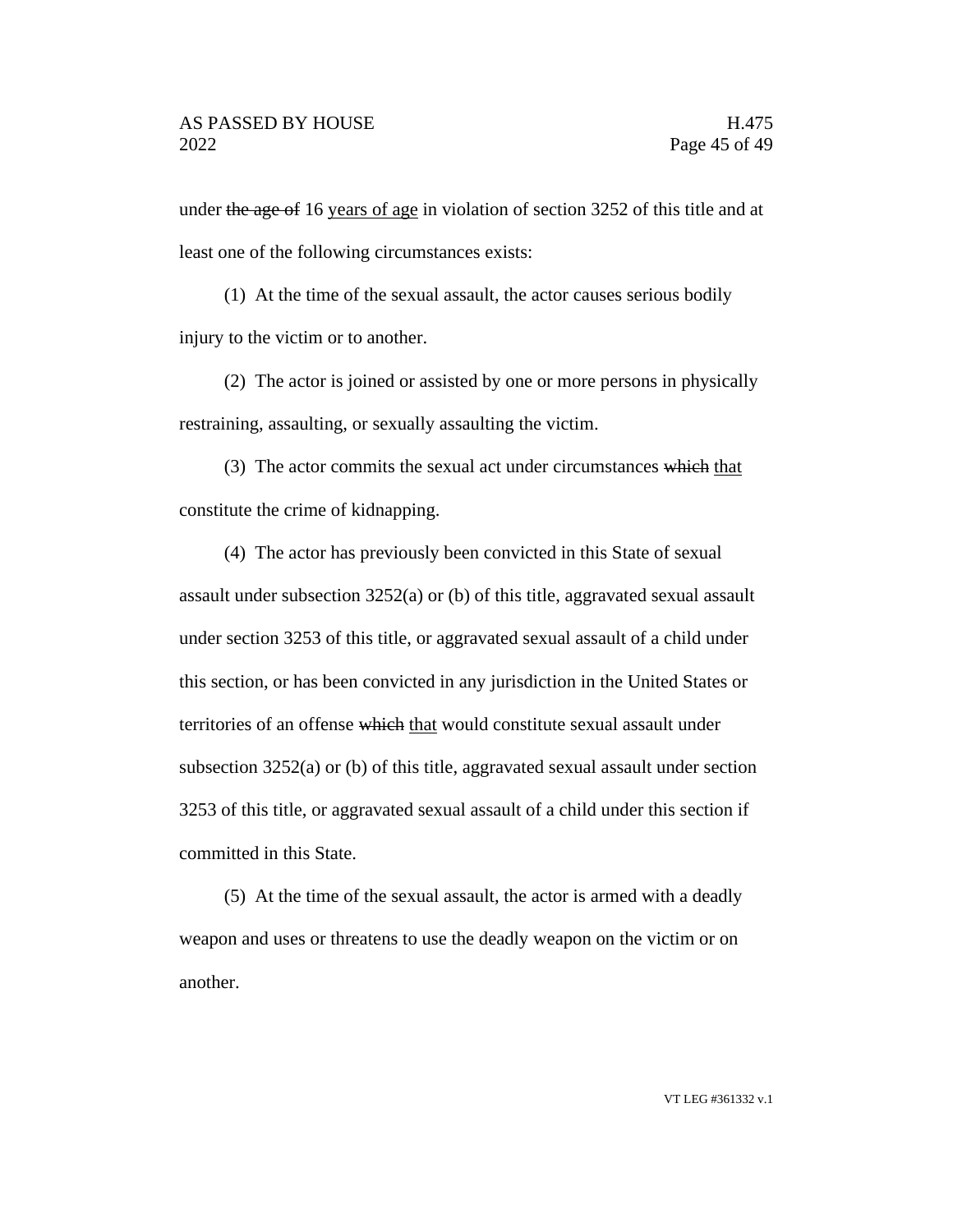(6) At the time of the sexual assault, the actor threatens to cause imminent serious bodily injury to the victim or to another, and the victim reasonably believes that the actor has the present ability to carry out the threat.

(7) At the time of the sexual assault, the actor applies deadly force to the victim.

(8) The victim is subjected by the actor to repeated nonconsensual sexual acts as part of the same occurrence, or the victim is subjected to repeated nonconsensual sexual acts as part of the actor's common scheme and plan.

(b) A person who commits the crime of aggravated sexual assault of a child shall be imprisoned for not less than 25 years with a maximum term of life, and, in addition, may be fined not more than \$50,000.00 commits a Class A felony, provided that, notwithstanding section 53 of this title, the person shall not be fined more than \$50,000.00. A sentence ordered pursuant to subsection (b) of this section shall include at least a 25-year term of imprisonment. The 25-year term of imprisonment required by this subsection shall be served and may not be suspended, deferred, or served as a supervised sentence. The defendant shall not be eligible for probation, parole, furlough, or any other type of early release until the expiration of the 25-year term of imprisonment.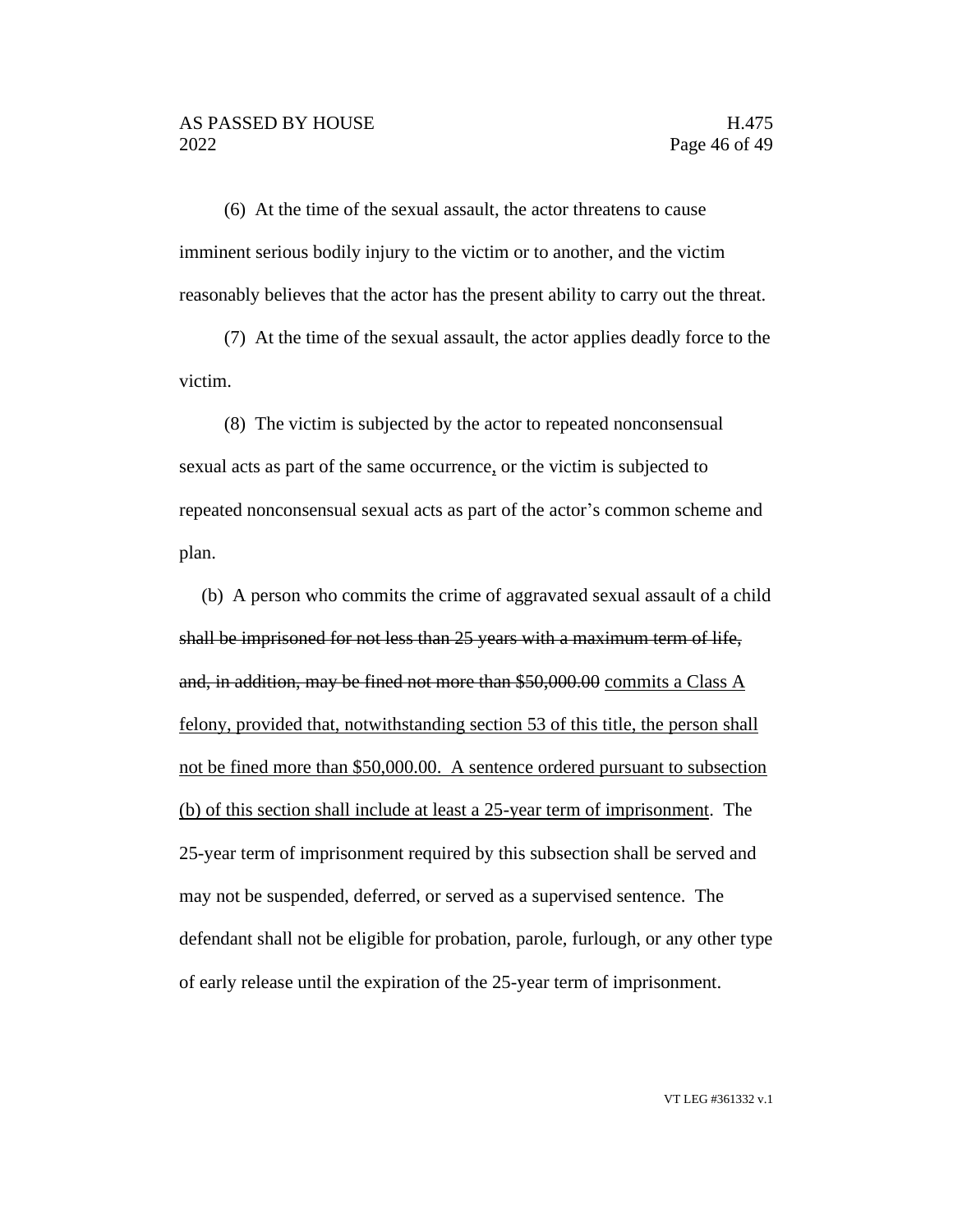Sec. 46. 13 V.S.A. § 3257 is amended to read:

#### § 3257. SEXUAL EXPLOITATION OF A PERSON UNDER THE

### SUPERVISION OF THE DEPARTMENT OF CORRECTIONS

(a) A correctional employee, contractor, or other person providing services to offenders on behalf of the Department of Corrections or pursuant to a court order or in accordance with a condition of parole, probation, supervised community sentence, or furlough shall not engage in a sexual act with:

(1) a person who the employee, contractor, or other person providing services knows is confined to a correctional facility; or

(2) any offender being supervised by the Department of Corrections while on parole, probation, supervised community sentence, or furlough, where the employee, contractor, or other service provider knows or reasonably should have known that the offender is being supervised by the Department, unless the offender and the employee, contractor, or person providing services were married, parties to a civil union, or engaged in a consensual sexual relationship at the time of sentencing for the offense for which the offender is being supervised by the Department.

(b) A person who violates subsection (a) of this section shall be imprisoned for not more than five years or fined not more than \$10,000.00, or both commits a Class D felony.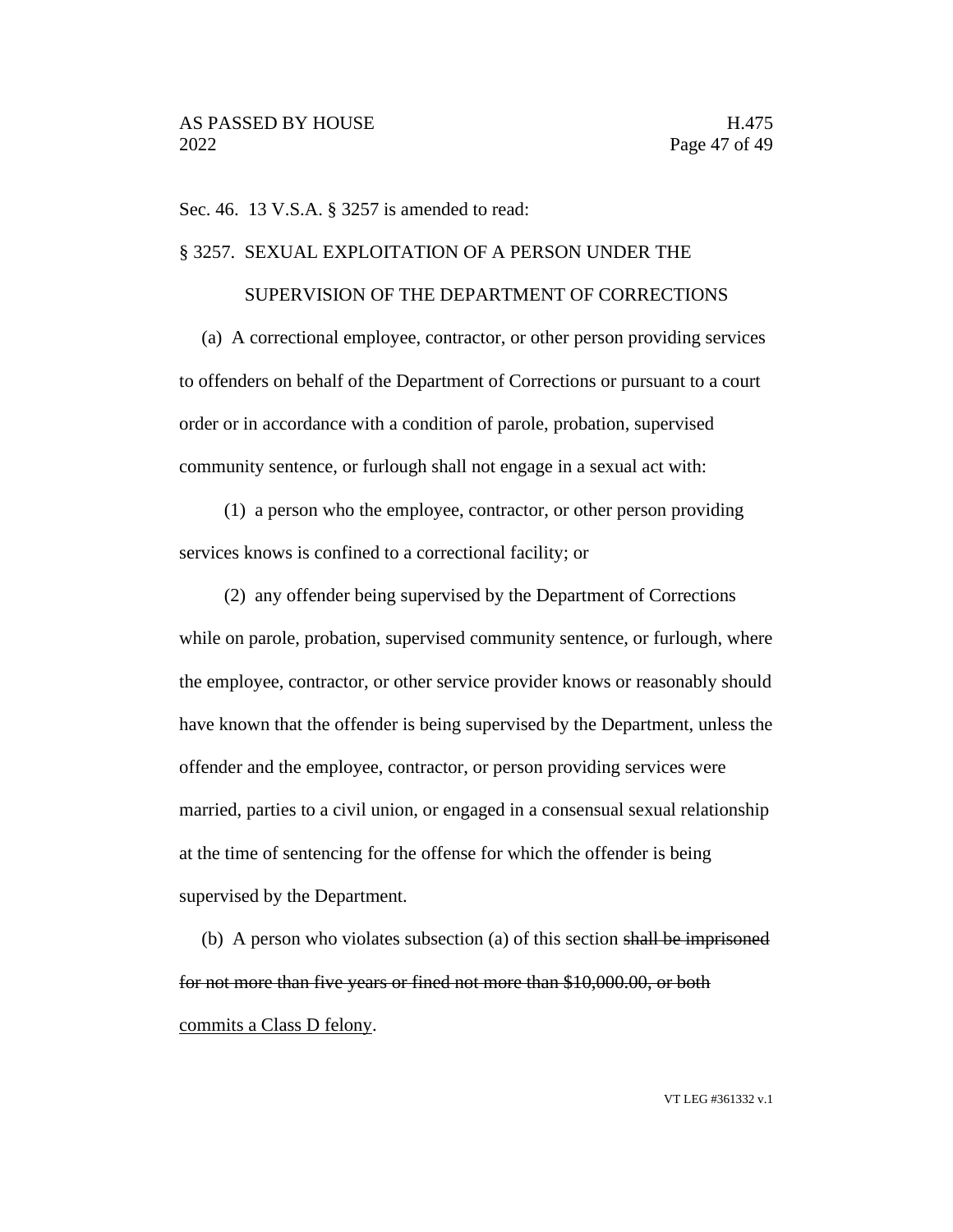Sec. 47. 13 V.S.A. § 3258 is amended to read:

#### § 3258. SEXUAL EXPLOITATION OF A MINOR

- (a) No person shall engage in a sexual act with a minor if:
	- (1) the actor is at least 48 months older than the minor; and

(2) the actor is in a position of power, authority, or supervision over the minor by virtue of the actor's undertaking the responsibility, professionally or voluntarily, to provide for the health or welfare of minors, or guidance, leadership, instruction, or organized recreational activities for minors.

(b) A person who violates subsection (a) of this section shall be imprisoned for not more than one year or fined not more than \$2,000.00, or both commits a Class B misdemeanor, provided that, notwithstanding section 53 of this title, the person shall not be fined more than \$2,000.00.

(c) A person who violates subsection (a) of this section and who abuses his or her the person's position of power, authority, or supervision over the minor in order to engage in a sexual act shall be imprisoned for not more than five years or fined not more than \$10,000.00, or both commits a Class D felony. Sec. 48. 13 V.S.A. § 3259 is amended to read:

#### § 3259. SEXUAL EXPLOITATION OF A PERSON IN THE CUSTODY OF

#### A LAW ENFORCEMENT OFFICER

VT LEG #361332 v.1 (a) No law enforcement officer shall engage in a sexual act with a person whom the officer is detaining, arresting, or otherwise holding in custody or